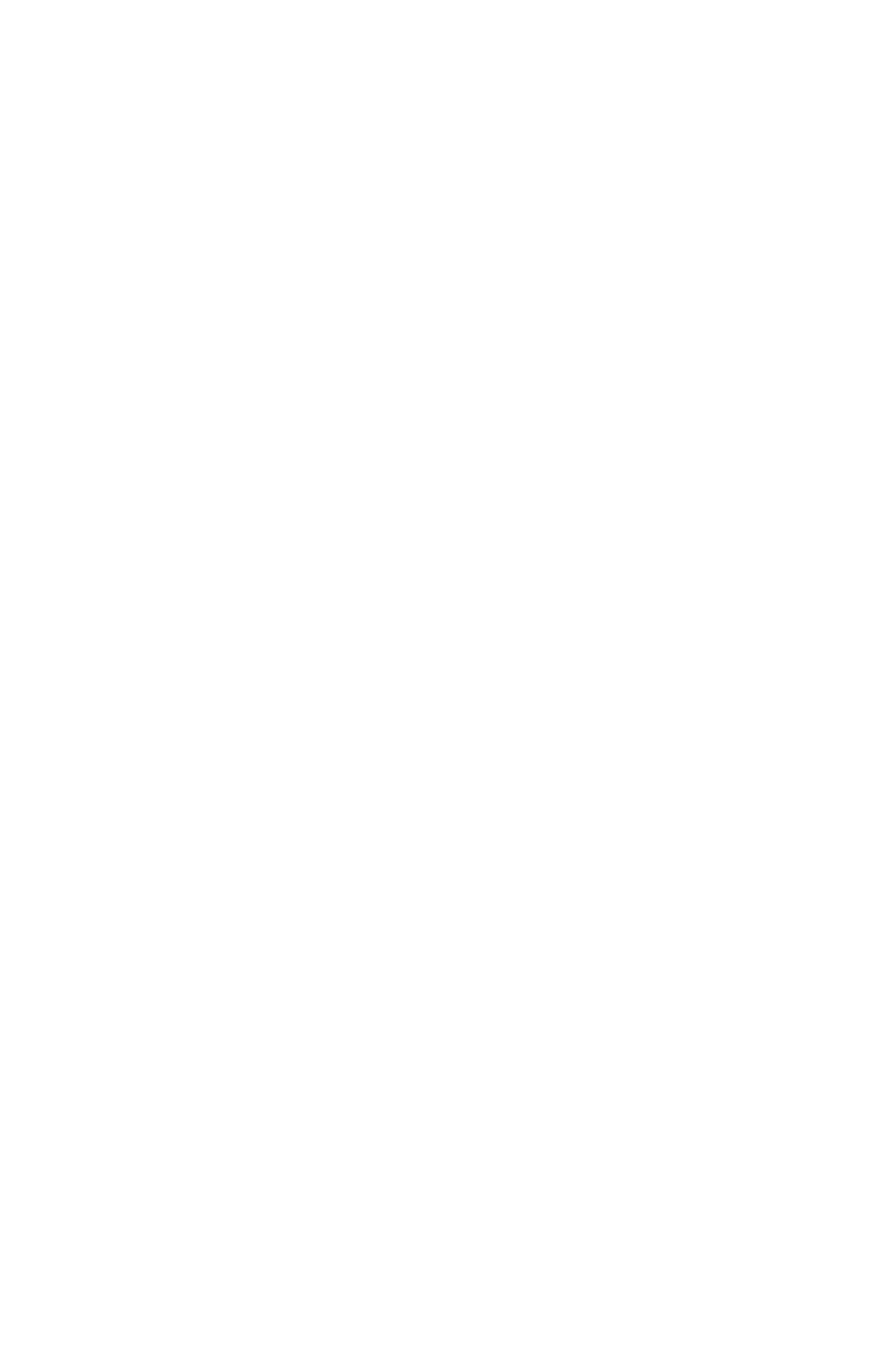# Joyful<br>Parenting FREYA DAWSON

 $=$  The Five Skills  $\approx$ to take your family from **Conflict to Connection** 

 $=$ 

ெ PeaceJoyFreedom Press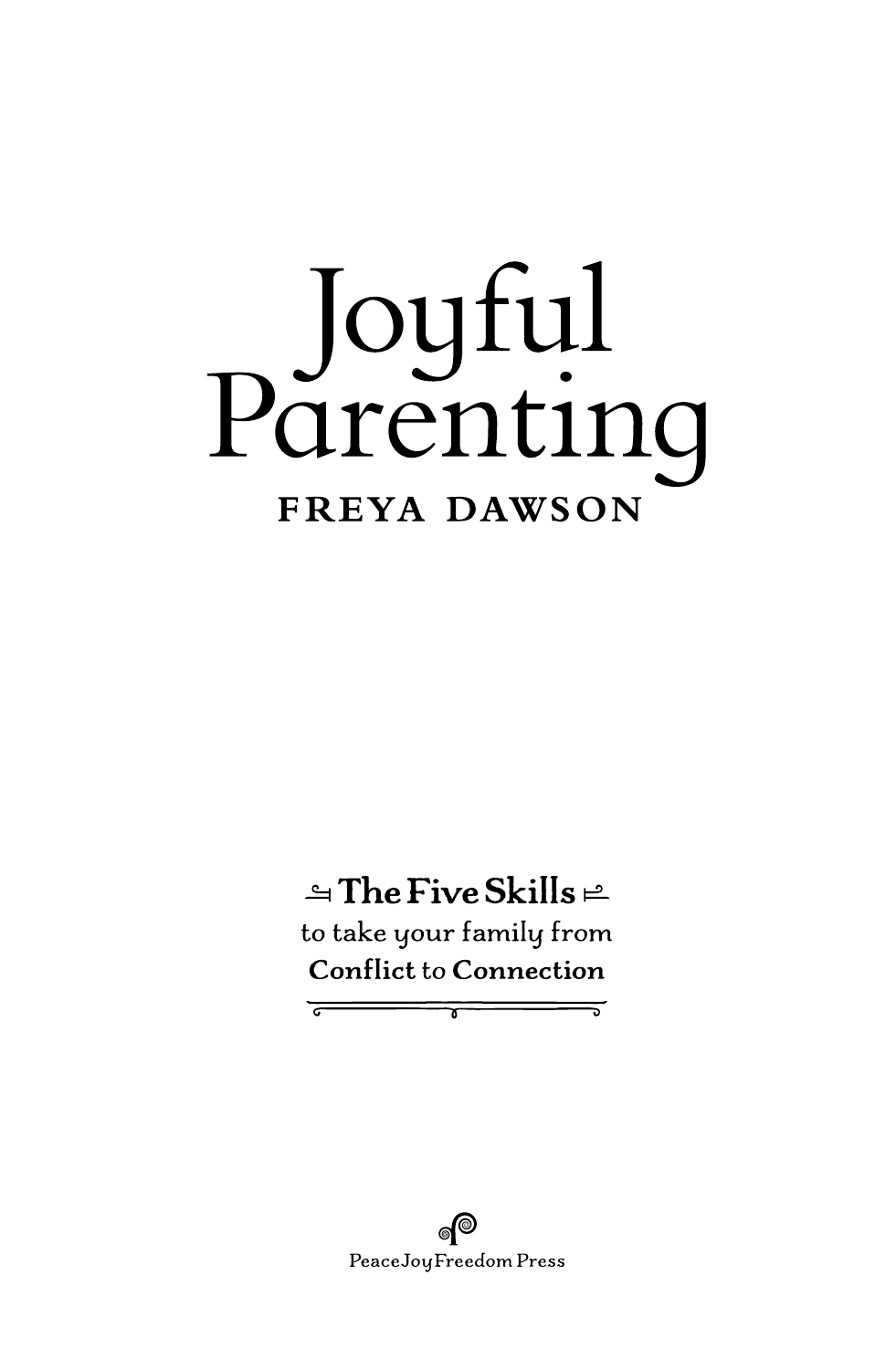#### © Freya Dawson 2015

#### ALL RIGHTS RESERVED

No part of this publication may be reproduced, stored in a retrieval system, or transmitted in any form by any means electronic, mechanical, photocopying, recording or otherwise without the prior consent of the publishers.

Published by PeaceJoyFreedom Press Email: peacejoyfreedompress@gmail.com Web: www.peacejoyfreedompress.com.au

National Library of Australia Cataloguing-in-Publication entry: Creator: Dawson, Freya, author.Title: Joyful parenting : the five skills to take your family from conflict to connection / Freya Dawson.

ISBN: 9780994366504 (paperback) Subjects: Parenting. Parent and child. Communication in families. Dewey Number: 649.1

Book design by Ky Long Cover photographs by Peter Izzard Printed in Australia by Griffin Press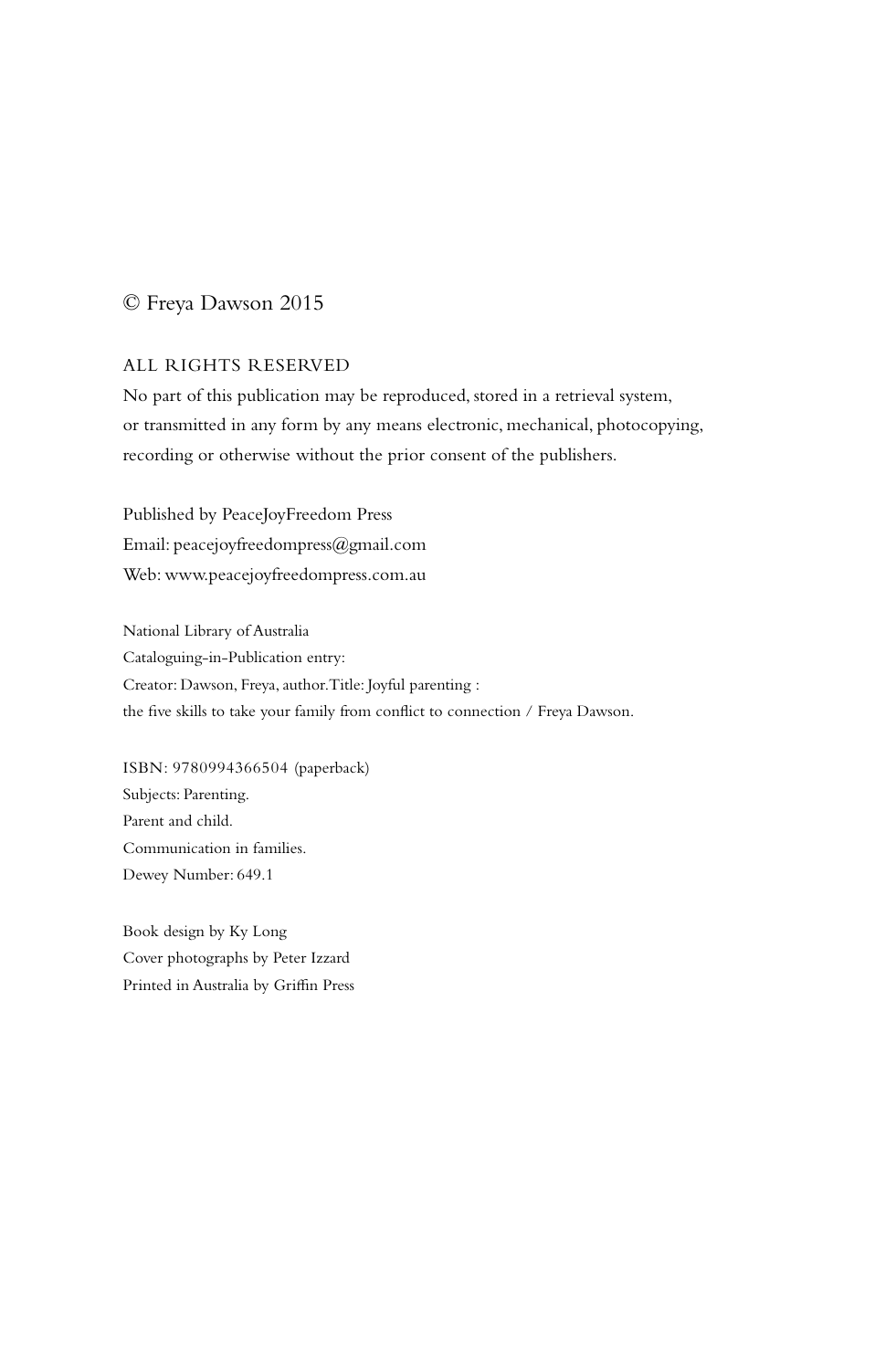*To my darling J and L. May you always know that you are loved.*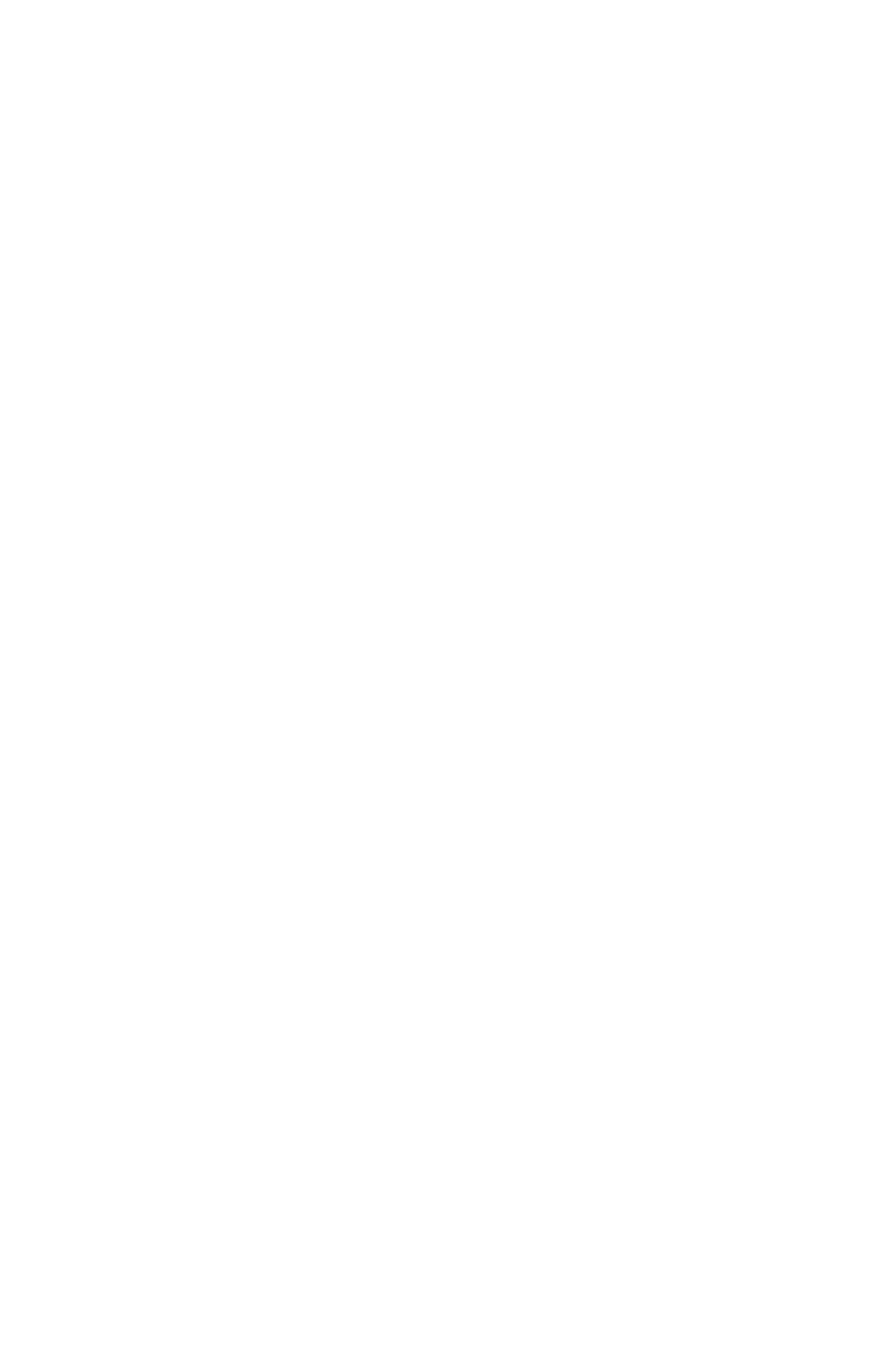#### Introduction • 9

SKILL ONE Listening in Presence • 19 *How to help with your child's problems*

SKILL TWO Question Your Thinking • 59 *How to dissolve your stress and worry*

SKILL THREE Speaking from the Heart • 95 *How to ask for help with your own problems*

SKILL FOUR Creative Problem Solving • 129 *What to do when you and your child want different things*

SKILL FIVE

Play Time • 167 *How to let your child lead you towards fun and closeness*

Conclusion • 195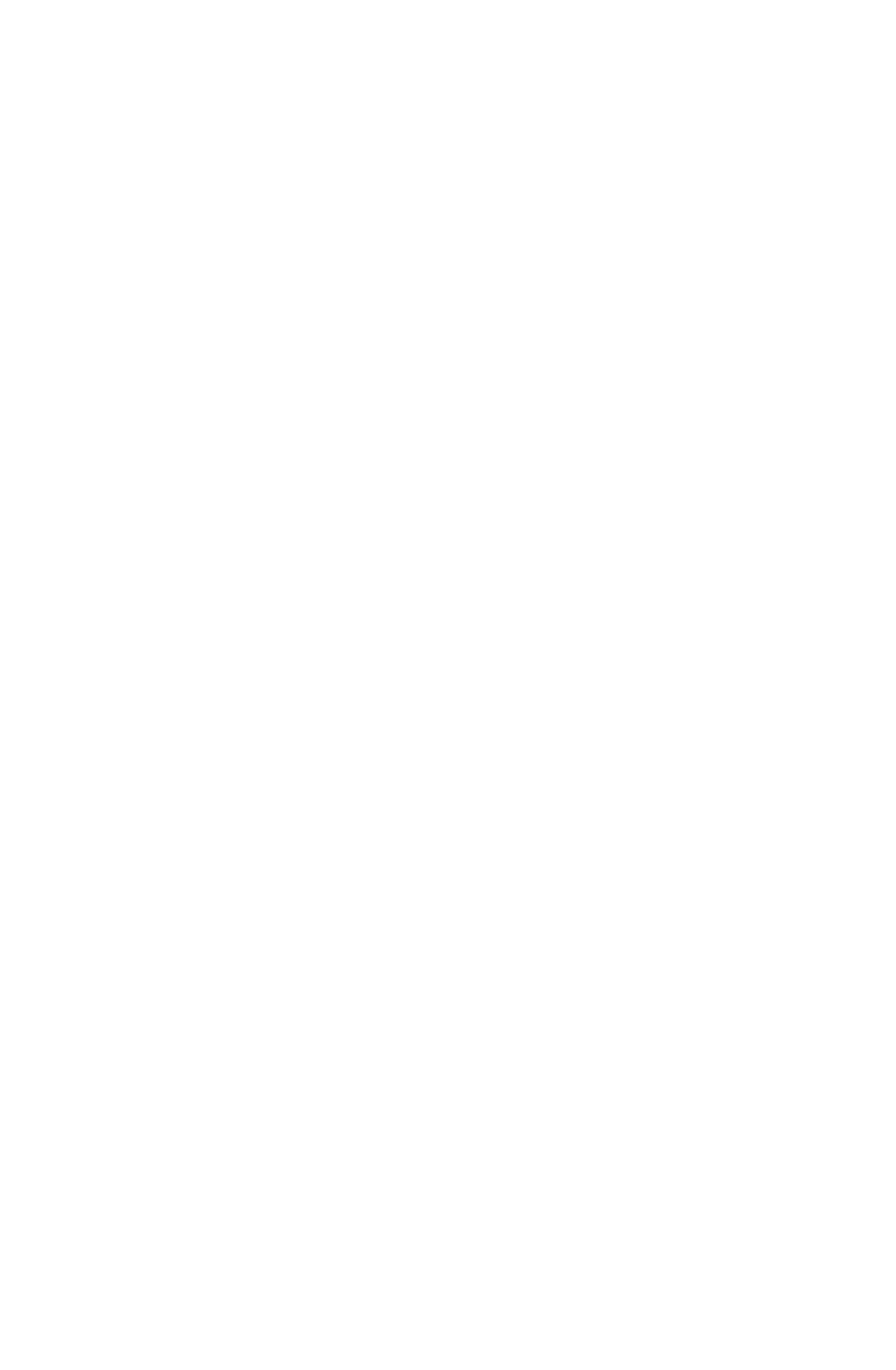## Introduction

PARENTING DOES NOT HAVE to be a struggle and it does not have to be stressful. It can be a thoroughly joyful experience arising out of a harmonious and intimate relationship between parent and child. Many people desire this peace and harmony with their children and most parents have experienced glimpses of it. Some have found their way to a relationship centred in the vibrant, joyful flow of life. It is my delight in finding this joyful flow with my own children that motivated me to write this book.

This does not mean that there aren't challenges. No-one would bother reading parenting books if it was all plain sailing and there was nothing new to learn. This book will show you how the problems that arise in your relationship with your children can become opportunities. Problems provide a gateway to the transformation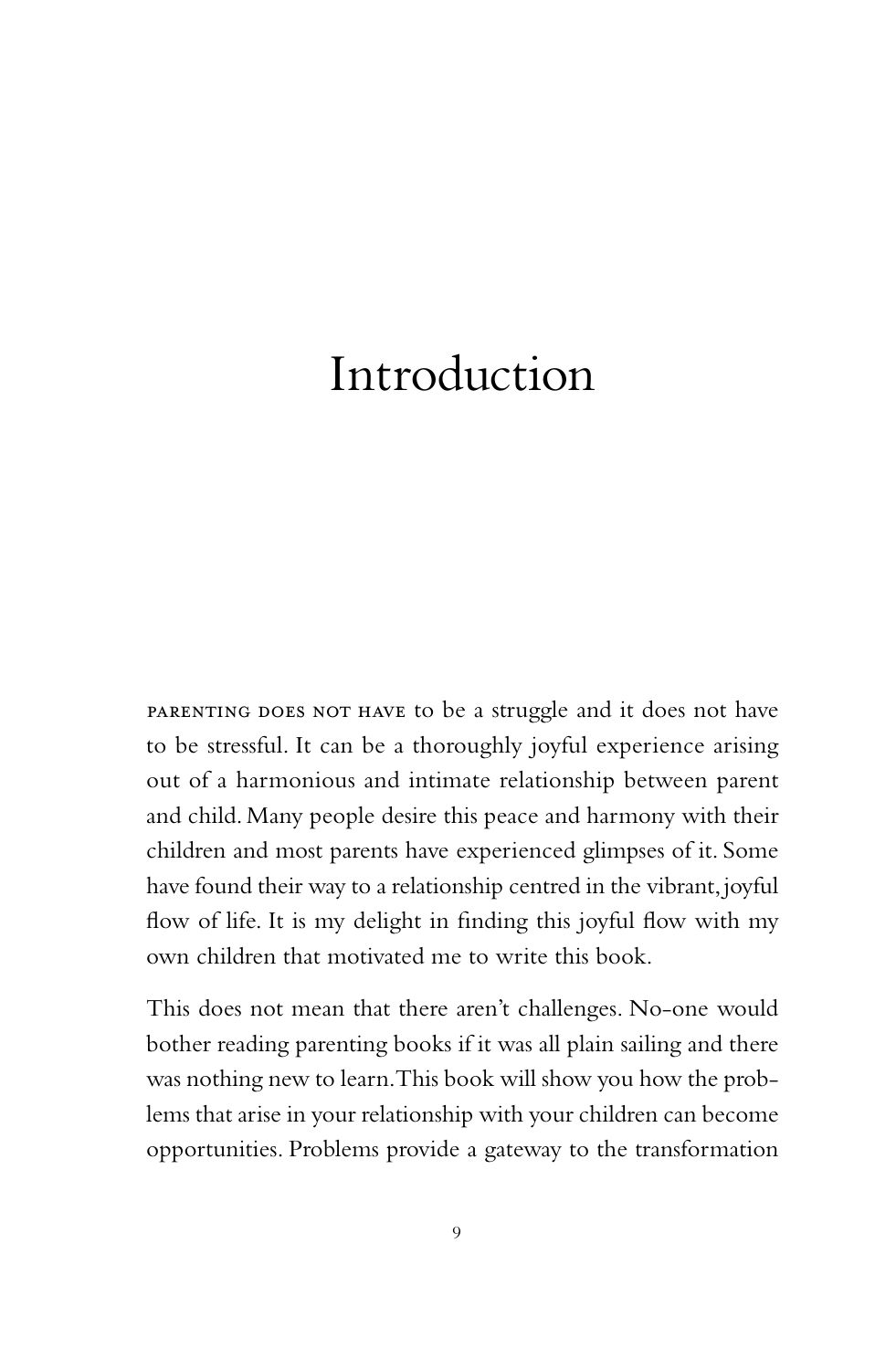of relationships and the discovery of deep reserves of peace and wisdom within ourselves. This book will help you discover relationships rich in kindness, connection and trust. It will show you how to unlearn unhelpful beliefs and habits of communication and master new ones. It will give you the skills to embrace any challenge that parenting can throw at you knowing that a solution will be found that benefits everyone.

I am not making these claims as a parenting expert with formal qualifications in this field. I am writing from the personal experience of my own journey with my children, husband, family and friends. I am not promoting any theory, philosophy or belief system. I am not painting a fantasy picture or describing how I think parenting should be. This book is all about practical skills which you can explore and test and make your own. Each of the skills presented here can guide you closer to a relationship with your children that you truly desire.

I have spent the last dozen years researching practical techniques to transform parenting from the difficult, drama-filled and hugely stressful role that it was for me in the early years into something much more peaceful and fun. I went through hard times when I felt very much out of my depth. I searched for guidance, inspiration and skills in books about parenting, communication, self-help and spiritual teachings. I was attracted to ideas and practices that were fresh, vital and easy to apply. I wasn't looking for an expert to tell me what to do or what to believe. My aim was to get past belief systems and cultural conditioning and discover a natural and spontaneous way of being with my children. I wanted to explore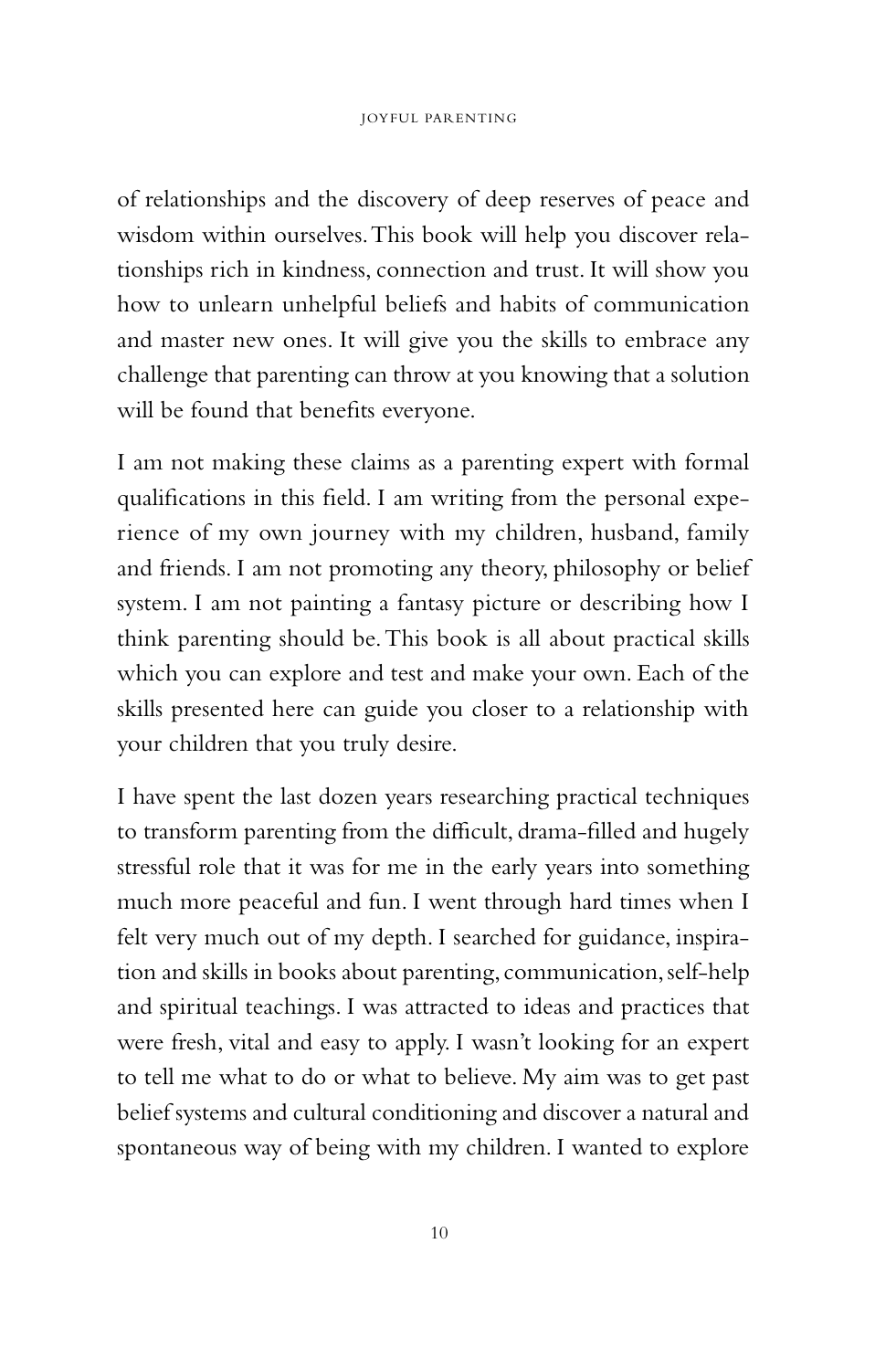#### *Introduction*

and investigate for myself what skills and ideas would bring the most harmony and peace to our family. Over the years I have found some really amazing writers and teachers. I have applied, practised and adapted the ideas and skills that they shared. I have also received wonderful gifts of help and wisdom from friends, family and the children around me. I want to pass on all these gifts though this book.

At the heart of this book are two simple questions:

**Do you want more peace and joy in your family life?**

#### **Are you willing to change some of the ways you think about and communicate with your children to find this peace and joy?**

If your answer to these questions is *Yes* then this book can help. The information presented here can be adapted to suit parents and children of any age, personality, temperament or ability. Don't be discouraged by thinking that your child or your family has special problems or particularly difficult ones. There is something here to help everyone with the willingness to try something new. You can dip in and take a little bit of inspiration or you can go for a fully fledged transformation. If you are already well on the way to finding peace and harmony in family life this book will offer you inspiration to travel even further.

At the heart of my parenting journey is the intention to choose peace as my number one goal. This is more important to me than what other people think of us or how much my children achieve. It is out of peace that joyfulness and freedom flow into our lives.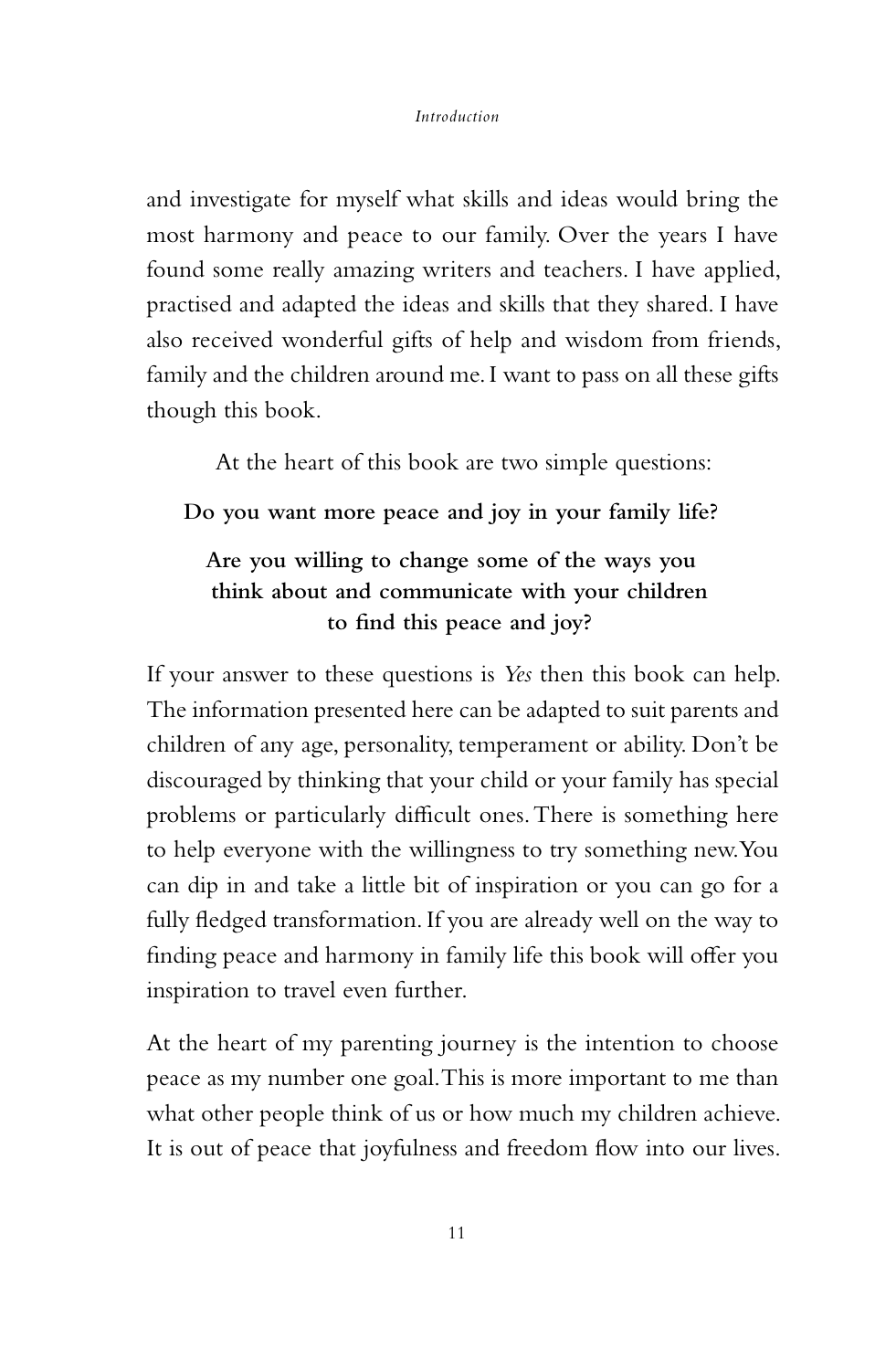It is the basis for the closeness I have with my children and the delight that they bring into my life. To discover these wonderful benefits I have explored within myself to find out what peace actually feels like. I have engaged in a deep investigation of what a truly peaceful and joyful family life is like. It is certainly not how I initially assumed it might be. Peace is something we all have within us but it will be expressed differently in each family. I imagine an infinite variety of unique family blends or 'flavours' of peace. My relationship with my children evolves and shifts all the time, so it can't be pinned down or easily described. I can clarify a few things though. I do not mean peace in the peace-and-quiet sense. The atmosphere in our home is often loud and boisterous. I do not impose an idea of quiet, polite or even calm peace on my children. When I say that I choose peace as my goal, I mean that I aim for a lack of stress, worry and complaint on my part and a love of the way things are. I find peace moment by moment as an inner calm and acceptance. This peace is always available within me. I still lose sight of it from time to time but I know how to reconnect with it.

When I talk about parenting as being joyful I do not mean this in a happy-all-the-time sense. Everyone in our family still has their emotional ups and downs, including me. Joy has a deeper, quieter quality than happiness. It is more of a constant underlying hum or vibration. It is intimately connected with the experience of aliveness, vitality and gratitude. The more strongly I am connected to these qualities the less I am affected by negative emotions when they arise. When I get upset with my children it passes quickly. We get back to harmony easily.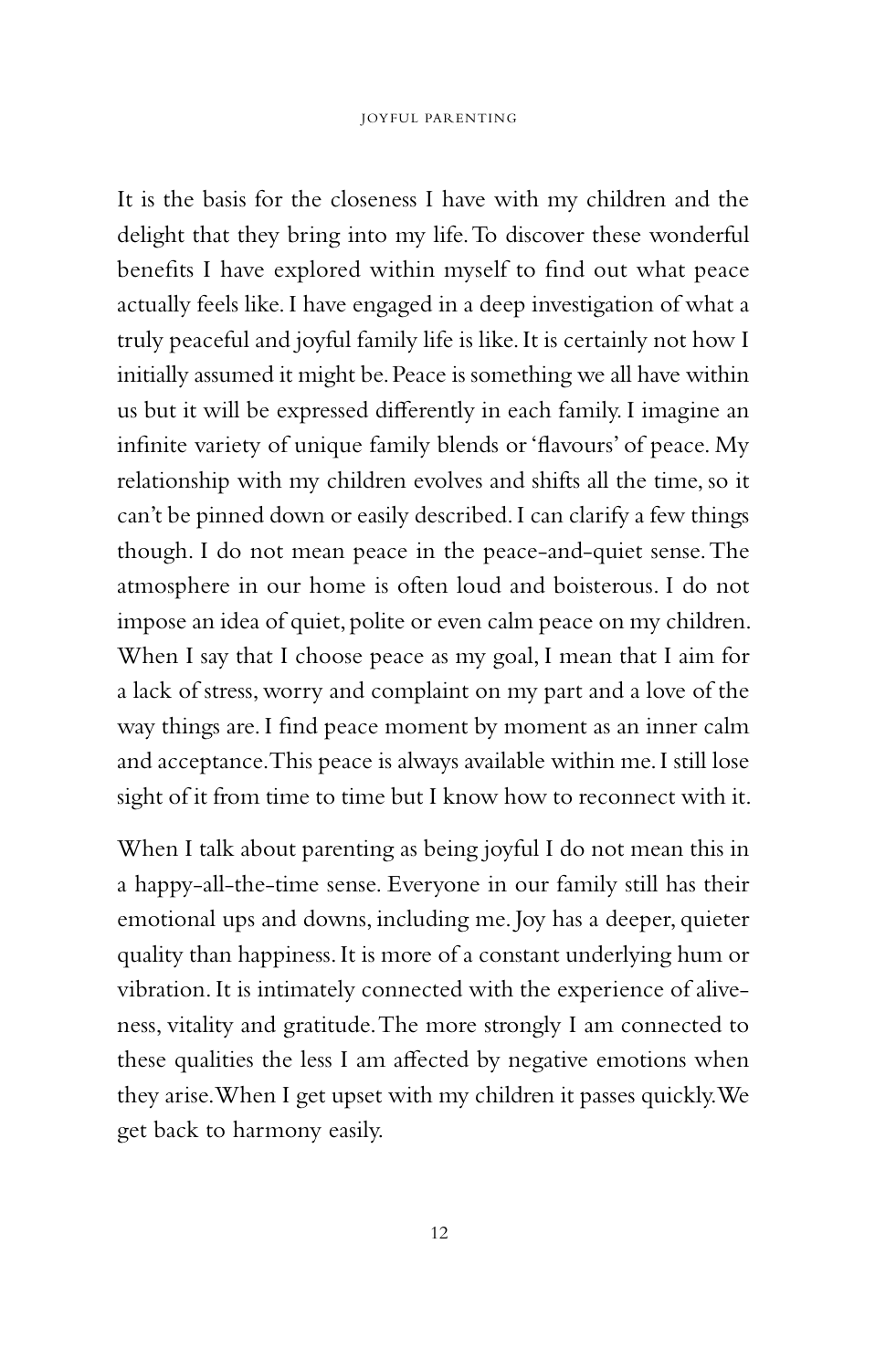The freedom I have discovered through parenting is not solely a freedom to do what I want, although that is part of it. It is mostly a freedom of the mind; freedom from the burden of constant stressful thoughts, painful feelings and family conflict. It is also the freedom to be true to myself and to follow what brings me joy. I explore what I really want in a situation rather than simply follow my initial impulse or the voice in my head telling me what I should do. It is about listening to inner guidance and aligning myself with the flow of life rather than struggling against it. As I embody this freedom in my life I can also extend it to my children. Freedom has no controlling agenda. It does not respect my plans for the future or the expectations I have of my children. It is experienced moment by moment.

#### **The journey begins**

I received the most extraordinary gifts when my children were born. These two people that came through me have beamed out love, beauty and aliveness every day of their lives. They brought such delight into my life. And living with and caring for them also challenged me to an extent that I was totally unprepared for.

When my first child was born I was blissfully ignorant and unprepared. I had not reflected on what parenting would be like and I had no adult experience with young children. I hadn't considered anything beyond giving birth and having some baby clothes and nappies on hand. In truth, I don't think information or preparation would have really helped me. It was the difficult emotions, reactions and verbal outbursts that parenting stirred up in me that proved to be my biggest challenge, not the practical task of looking after a baby.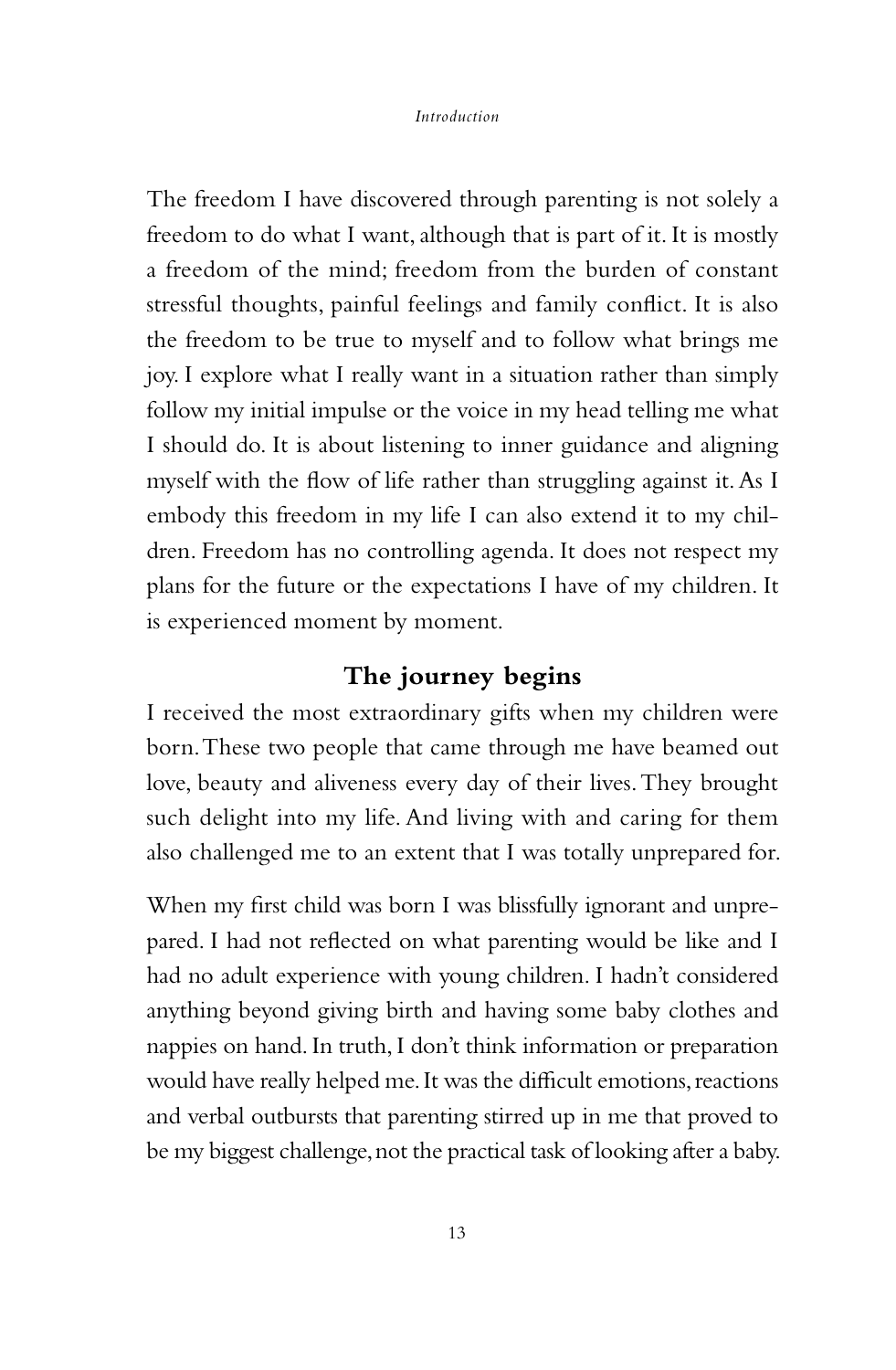As my child grew I discovered that lurking in my mind was a large bundle of beliefs about children and parenting. These beliefs were stashed away in the back of my mind, just waiting to pop up when the moment was right. They were formed out of my own childhood experiences as well as scraps of information that I had absorbed from my friends, extended family and the cultural soup in which I was stewing every day. I didn't realise it, but I had already picked up a full job description of what a good parent should and shouldn't do. It was a job description that was impossible to fulfil and yet I unconsciously committed myself to trying to be that fantasy parent. My beliefs about how children should and shouldn't behave also started to emerge from the depths of my unconscious mind. I had a soft-focus fantasy concept of a good child hiding in there. I had no idea how strong my expectations of my child were until he unwittingly failed to meet them.

In the early years with my first son, many of my beliefs brought stress into my life. I was plagued by thoughts such as *He shouldn't be crying this much*, *He shouldn't hit other children*, *He shouldn't snatch that toy*, and *He should settle into preschool so I can go back to work!*  When these thoughts conflicted with the reality of life I started to struggle with my child to try to get things to be the way I thought they should be. My attempts to teach and guide him didn't bring the results I was looking for. This brought up even more stressful thoughts. I was haunted by the belief that parents are responsible for their children's behaviour. If my child did something that others found unacceptable I was wracked with stress and anxiety. I desperately wanted to make that behaviour go away.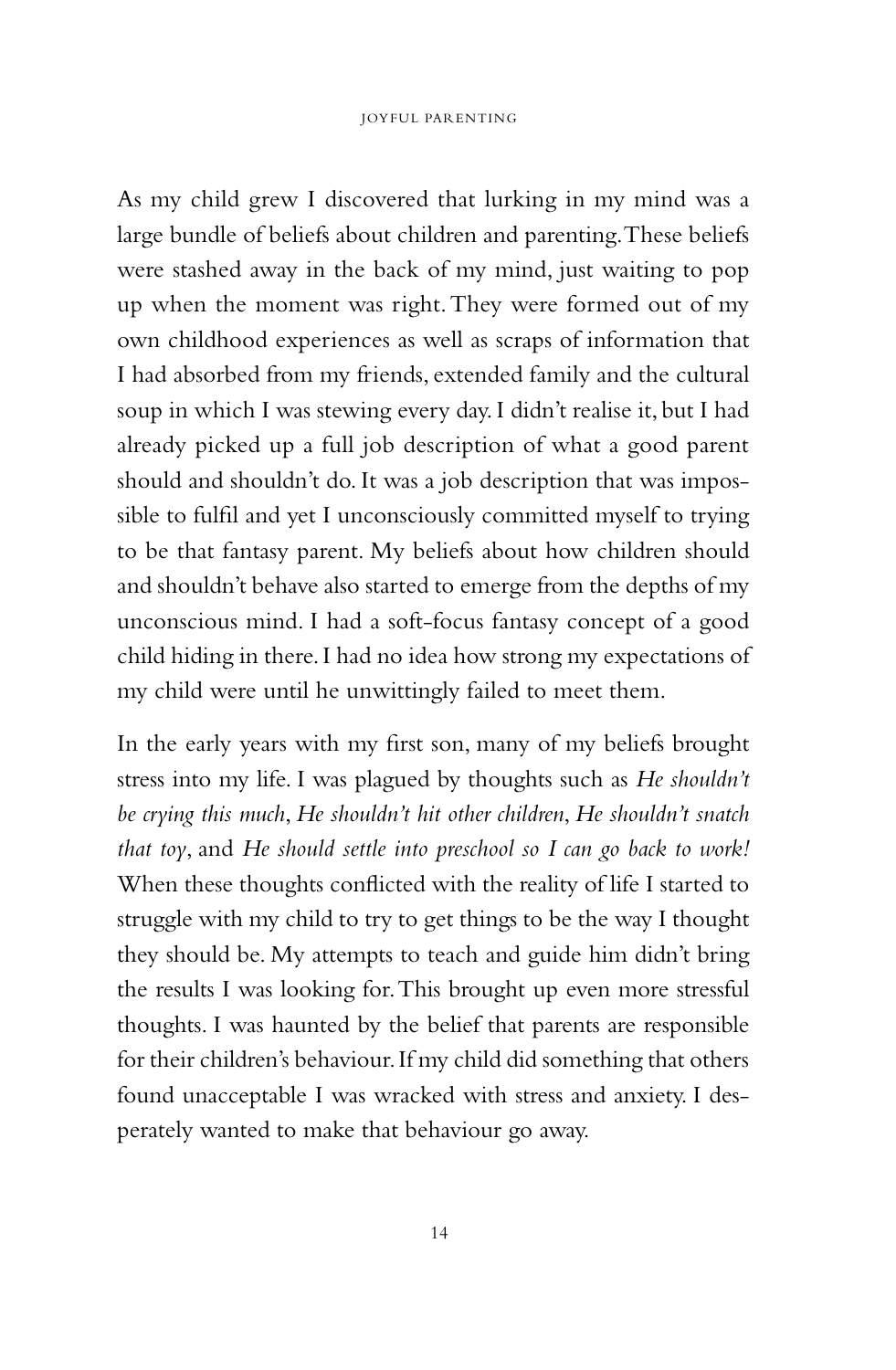#### *Introduction*

My attempts to change my son and control his behaviour not only didn't work, they made things worse. I knew deep down that my efforts to train and control him were going against the grain for me. I was horrified by some of the words that came out of my mouth and dismayed at the conflict between us. On a good day I could be kind and gentle but under pressure the harsh words just came spilling out. I started yelling at my child and exaggerating dangers to stop him taking risks. I heard myself threaten, ridicule and lecture him. Although I judged myself very harshly at the time, I know now that my reactions were all innocent. I was following the script embedded in my mind and believing it. My words and actions flowed inevitably from what I was thinking and believing. I couldn't help it. I didn't know what else to do or say. I felt trapped.

When I had another child the stakes got higher. I experienced more happiness but also more intensely stressful feelings. Being with two young children was an emotional roller-coaster for me. There were moments of great fun and delight with my husband and children. There were wonderful new friends and some lovely shared moments with extended family. And I was often trailed and enveloped by a cloud of stress and anxiety. Parenting brought struggle and conflict into my life with surprising frequency and intensity. Life was exhausting and I often woke up dreading what the day would bring.

I discovered that being in relationships with my young children brought up a surge of strong feelings about my own life and childhood. Old, unresolved emotions and stressful memories bubbled up. I felt fear, anger and grief more intensely. I became reactive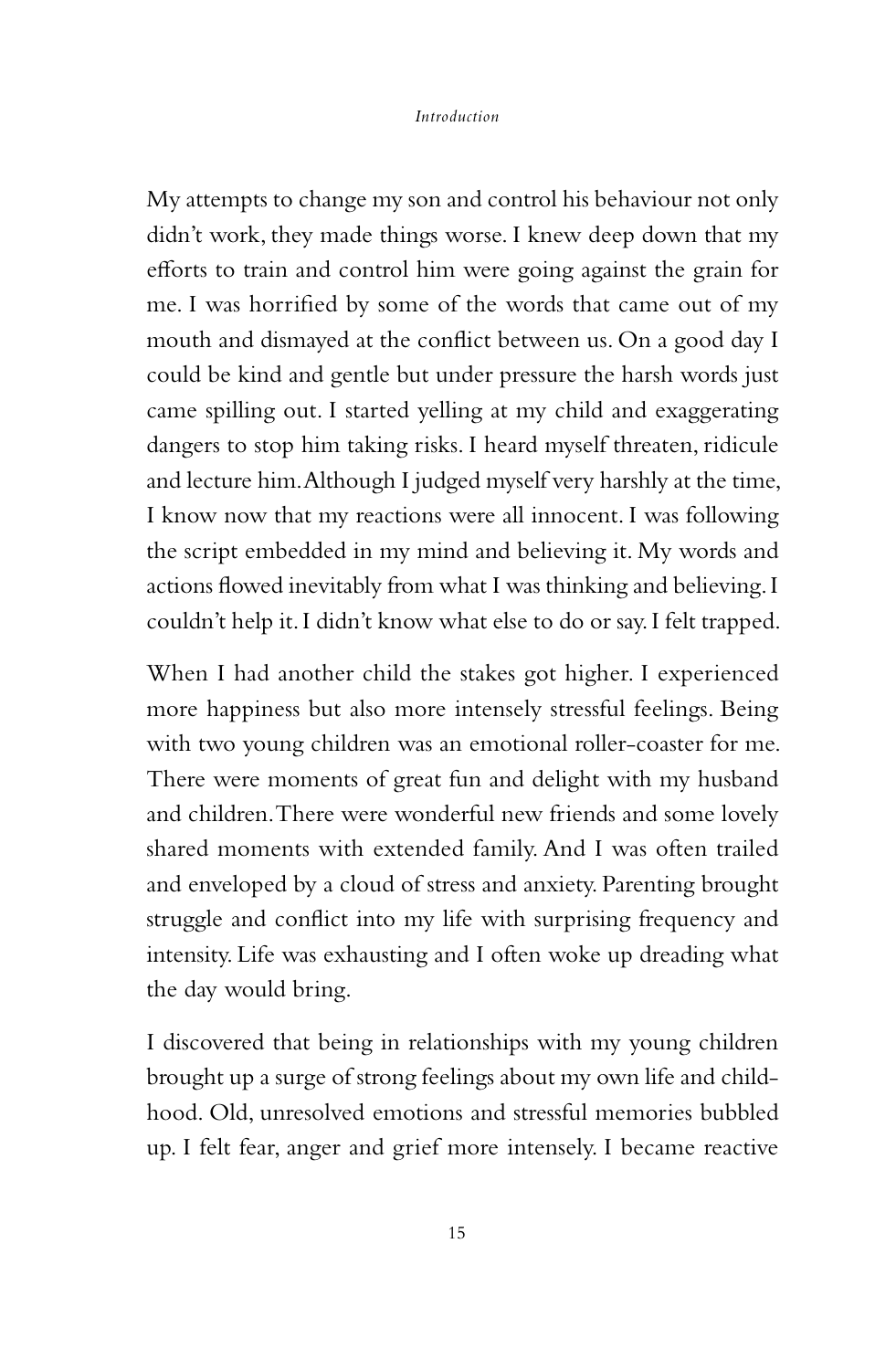and judgmental in a whole new way, not just towards my children but to others in my life as well. I was far from peaceful and relaxed although I did my best to hide this from myself and the world. There were physical symptoms of stress too: I came out in rashes, I got persistent headaches and all sorts of aches in my body. I was confused and bewildered by it all and very much out of my depth. I committed myself to finding a way to live in peace and joy with my children. Little of the mainstream parenting advice seemed at all helpful to me. I set out to find an approach to parenting that would take me beyond just coping with or managing my problems. What I was looking for was to dissolve the problems altogether.

#### **About this book**

This book offers no advice about how to bring up happy, successful, or well behaved children. It does not focus on how children will ultimately turn out. It focusses primarily on the experience of parents. It is about what is going on in our minds and how this influences how we relate to our children and ourselves. The way we relate to our children will affect them, but it is not the effect on children that I wish to emphasise here. I have seen wonderful changes in my children as I have gradually shed my old ways of communicating, my anxieties and my attempts to control them but the journey has been mostly for my benefit. Finding peace within myself is obviously for my benefit. It is also my way of leading my children. I aim to be a peace-worker in the family: a person who models what peace looks like. Meanwhile, my children continue to face the inevitable delights and challenges involved in growing up.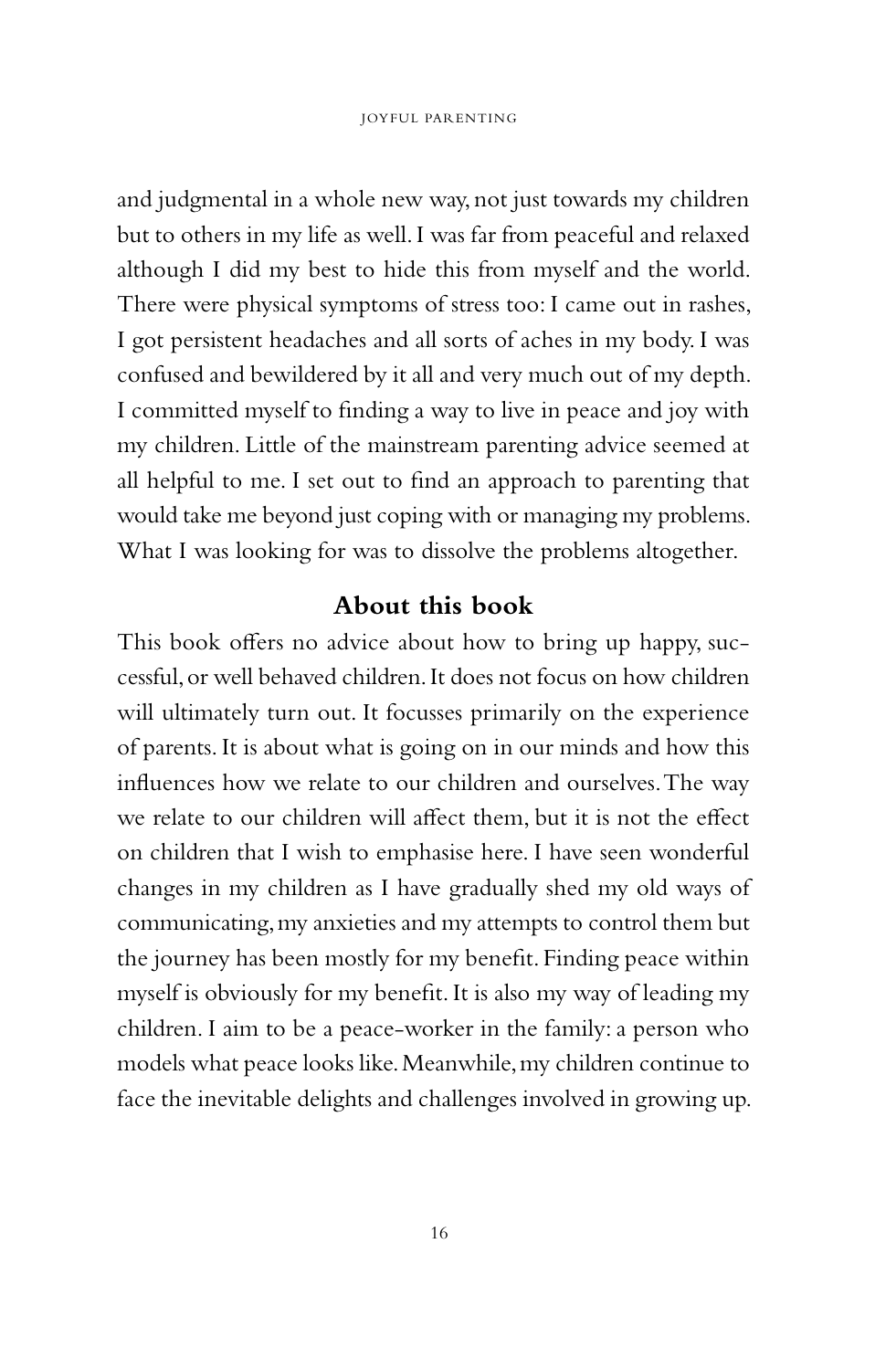#### *Introduction*

This book is an invitation to explore within yourself and to discover a way of relating to your children that reflects your own true nature and heartfelt intuition. It provides practical guidance on how to find peace no matter what your children are doing and what problems you face. I will share simple practices to raise your self-awareness and connect you with the calm, relaxed energy within yourself. All of the skills and practices presented here can fit easily into the full days of any parent. They will help you to dissolve the old beliefs and ways of communicating that create stress and conflict in your life. As your mind becomes clearer, insights and intuition that were once blocked will start shining through. Let yourself be guided by this knowing. Take from this book whatever resonates for you and leave the rest.

Each problem I encountered in my parenting journey brought its own gifts; new ways of thinking, new skills, more understanding and greater trust. I look forward to future challenges, no matter how confronting they may initially appear to be, knowing that we can find the way through to a solution. Each of the five skills in this book provides a method of resolving problems between you and your child (or children) and dissolving stress and struggle in your family life. I recommend that you work through each skill in sequence and give yourself some time to practise each one before you move on to the next. The later skills build on the earlier ones.

Skill 1 is a tool for helping your children with their problems. I call it *Listening in Presence*. I explore what it means to be fully present with your children and share tips for noticing and dissolving your old habits of reacting. Instead of reacting and communicating out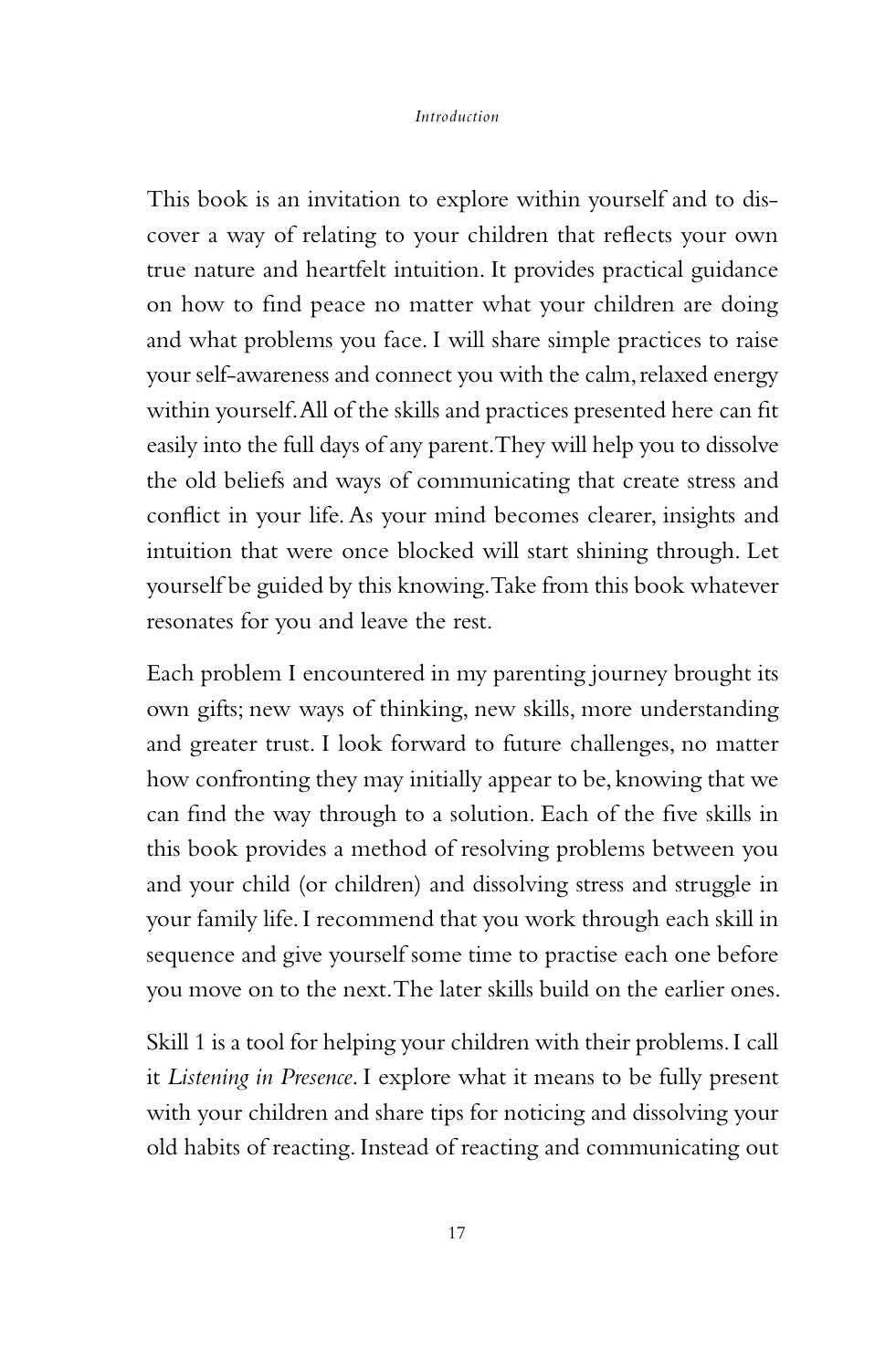of habit you will learn new ways of actively and respectfully listening to your children that help to restore peace.

Skill 2 is called *Question your Thinking*. I describe how to use selfinquiry to open your mind about issues that have been troubling you and to dissolve your stress and worries about your children. I have used this tool to find peace and guidance within myself. I share insights into common beliefs about children and parenting that are the root of much stress.

Skill 3 is a method to help you to ask for help from your children to get what you want. I call it *Speaking from the Heart*. It is about owning your problems and asking your children for help in a peaceful, honest and direct way.

Skill 4 is called *Creative Problem Solving*. It incorporates each of the three skills described above and combines them with a problem solving technique. It provides a method for dealing with situations where you are stuck in conflict with your child. This skill takes the power struggle out of parenting. It will also take you deeper into the art of asking for and receiving intuitive guidance.

Skill 5 is called *Play Time*. It is an invitation to play with your children and to notice and respect the importance of play in their lives. It describes how play can be a powerful tool for strengthening your relationship with your child as well as healing emotional wounds.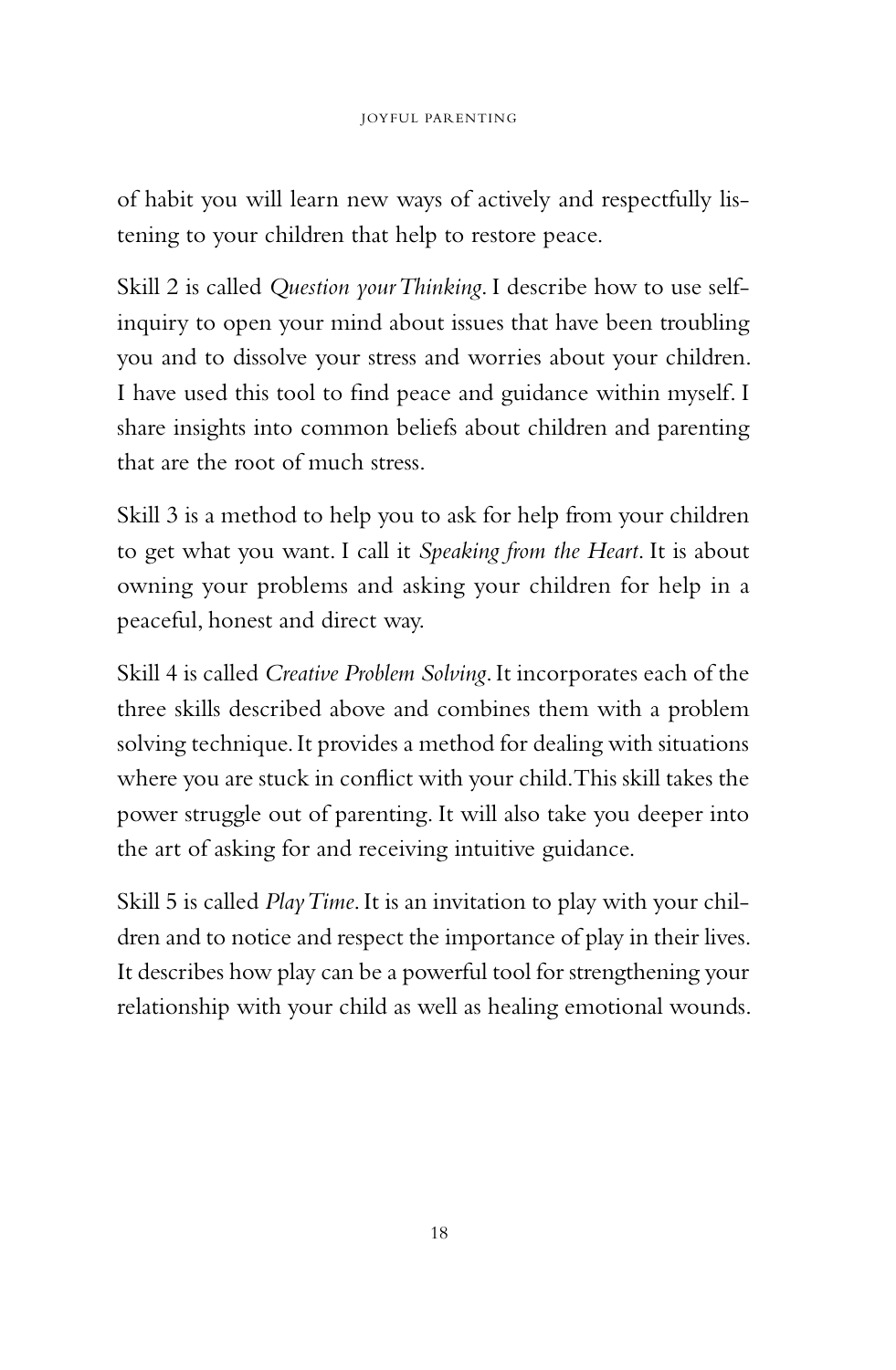$28$ 

SKILL ONE

# Listening in Presence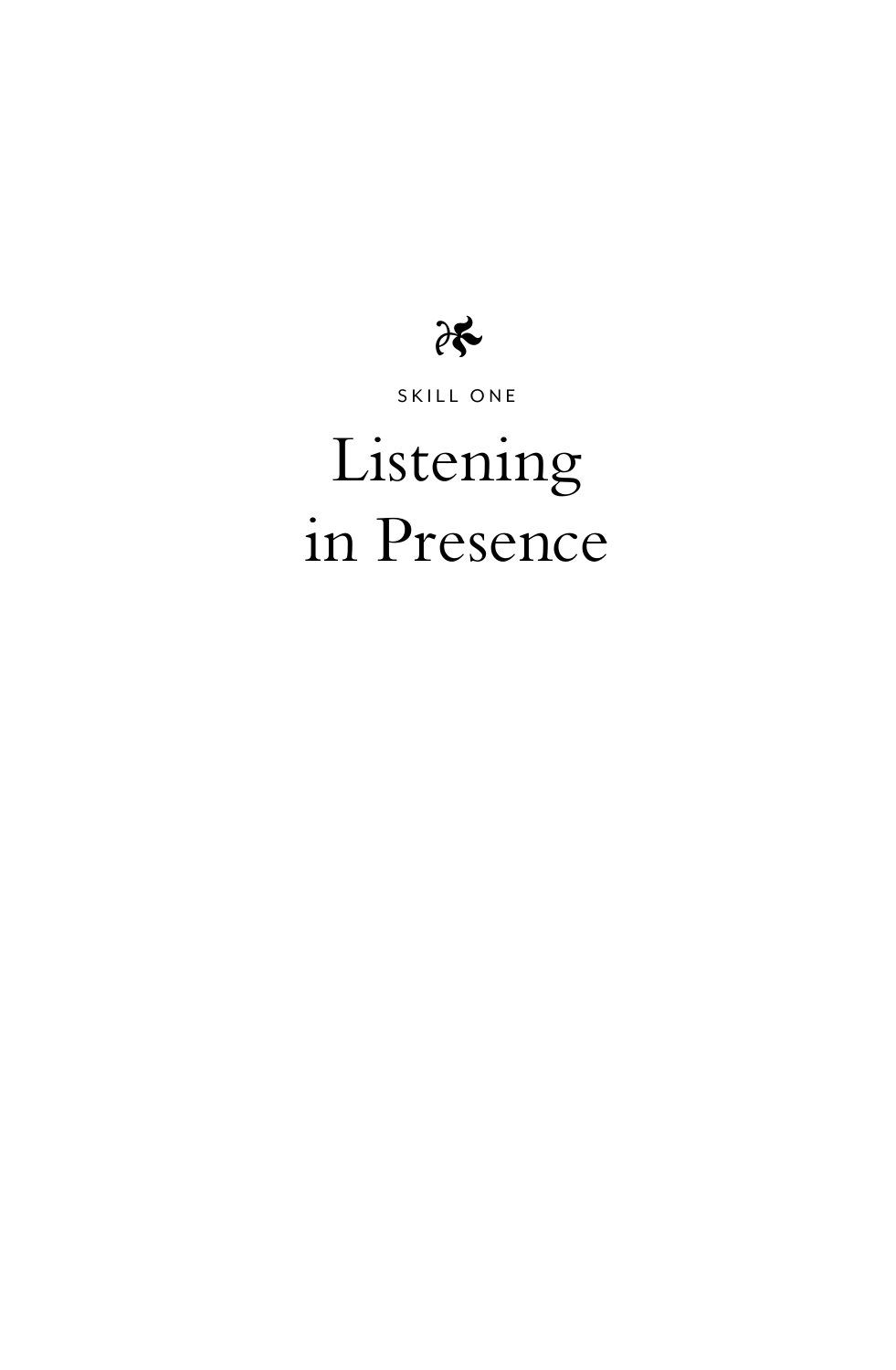#### SKILL ONE

# Listening in Presence

*How to help with your child's problems*

Being genuinely helpful to my children when they have a problem is something that brings joy into my life. I want to give help that is calm, supportive and that increases my child's confidence in their own ability to help themselves. This did not come naturally for me, at least not to the extent that I would have liked. It was a skill that required a lot of practice as well as much unlearning of old, unhelpful habits. I often fell into the trap of trying to fix a problem when this was not requested or helpful. My child would react to my intrusion and I would become part of the problem. I often assumed that I knew best and waded in with advice or instructions. My advice was occasionally helpful in the short-term but it also got in the way of my child's emerging ability to help themselves. There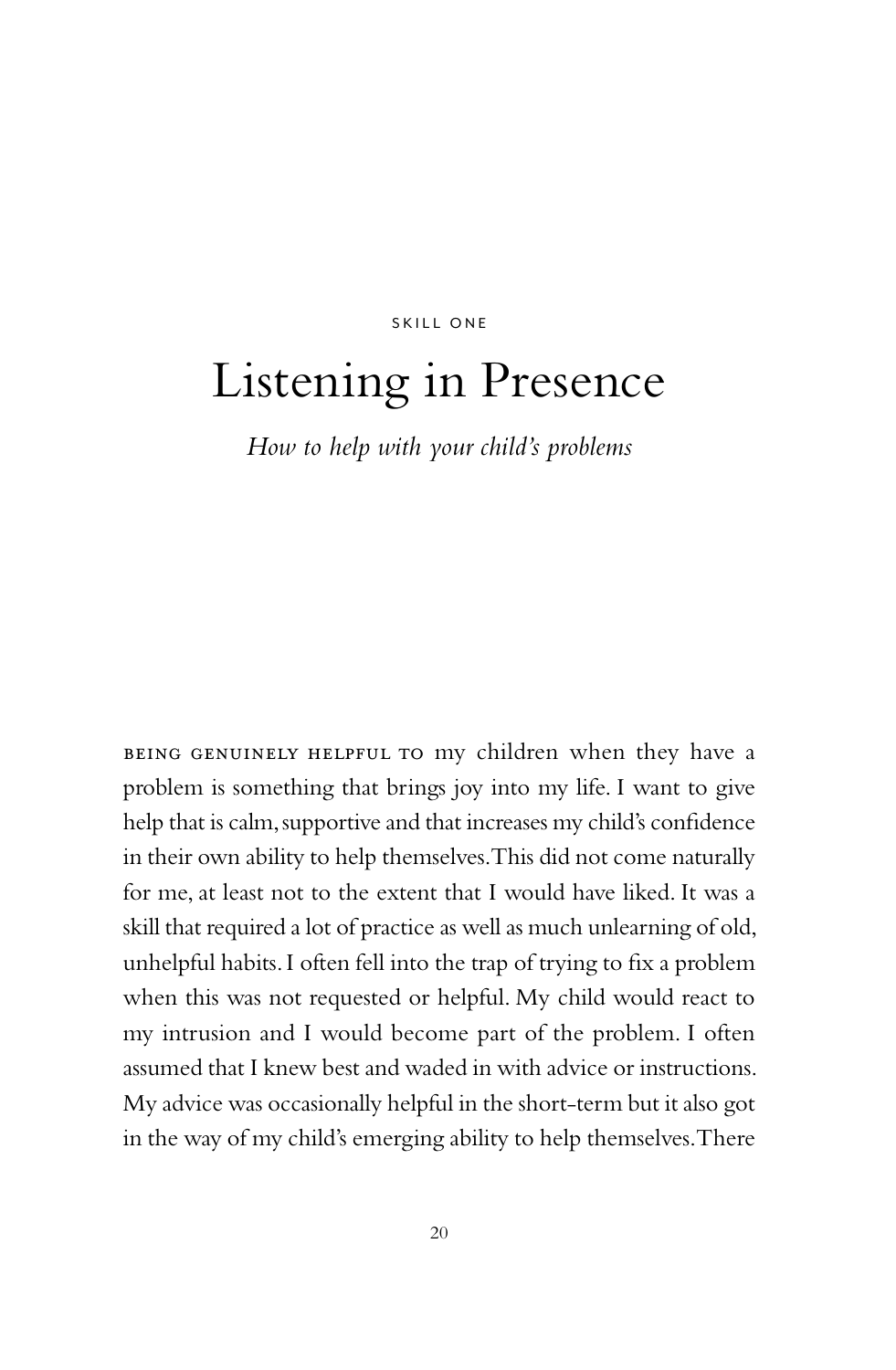were also many times when my child's expression of their problem triggered painful feelings in me. I would unwittingly join them in their suffering rather than remain peaceful and fully available to help. It was challenge for me to find a way to help my children in a respectful and non-reactive way.

It was not difficult for me to listen calmly when my children were feeling sad, disappointed or mildly frustrated. If they were crying and wanting a hug I was usually able to help. I had more difficulty with situations where one of my children was experiencing intense emotions such as anger, fear and intense frustration. I also had difficulty when they were acting out their feelings through hitting, scratching or snatching rather than expressing them in words or tears.

Being genuinely helpful required a shift in my perception of my children's behaviour and their expression of emotion. I came to realise that what I sometimes judged as tantrums, rude words and unacceptable behaviour were actually cries for help. Young children often have difficulty in expressing their problems in a way that parents can easily understand. They may not have the skills to express clearly what they want or what is causing them distress. Their calls for help are sometimes communicated through screaming, aggressive behaviour or even in hate-filled verbal outbursts. I found myself challenged to find a peaceful way of helping my children in this type of situation.

It can be genuinely difficult for parents to work out what is causing their child's distress. Sometimes finding an immediate cause can help solve a problem quickly. At other times the cause may remain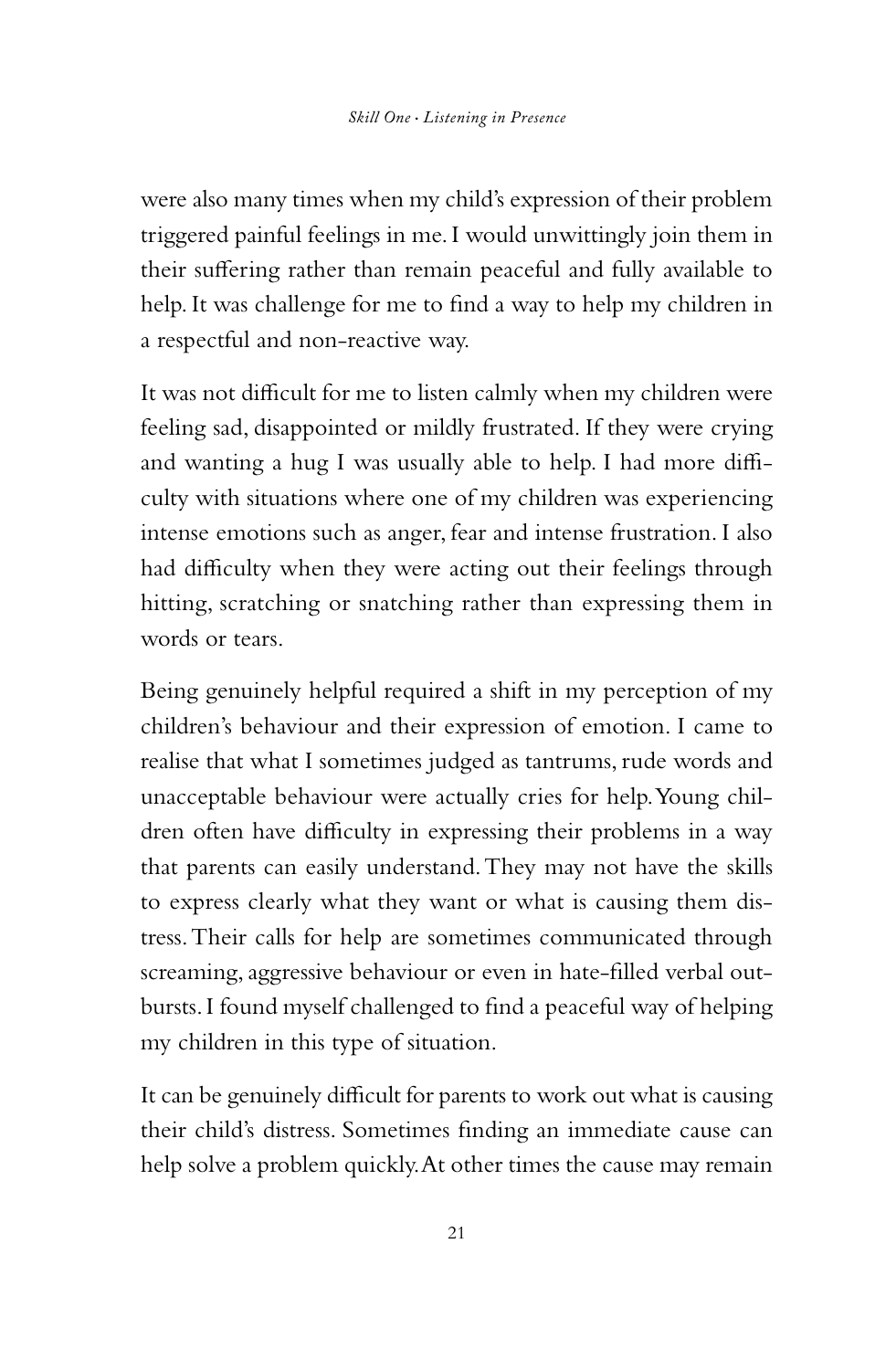unknown. I have learned that identifying the cause of a problem is not necessary in order for a solution to emerge. It can be an unhelpful distraction. Sometimes a child's painful feelings may be related more to events in the past than the present situation. Their distress may be triggered by something seemingly minor in the present like not cutting their toast exactly the way they like it, or seeing a dog on the other side of the park. This trigger may be followed by a major upset that seems out of all proportion to the event that started it. The event may have triggered a memory of painful, unresolved emotion from the past. If I am aware of this possibility I can listen respectfully rather than try and downplay or negate my child's reaction. I may never work out what the root of the problem is. I have learned that this doesn't matter when I am able to support my child through my ability to listen.

There are many situations where simply listening, rather than trying to fix, soothe or work out what my child wants is the best way that I can help. I witnessed a situation like this on a recent inter-city train journey. A young boy of about one year old got on the train with his mother. Once the train was underway he had a drink from his bottle and fell asleep in his pram for about 15 minutes. When he woke up he started to cry. His mother appeared anxious about this right from the start. She held him on her lap and tried to comfort him but he kept crying. She tried to distract him. She tried repeatedly to get him to take his bottle and go back to sleep. She tried to soothe him with gentle words and reassurance but he kept crying. She jiggled and patted him, put him down and picked him up again. He couldn't say what was wrong. His mother couldn't work out what she could do to help. She got increasingly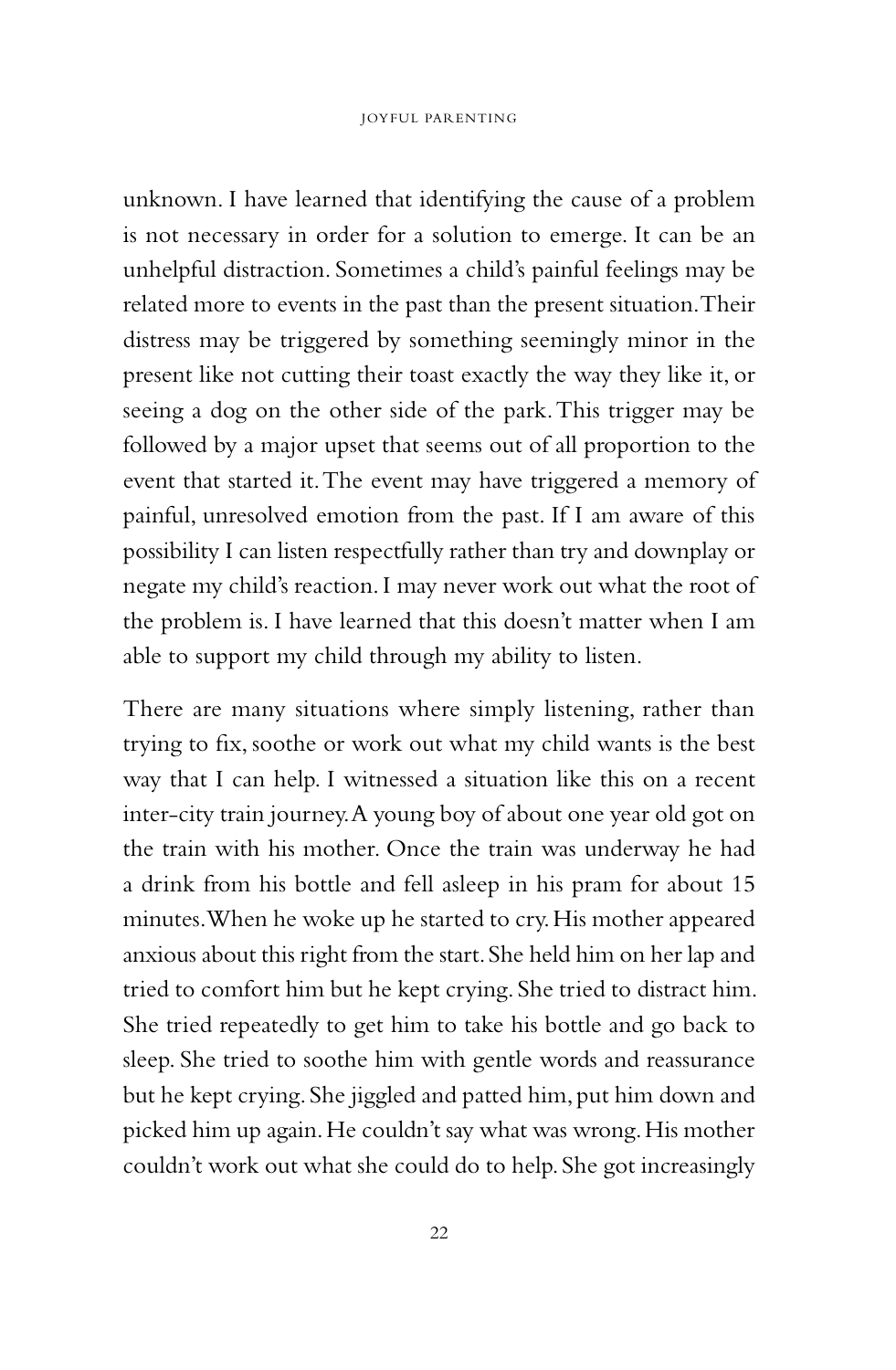anxious about what the other people in the carriage were thinking of her and the noise her son was making. Her distress was palpable. Both the child and the mother remained distressed until they got off the train about an hour later.

I could certainly relate to the distress that this mother experienced. I have listened to my child screaming in public many times. The public nature of their distress and my worry about what others were thinking about me was usually the main challenge. This is a situation where calm, sustained, attentive listening is immensely useful. Over time I learned that if I was able to listen calmly in these circumstances that my child stopped crying a lot more quickly. If I was able to notice my fear of being judged by others I could also choose to ignore it for the moment. I would imagine an invisible bubble shielding my child and I from others' gaze and hearing. I learned to focus my attention on listening to my child rather than trying to get them to stop crying. When I did this I experienced the situation very differently. I was not suffering along with my child. This was such a breakthrough for me.

The challenge of finding the best way of helping my children with their problems led me to the skill of Listening in Presence. This is the skill of listening calmly and respectfully to my child without reacting to their problem. I don't try and analyse the problem or leap in with advice. I give my child my attention and at the same time I am aware of the thoughts and emotions that the situation may be triggering within me. This isn't as difficult as it may sound, but it does take some practice. This skill can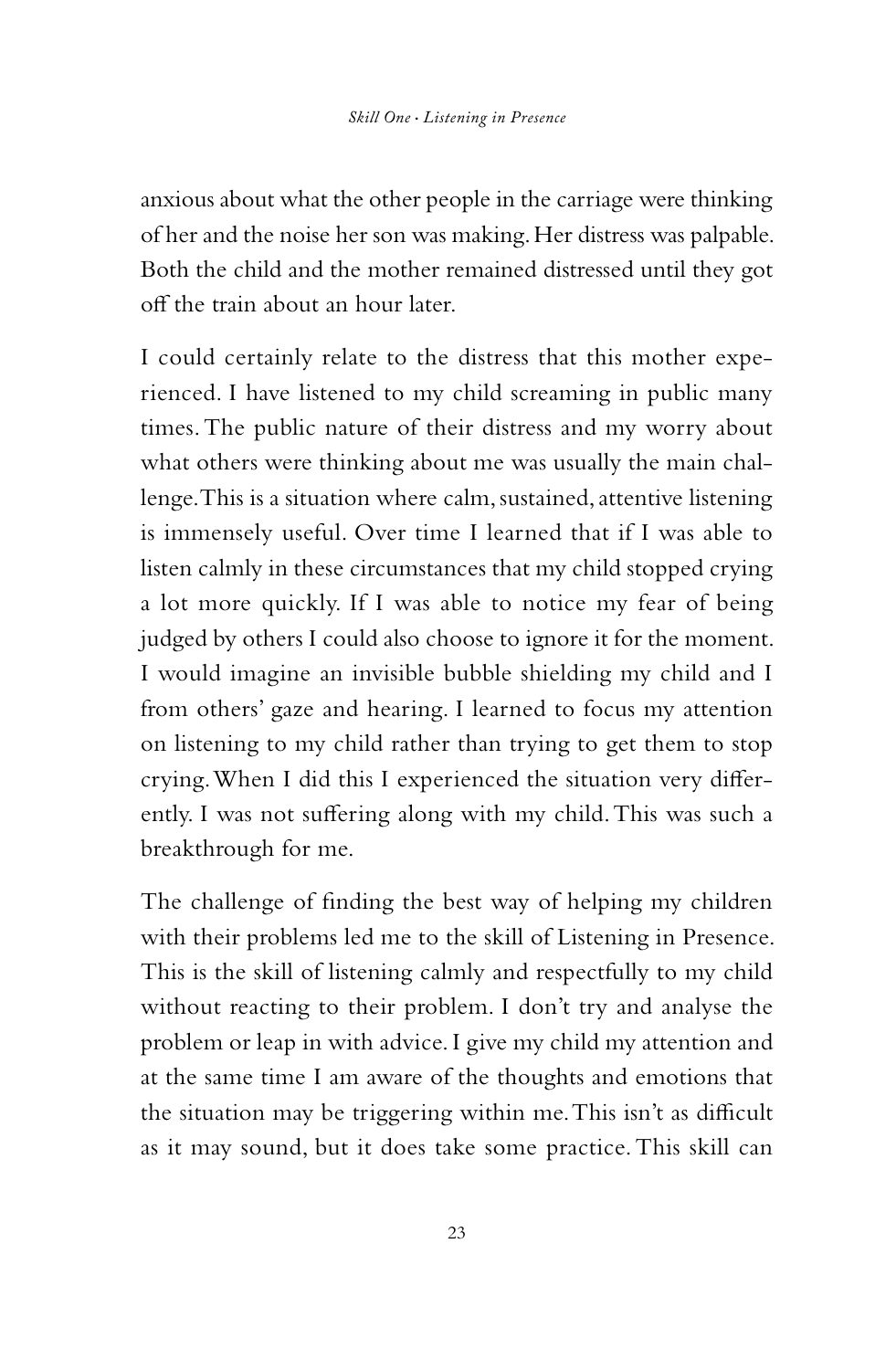transform something as ordinary as responding to a screaming oneyear old on a train into a special moment of intimacy and caring.

I have come to understand that the most important ingredient in providing genuine help to my children is my own wellbeing. If I am not peaceful and happy I cannot extend this to my children. I cannot give what I don't have. My wellbeing is intimately connected to awareness and presence.

#### **What is presence and how can it help?**

I had never heard of presence when my children were very young and my life reflected this. I lived mostly in my head and was pulled into the swirl of stressful thoughts, emotional reactions and regular exhaustion that came with raising young children. I was trying hard to be a "good mother" and was lost in all the fussing, coaxing and worrying that accompanied this. The wake-up call from this way of life came from one of my children. It came in the form of intense emotional outbursts. Waves of despair, terror and rage came crashing through my walls of reserve and control. I was totally caught up in the tumult. How could it be otherwise when this was such an intimate and precious relationship for me?

I tried really hard to respond calmly to my child's intense emotions but I just couldn't do it. Witnessing my child's suffering stirred up strong reactions in me. I found myself reacting with fear, anger and frustration. I felt intensely uncomfortable. I wanted desperately to help him but I felt that I was failing. I couldn't work out what was causing such intense emotion and it seemed out of all proportion to what was happening in our daily life. I felt overwhelmed and desperate and I tried to mask this behind a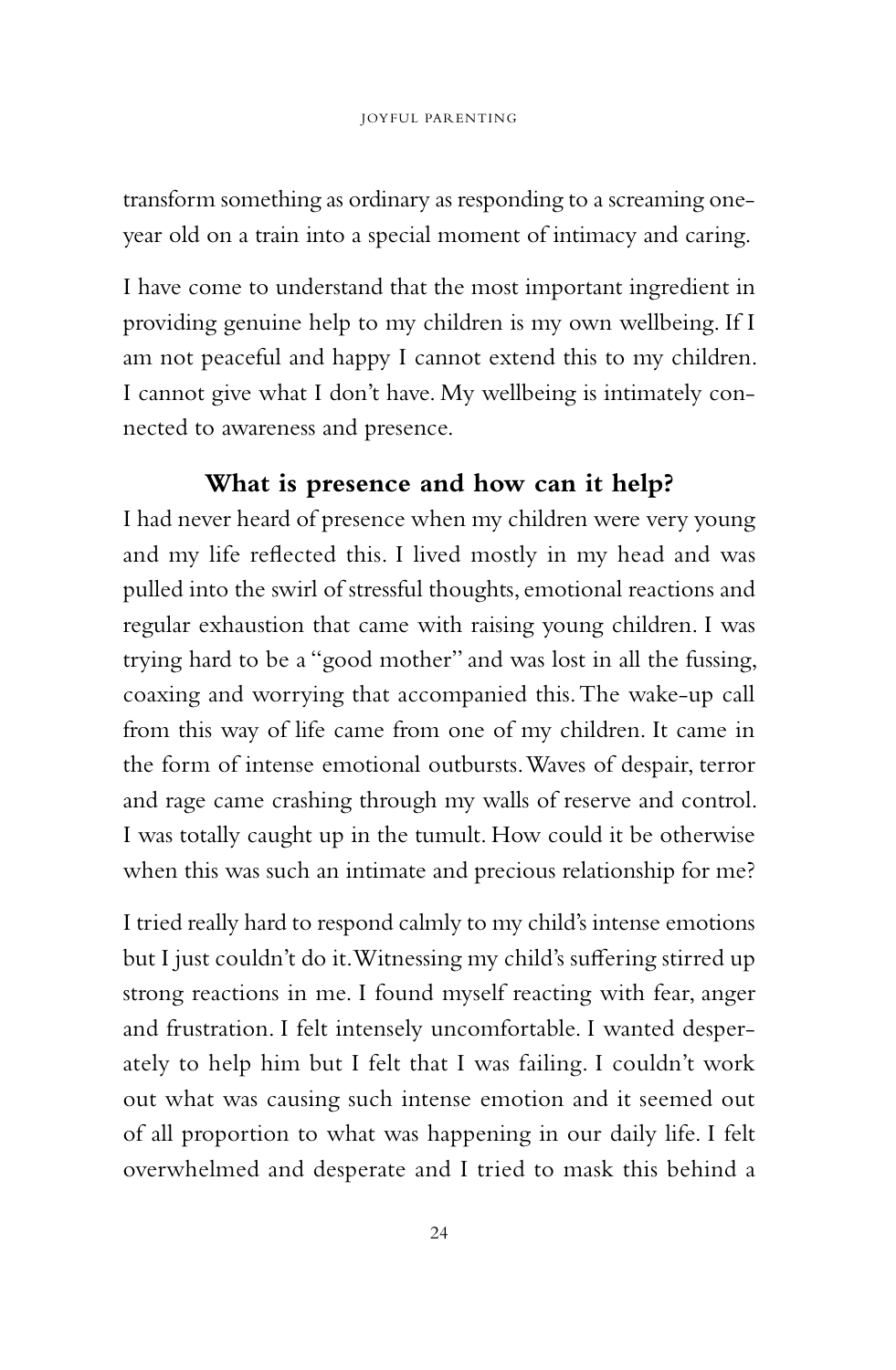facade of control and composure. At some level I blamed my child for my distress and made him the problem. I blamed him for disturbing my life with his emotional drama. I also got angry and frustrated at myself for not being able to calm or stop these outbursts. I was scared of the drama escalating and becoming even more difficult to deal with.

My reactions fuelled the fire of my child's distress and made the outbursts of suffering worse rather than better. The intensity and frequency of major upsets increased. I tried everything I knew and it did not help. I had to admit to myself that I needed help. I had no idea where it would come from or what form it might take. The help that eventually appeared was an invitation into presence.

The invitation arrived one day when I was on an errand to the chemist. It was a day when my husband was at home so I didn't have my children with me. I took the opportunity of a few moments of free time to drop into a secondhand bookshop just to have a quick browse. As I looked around the shop a book on the far wall caught my attention. I was irresistibly drawn to it. It was Eckhart Tolle's book *A New Earth*. It practically jumped of the shelf and into my hands. It was just what I needed.

Eckhart Tolle's words helped me to connect with the peace and stillness that is always within me. He invited me to recognise the consciousness that is behind my thoughts. This consciousness witnesses and observes my thoughts and emotions. I practised turning my attention inwards towards this aware consciousness and letting go of my thoughts for short periods of time. I noticed that when I am not thinking *I still exist*. I realised that I am not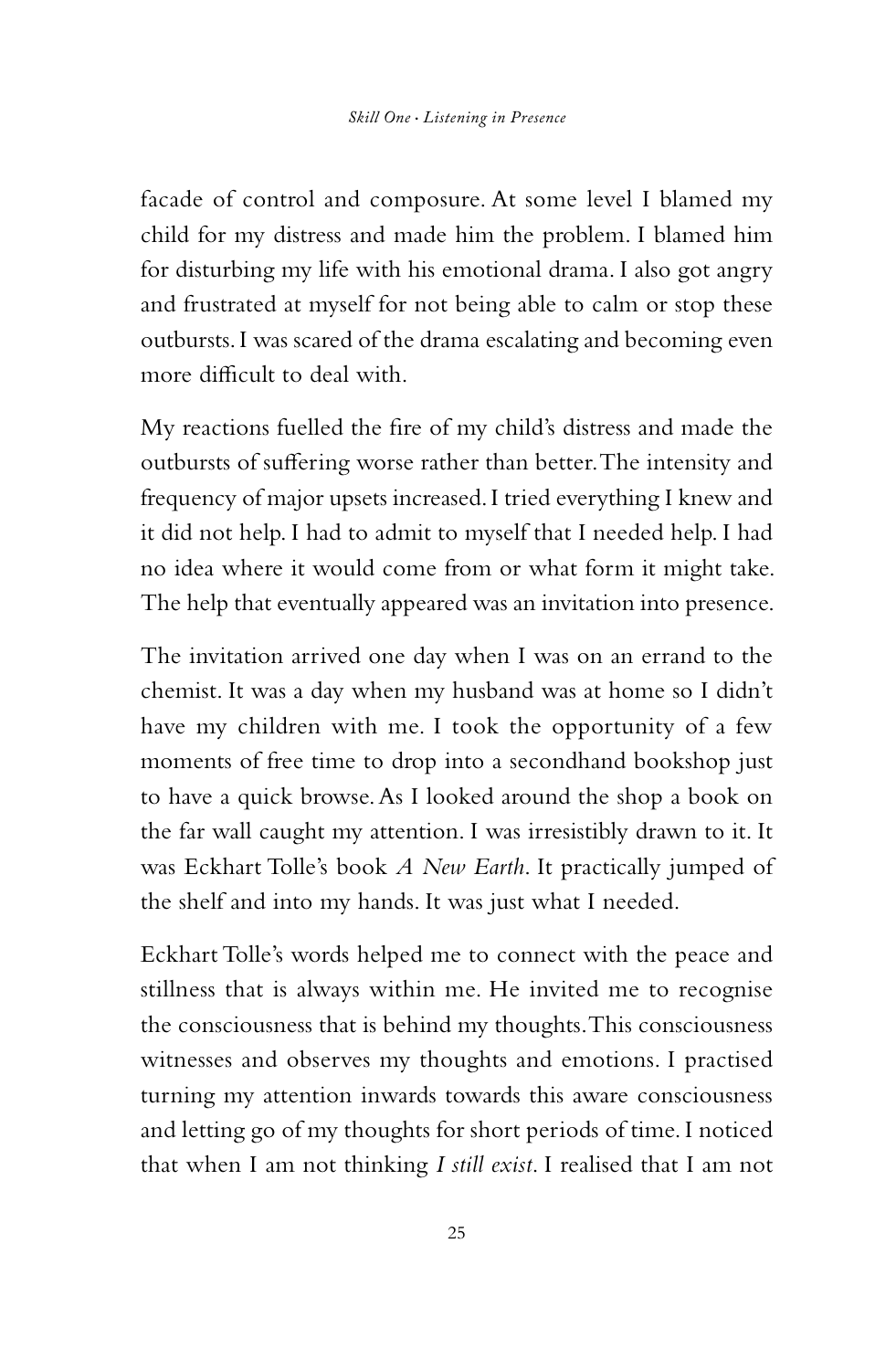my thoughts. They are ephemeral creations of my mind. I exist as awareness before my thoughts, during my thoughts and after my thoughts have subsided.

As I recognised this awareness again and again my thoughts began to lose their power over me. I began to know my true self as the peaceful space between thoughts. This was a radical, wonderful, life-changing shift in perspective.

This observing-consciousness can be called presence. I experience presence as a state of calm, relaxed, alert awareness. It is a space of peace, stillness and also vibrant aliveness. Thoughts appear in this space but they do not dominate. I can notice my thoughts without being controlled by them. When I focus on presence I am not overwhelmed by a constant stream of worries or judgements about other people. I am not compulsively doing things, planning or fearing the future and I am not dwelling on the past. There is space between thoughts in which I experience quietness and joy. Helpful, creative thoughts have room to appear. I can choose to act on these thoughts or to remain still. It is a natural and spontaneous state of being.

Discovering the power of presence was a turning point in my parenting journey. Everything got easier. Not immediately, but gently and surely. Paradoxically, I discovered that I could readily access this inner calm in moments of great emotional intensity. It was at these times of my greatest need that the window into presence first opened for me. It was as if I had unlocked a new dimension inside myself with the simple intention to focus inwards and away from my thoughts. I could recognise presence and listen to my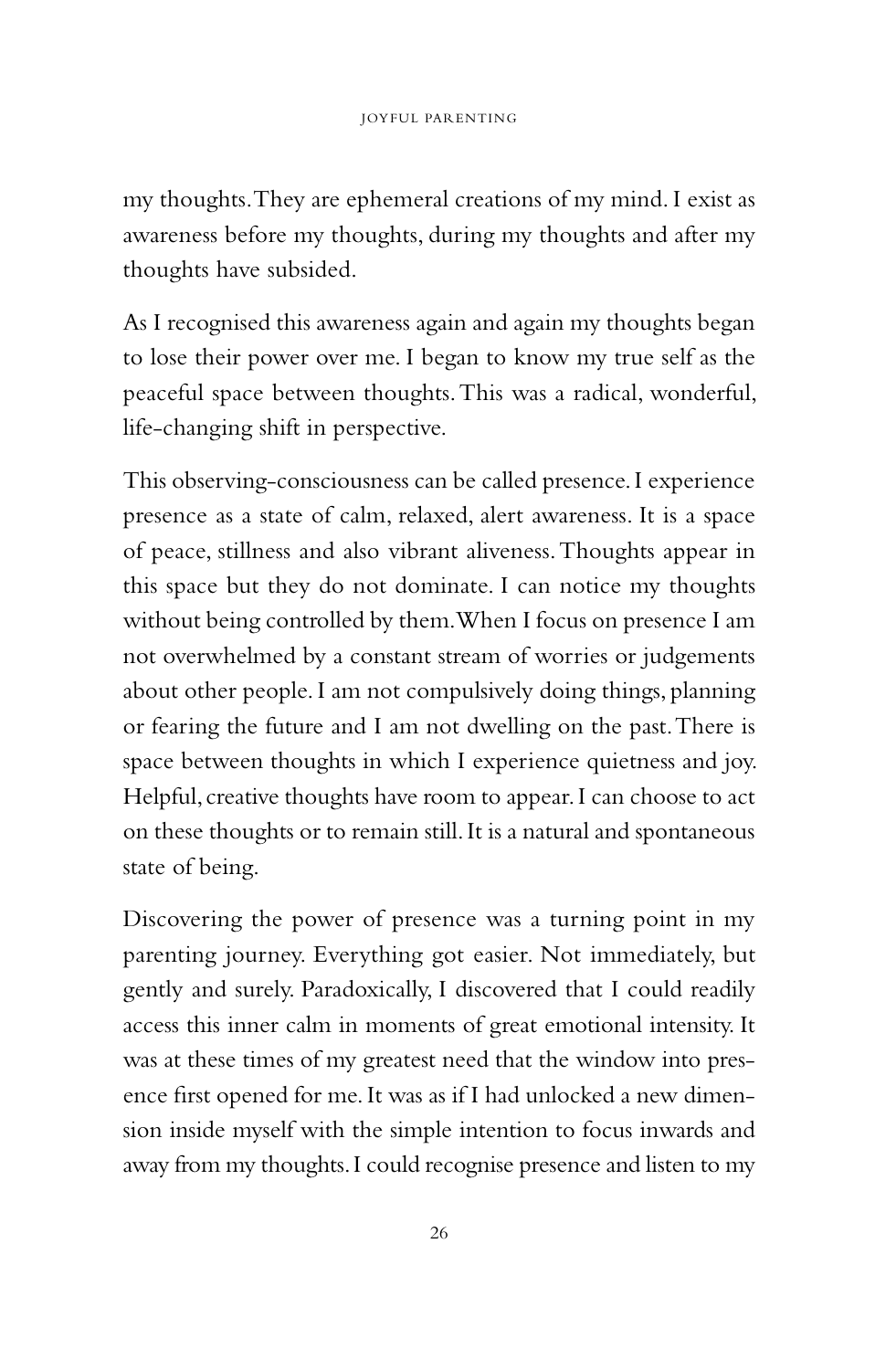child at the same time. Listening to my child's emotional outbursts gradually changed from a highly stressful experience into one that was peaceful and empowering for me. I found that I could listen to my child without reacting, even when his suffering was intense. I did not feel compelled to buy into the drama. Presence brought a quality to my listening that I had never known before. There was space where there hadn't been before. I discovered a deep well of peace and inspiration for wise, skilful action. I could respond in a way that diffused the energy of my children's suffering rather than fuelled it. This was an amazing change. As my experience of listening in presence to my child deepened the wild outbursts gradually disappeared. The drama of those years is now a distant memory.

#### **How do I connect with presence?**

You might have already recognised presence or you may have never heard of it before. Perhaps you remember moments when you were calm and relaxed and could observe your thoughts and feelings rather than be overwhelmed by them. If you have, then you have experienced presence. You might have a practice in your life that quietens your mind and brings you into presence. You might meditate, practise yoga, swim laps of the pool or create art. These can all be ways to connect with presence in daily life.

The key to recognising and experiencing presence is the intention that you bring to the practice rather than the practice itself. For a while I meditated with a desire to control my mind and get rid of my stressful thoughts. With my focus on control, rather than on the presence behind my thoughts, I found that it brought only temporary relief. After a while the suppressed stress came back just as strong.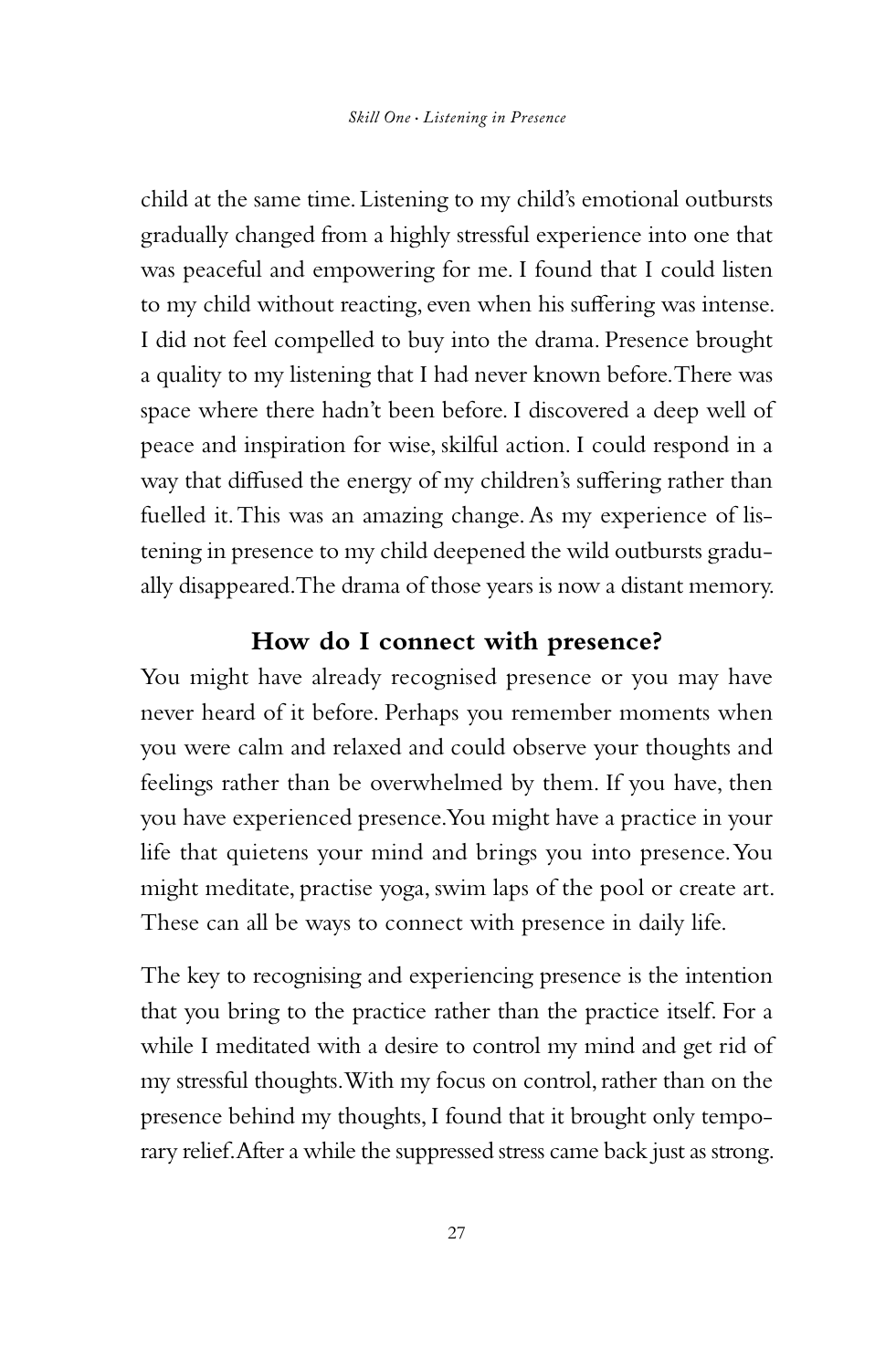I did not find lasting peace. When I practised yoga to get fit and relax it felt good but I did not tap into the deep calm and wisdom that presence provides. I was still focused too much on controlling and improving my body and mind rather than awareness. I found that no matter what I practised, if there was any trying or pushing myself involved then I was not aligned with presence.

I have learned to cultivate presence through simple daily practices that allow me to just *be*. I might turn my attention to one of the practices described below as I lie in bed in the morning, while walking on the beach or while having a cup of tea and watching my children play. The more often that I remember to recognise presence, the greater the benefits. It doesn't matter how long the practice lasts. It can be as little as a few seconds. The key is to repeat it often.

*1. Direct the focus of your attention into the now* Eckhart Tolle gives these simple instructions for experiencing presence:

*Just become intensely conscious of the present moment. This is a deeply satisfying thing to do. In this way, you draw consciousness away from mind activity and create a gap of no-mind in which you are highly alert and aware but not thinking.* <sup>1</sup>

You draw your attention onto what is happening right now in your life and away from thoughts of the past or future.

I have found that it helps if I choose an activity that I repeat a number of times a day and give it my fullest attention. This can be something simple such as washing my hands, eating a meal or doing the washing up. I use one of these events as a reminder to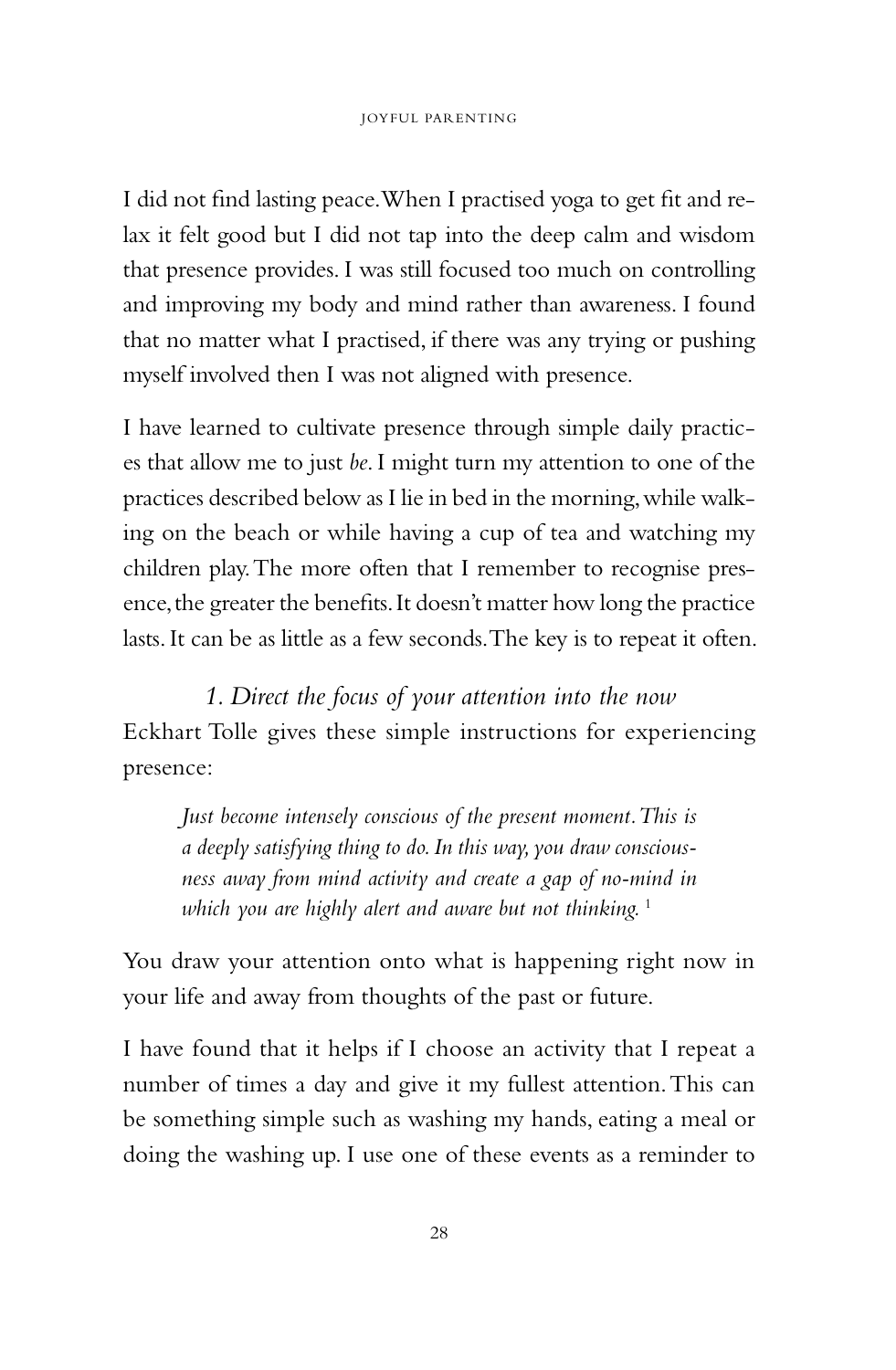experience presence. I focus on my senses; what I can see, hear, touch, taste and smell. Sometimes I focus on my breath. I aim to immerse myself fully in this experience of Now. I pay attention to the tiny details and take care in my actions. When I notice thoughts coming into my mind, I gently remind myself to focus on my senses. As I focus in this way, my mind quietens, and I can experience the stillness and peace within.

#### *2. Connect with your inner body*

Are you aware of your inner body, of the field of energy within and around your physical body? Connecting with this inner body is a wonderful gateway into presence. You might like to try this exercise: close your eyes and take a few deep, relaxing breaths. Begin to shake your hands vigorously. Stop shaking and bring your attention to the sensations in your hands. Feel the energy and aliveness inside your hands. It might feel like a subtle tingling sensation. Now direct your attention to the whole of your body. Feel it from within. Can you feel this aliveness within your whole body? If you can, feel it in all parts of your body as a single field of energy. When you open your eyes can you keep your attention on this aliveness? This field of alive energy is not just within the body but surrounding it as well. Some people can see or feel the energy field that surrounds the body as the aura.

Holding attention on my inner body draws me out of my mind and reveals the space of calm, relaxed alertness that is always within. The simple choice to take my attention off my thoughts and to focus on that tingling, radiant aliveness within my body has become a profoundly powerful practice for me.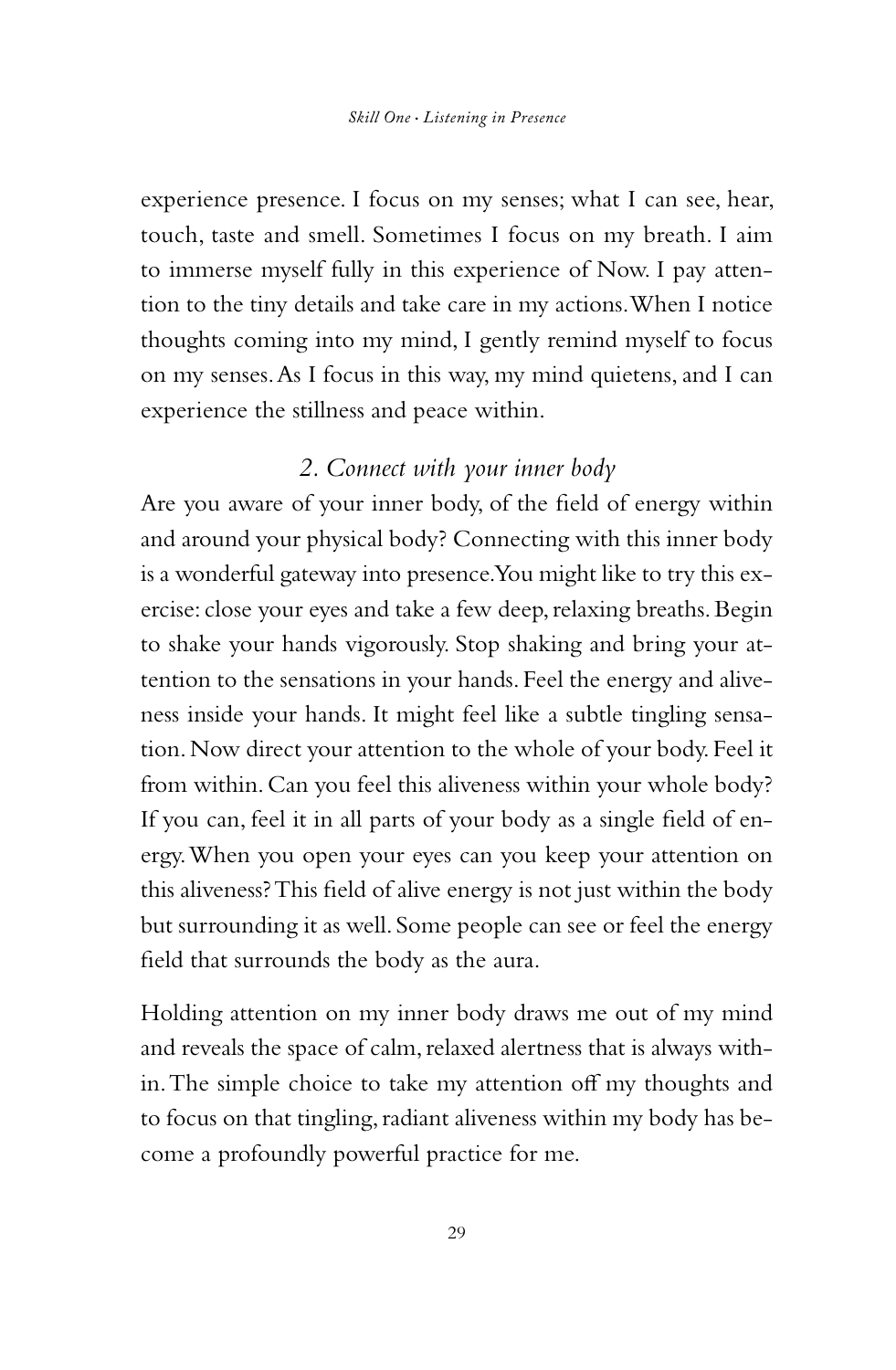When I first began this practice I could only catch brief glimpses of inner aliveness, usually just in my legs or arms. I noticed it most easily when I went out for a walk in nature. I went for regular walks on the beach and in the forest, each time drawing my attention to my inner body. Gradually I could feel more of it and hold my attention there for longer. The experience was strongest when I walked in bare feet and could feel the earth or sea. Some people refer to this experience as grounding. Not only do I feel a strong recognition of presence but I also feel my inner energy field coming into alignment with the energy of nature.

Once I had the feel of this practice I found it easier to experience presence in other parts of my day. I found that I could focus attention on my inner body at the same time as I was listening to or talking with my children, doing the housework or dealing with a crisis. This focus on presence draws energy away from stressful thoughts and feelings and they begin to dissolve. The quiet joy and peace of presence became something that I yearned for. To experience myself as conscious energy, as vibrant aliveness has been a wondrous revelation. The more I give myself over to it, the more my experience of presence expands and deepens.

*3. Become aware of what you are thinking and feeling* Another way to recognise presence is to practise turning your attention to what you are thinking, feeling and experiencing internally in a chosen moment. I simply ask myself *In this moment, what am I experiencing?* I may notice inner peace and joy. At other times I find stressful thoughts and painful feelings. I try not to judge what I find, just to notice and observe.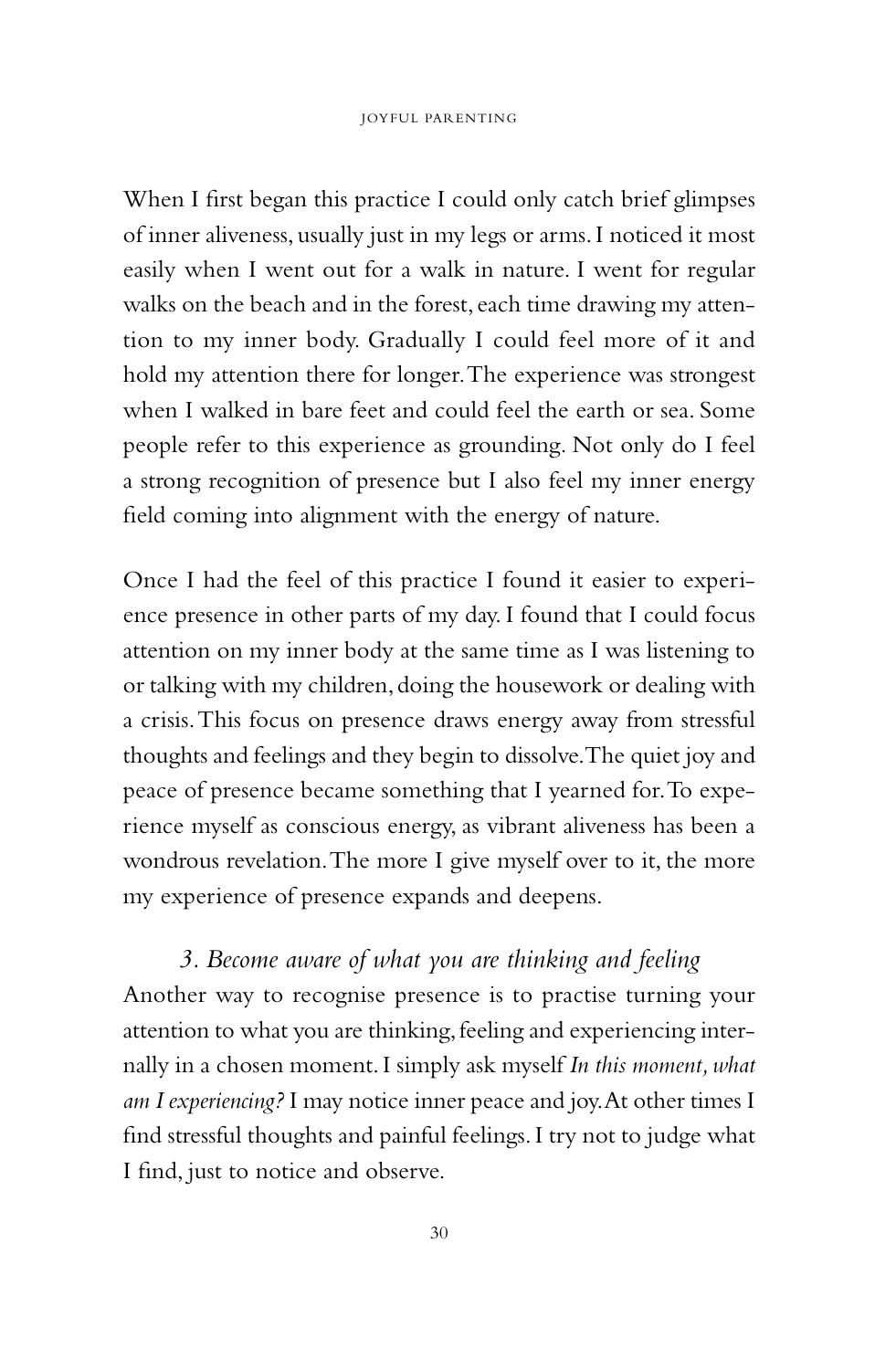When I use this practice I sometimes notice that I am lost in worry or the urge to control my child or I am exhausted and yet pushing myself to do more. The act of turning my attention inwards and *observing* these thoughts and feelings brings me into presence. I experience myself as the conscious, aware observer. If I notice myself judging my thoughts and feelings I know that I have lost presence. I return to just noticing them.

#### **Presence in children**

Presence shines brightly in young children, although they are not aware of it. Their lightness of being has not yet been obscured by unresolved pain or limiting beliefs. They radiate aliveness, creativity, spontaneity and find joy in simple things. Simply spending time with babies and young children can be a gateway into presence if you are willing to relax and embrace the experience without trying to control it. This is a beautiful gift that children can bring into our lives.

It is inevitable that this radiance begins to dim as children grow and their ego develops. Through Eckhart Tolle's writing I learned more about the ego; what it is, how it develops and the suffering it brings. Growing up human involves developing an ego, a sense of being an individual self with a unique and separate body and personality. Taking on the belief that *I am this person* is something we all go through. As young children we develop an idea of ourselves as well as identifications with possessions, opinions, appearances, memories, gender, likes and dislikes and many other things. Along with this developing sense of self come all sorts of problems: upsets and conflict, struggle over toys, snatching,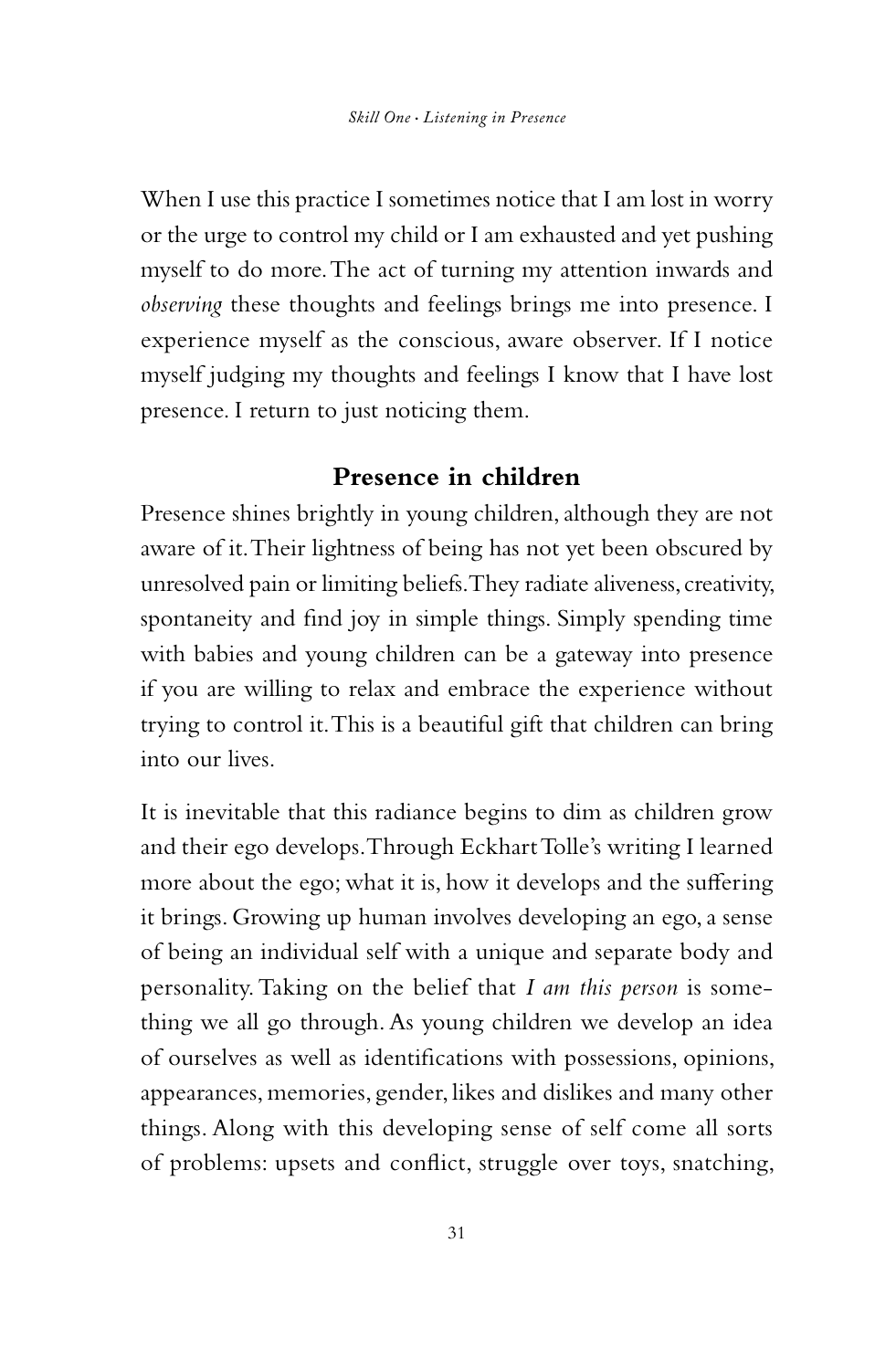fighting and frustration at the thought that you are not getting what you want.

I can now view these struggles and problems with greater compassion. I recognise that I have been living with these ego-generated struggles since my own early childhood and am only now finding a way to be free of them. Even though my children's distress sometimes seems petty, insignificant or a complete overreaction from an adult perspective, I can see that it is serious for them. I have come to see things more from my child's point of view. I have also grown in my respect for my children's ability to learn and recover from their distressing experiences and emotions.

My own growing awareness of presence has allowed my ego to begin to dissolve. I can be more available for my children and less in conflict with them. I am more able to notice presence in my children and connect with that even when they are experiencing distress. I can also give more attention to the times when my child is shining brightly with peace and joy. Being able to appreciate their humour, exuberance and delight allows me to share in these qualities too. Finding this deep connection with my children has been a precious gift.

#### **How do I Listen in Presence when my child has a problem?**

I have a heartfelt desire to listen respectfully and calmly to my children. I want to relate to them from presence and to be genuinely helpful rather than add to their problems with my own reactions. To do this I needed to take a look at my habits of communication. I made a decision to focus on exactly what was happening in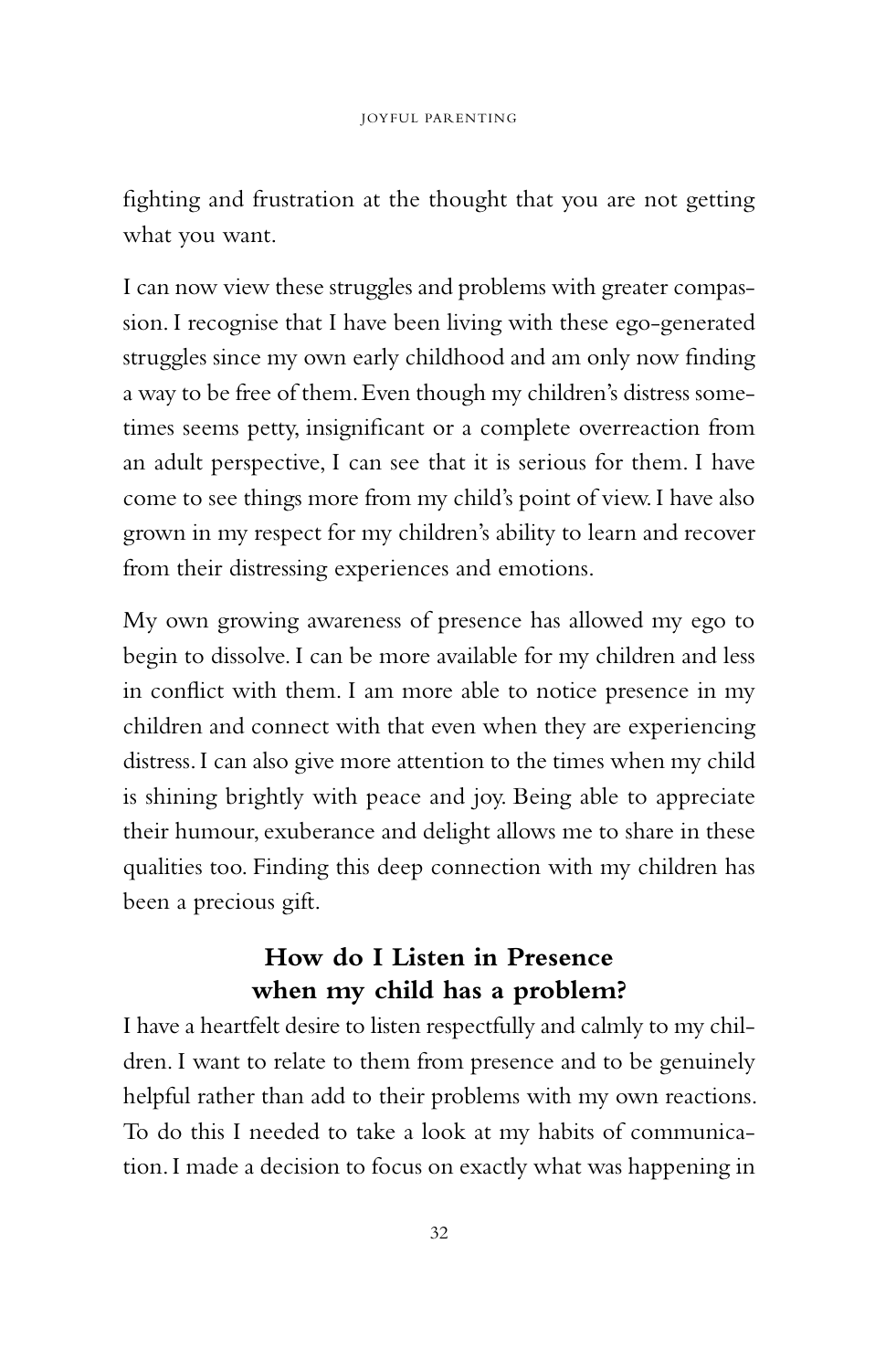situations where my children were experiencing difficulties. What had I been saying to my children when they came to me with a problem? What was getting in the way of my listening?

#### *1. Notice how your reactions get in the way*

I noticed that when my child was upset I often spoke and acted without pausing, as if I was on automatic pilot. I noticed that I reacted. A lot. By reaction I mean that something arose in me to meet my child's words or actions that was charged with negative emotion. In some situations I was overcome with the same sort of feelings that my child was experiencing. I felt their sadness or disappointment acutely. In other situations my reaction to my child was angry, impatient or dismissive. My reactions were varied, depending on what emotions were triggered in me. Getting caught up in my own negative emotion prevented me from being able to really listen to my children.

Inspiration to improve my listening skills came from the book *Parent Effectiveness Training* by Thomas Gordon. This amazing, groundbreaking book, published in 1970, was introduced to me by my mother. She bought it and used some of his suggestions when I and my siblings were teenagers. It remains a classic that I have read and learned from many times. Thomas Gordon uses an exercise to help parents recognise what kinds of verbal responses they use when their kids come to them with feelings or problems. 2 I have modified his examples to reflect current issues and language. I found this exercise to be a very helpful tool for raising my awareness of what I was habitually saying to my children. I invite you to try it too.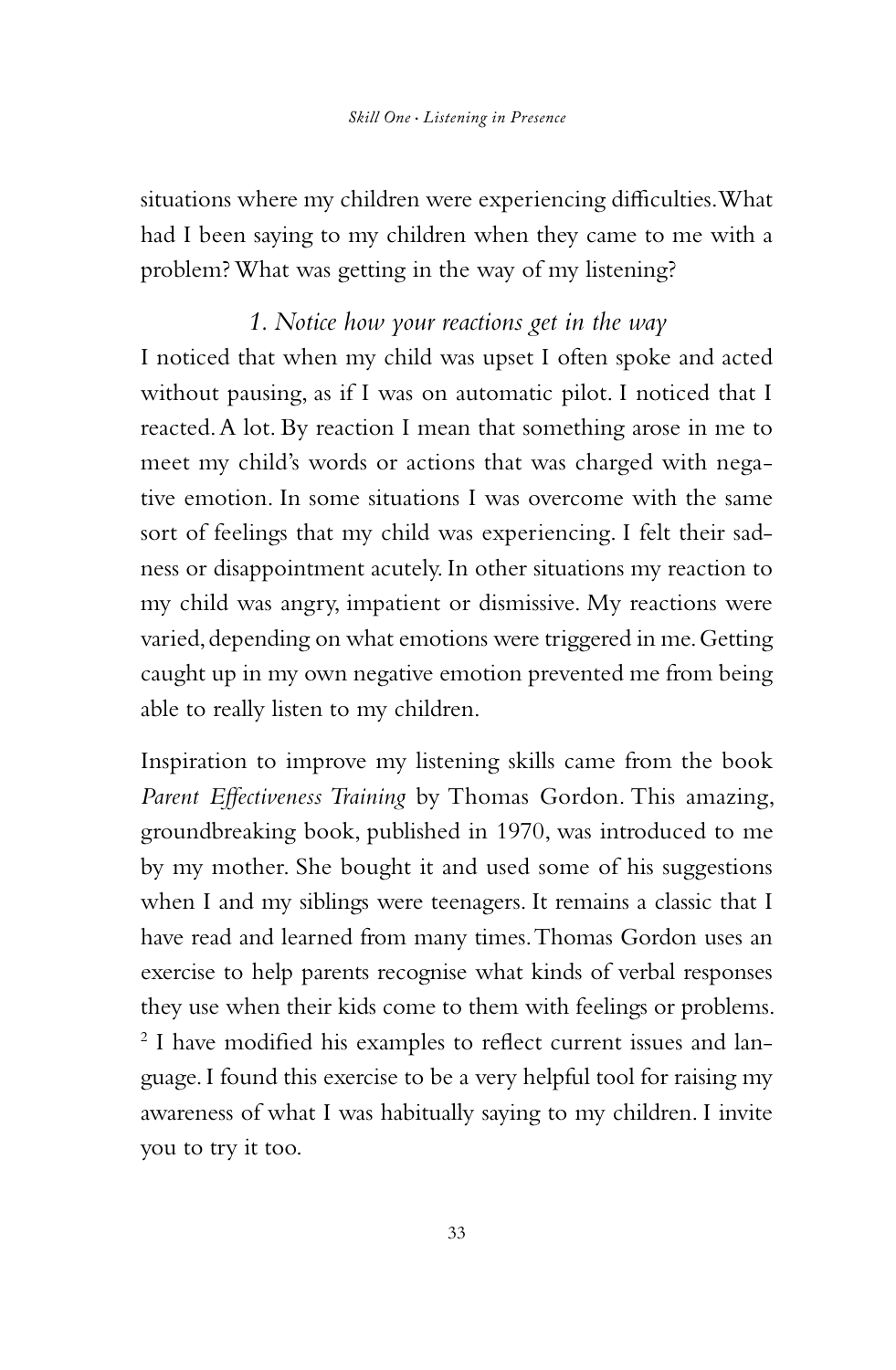Take a blank sheet of paper and a pen. Approach this exercise with curiosity. Imagine the following scenarios as if this was your child and you were giving them your first, knee-jerk reaction. Don't think about it or censor yourself. Do not try to be nice or show your best efforts. Try to be honest about what comes out when you are caught up in the challenges of day-to-day parenting. Just write down the first thing that comes into your head.

1. Your ten-year-old daughter says to you: *I don't know what's wrong with me. Sally used to like me, but now she doesn't. She never comes down here to play anymore. And if I go up there she's always talking with Isabelle. I just stand there all by myself. I hate them both.*

Write down exactly what you would say if this was your child.

2. Now imagine your seven-year-old son says to you: *How come I can't have a Playstation? All my friends have them! It's not fair! You never get me what I want and I think you are the meanest parents in the world!*

Again, write down your immediate reaction.

3. Imagine you have friends around for dinner. Your four-year-old becomes frustrated that he can't get your attention. You are busy talking to your guests and he is pulling on your arm and trying to get you to come into his bedroom. All of a sudden he hits you on the arm and yells loudly *You are a stupid cow! I hate you!*

What do you say?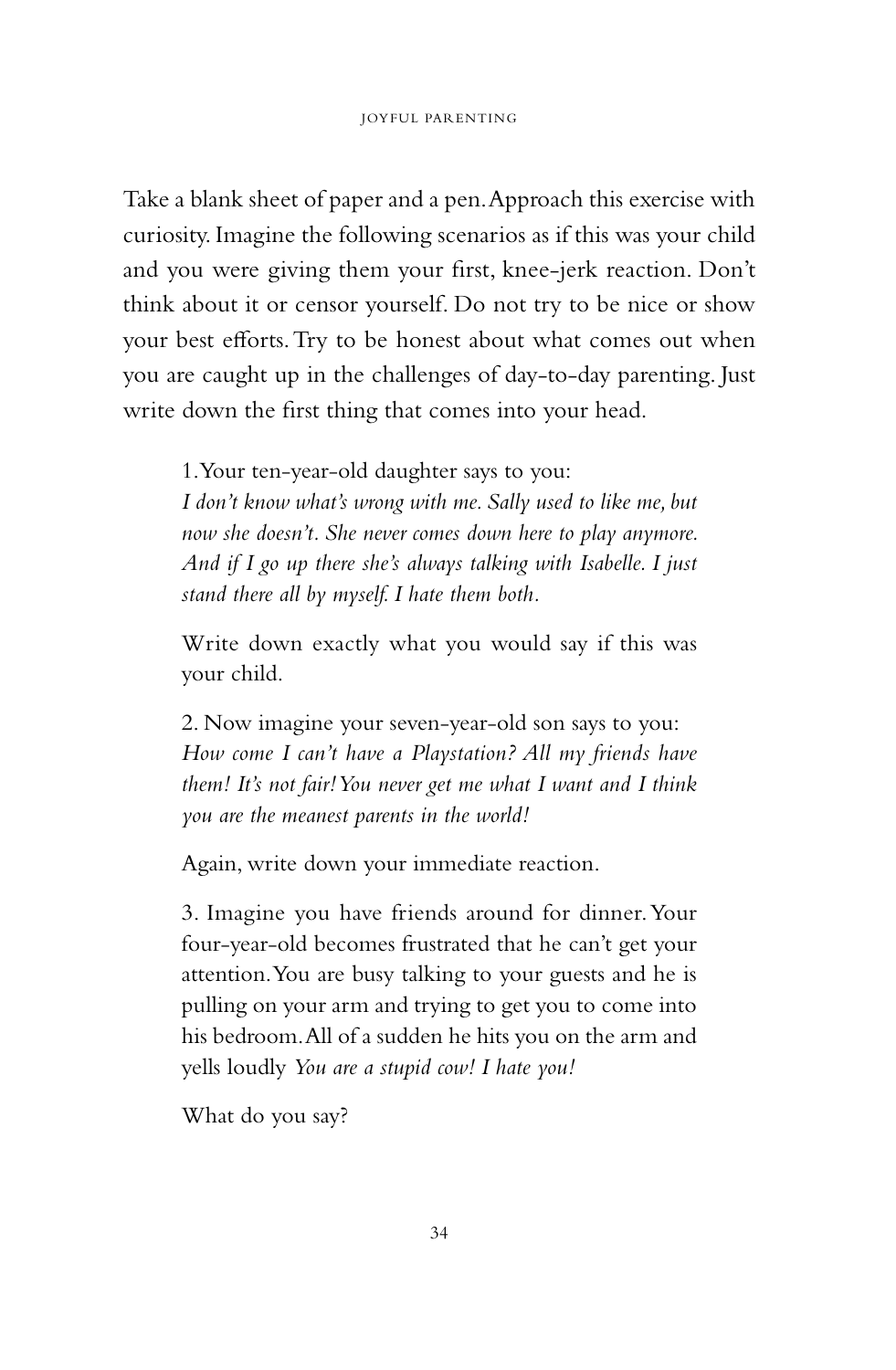4. Can you think of a recent instance where your child came to you with upset feelings or a problem? Perhaps you have a toddler who has a tantrum when they get over-stimulated or frustrated or a teenager who is struggling with peer relationships or the burden of homework. What do you say to them? Write it down.

Thomas Gordon lists twelve different categories into which parent's reactions can fall. He calls them the *Typical Twelve*.<sup>3</sup> These are listed below (with some adaptation). Take the responses you wrote down on your sheet of paper and try to classify each into whichever category fits your response best. While you do this, you may also like to circle the type of response you are most likely to make when any sort of trouble arises with your children.

- \* **Ordering, Directing, Commanding:** *Stop crying, Don't talk to your mother like that! Stop complaining! Just go back and play!*
- \* **Warning or threatening:** *If you do that you will be sorry! Say that one more time and you will be sent to your room! If you talk like that about those girls they will never play with you.*
- \* **Telling them what they should or should not do:**  *You shouldn't act like that. You ought to do this…, You must respect your parents.*
- \* **Advising, giving solutions:** *Why don't you ask Sally and Isabelle to play down here? All right! I will buy you one for you next birthday! Why don't you sit down and watch TV?*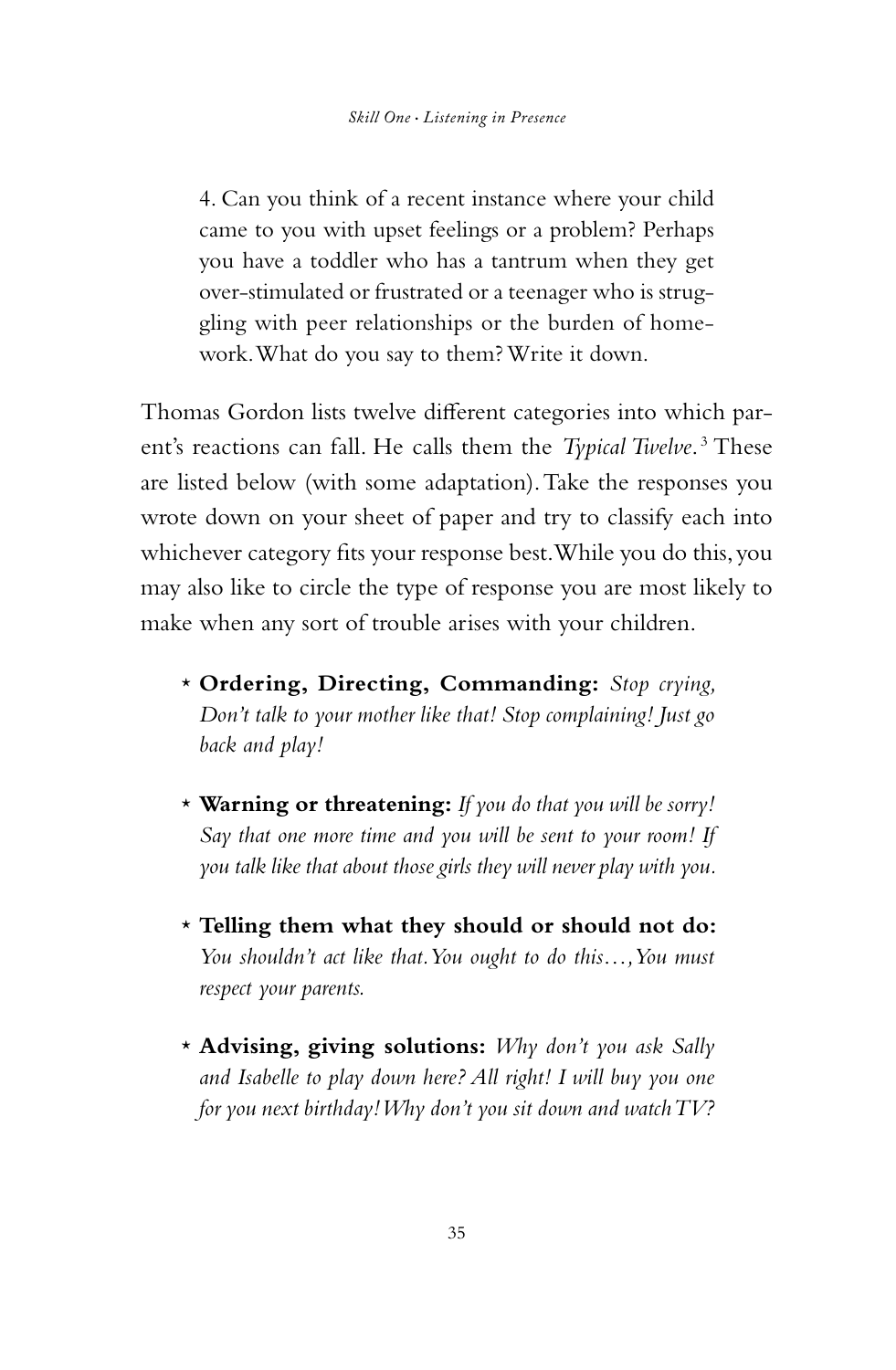- \* **Lecturing, teaching:** *Children must learn to get along with one another. You play too many video games already. They are not good for you. If you want our attention you must say excuse me.*
- \* **Judging, criticising, disagreeing, blaming:** *You probably aren't being nice enough to those girls. You are such a greedy child! You are so rude!*
- \* **Praising, agreeing:** *Well, I think that you are a lovely person. Of course you can have a Playstation. I don't want you to feel left out.*
- \* **Name-calling, ridiculing, shaming:** *You're a spoiled brat. You are acting like a wild animal. Okay, little baby.*
- \* **Interpreting, analysing, diagnosing:** *You are just jealous of Sally. You must be really tired. Those kids at school must be giving you a hard time.*
- \* **Reassuring, sympathising, pitying:** *You will feel better tomorrow. All kids go through this sometime. Don't worry, things will work out. Oh, you poor thing*…
- \* **Probing, questioning, interrogating:** *Do the girls ever tell you why they don't want to play with you? How many other kids you know really have a Playstation 3? Who put that idea into you head?*
- \* **Withdrawing, distracting, humouring:** *Just forget about it. Come on – lets do something else. Do you want some ice cream? Cheer up. You will get over it.*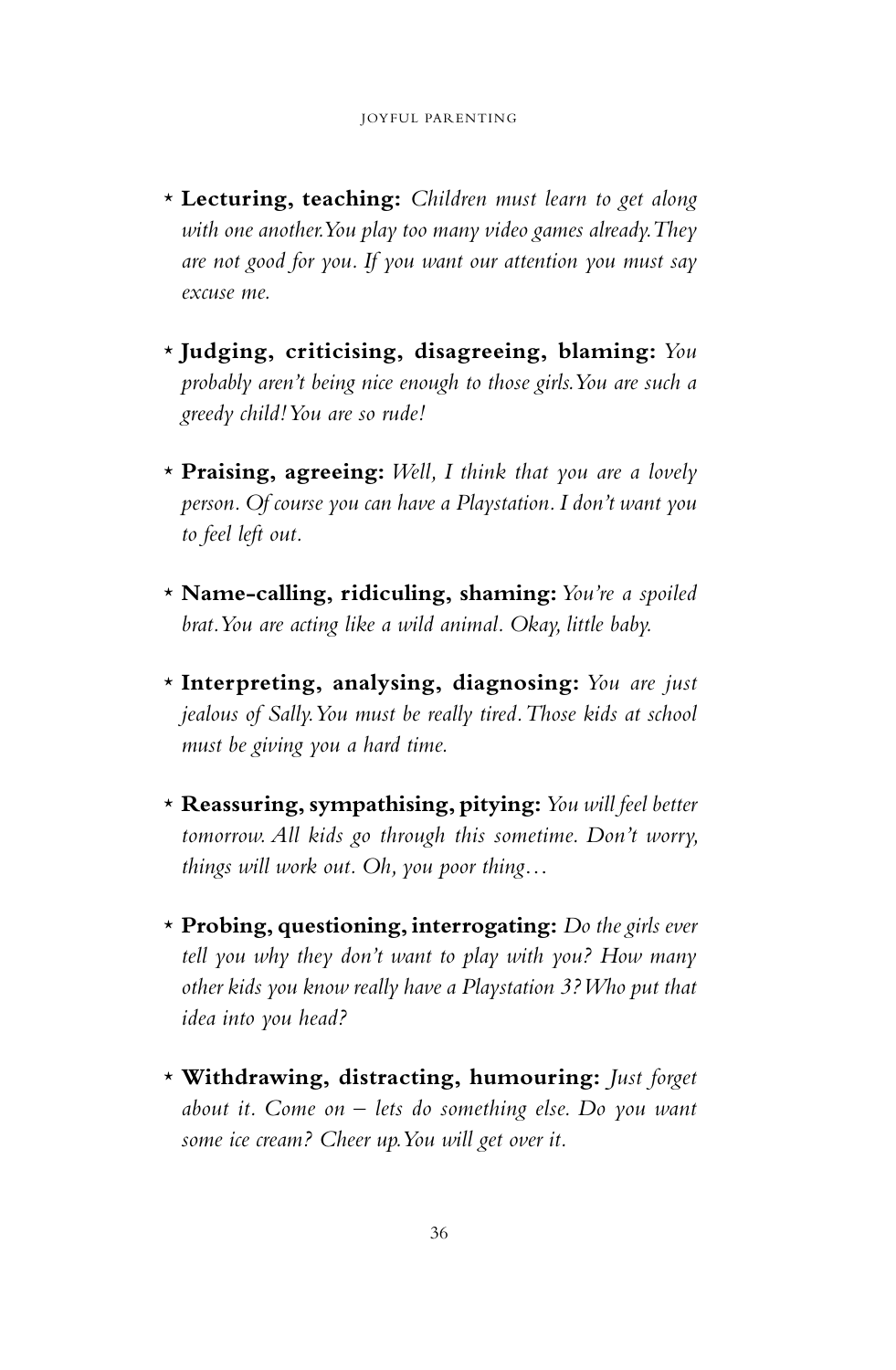I have added a few more to his list:

- \* **Manipulating:** *If you are a good boy, I will get you a Playstation for Christmas. You be quiet and let us talk or I won't read you a story tonight.*
- \* **Storytelling, switching attention back onto me:** *I used to have that sort of problem with other girls. I found it really hard to make friends…. When I was a kid we never had anything like a Playstation and we were much better off for it.*
- \* **Ignoring:** *I am not listening to that! Just go away. Don't bother me. I am too busy for this!*

Did you find any of your automatic reactions in the list? I certainly did. I discovered that when one of my children came to me with a problem or was acting out their feelings that I had a deeply entrenched habit of leaping in to try to fix it. I would summon quite a few of these reactions to try to achieve this. I would give advice immediately; I would yell *Just calm down and find another toy to play with!* I would interrogate and diagnose: *What did you say to him?, You must be very tired.* I would tell them what they shouldn't do: *Don't hit him like that!* At times I would manipulate and threaten shamelessly: *If you don't stop that RIGHT NOW then we are not going out to the park at all!* This might be followed by a lecture on how they could handle things better: *For goodness sake! Next time, just ask him for the toy before you just grab it.*

What unities all my reactions and those listed above is that a painful or unpleasant emotion was triggered. My reactions were not calm, helpful suggestions or supportive inquiries. They each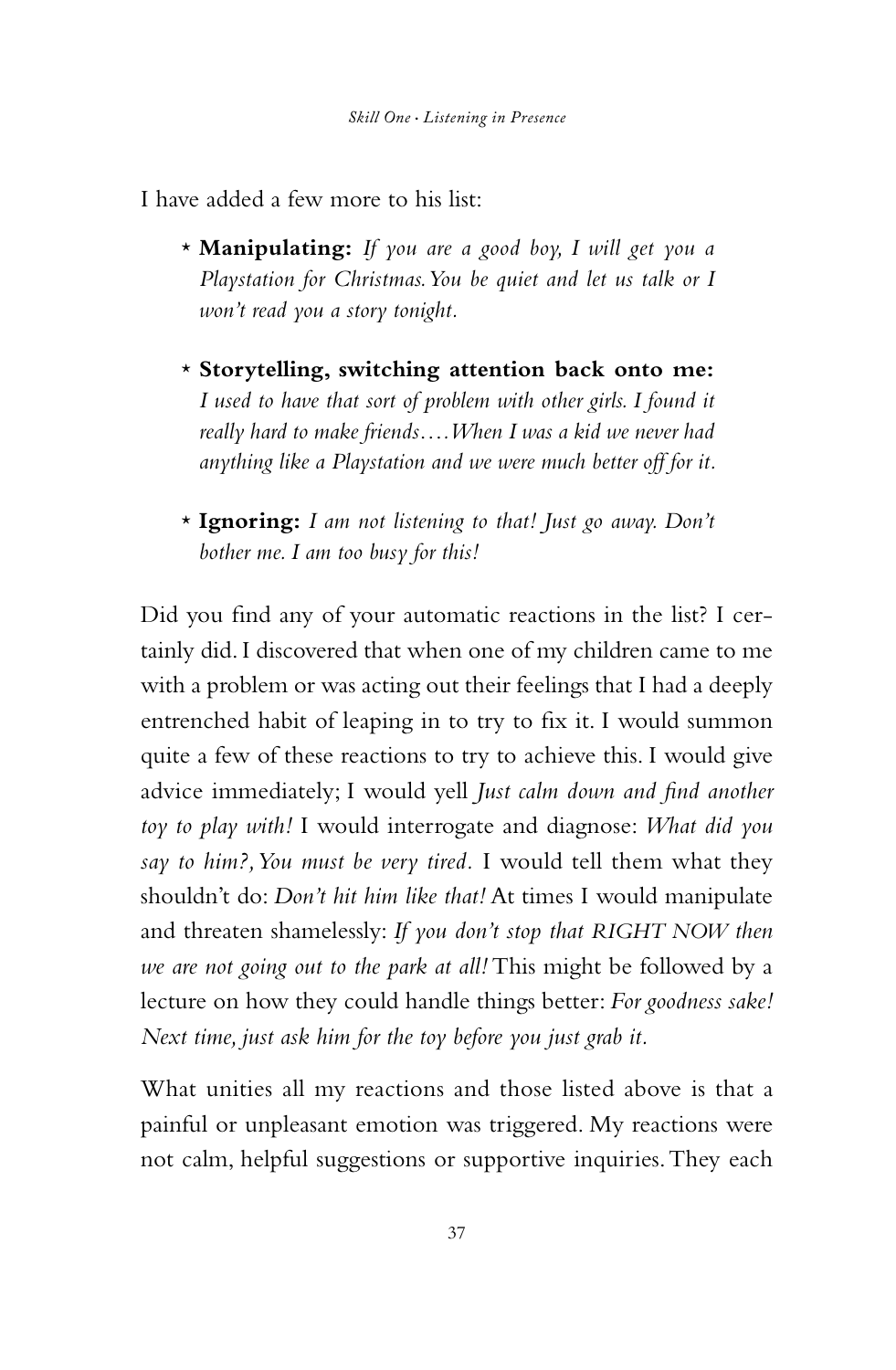held a negative emotional charge. I found myself feeling either wound up, tight and irritated by my child or feeling sad, disappointed or helpless along with them. At the time I explained my reactions as a simple desire to help my child. The more closely I examined the situation the less this stood up to scrutiny. The fact is, my reactions rarely helped fix my child's problem. My child would inevitably pick up on my anger, frustration or sadness and react to that, just making the whole situation worse.

As I became more aware of my reactions I also realised that there were thoughts associated with my difficult feelings. Underneath each reaction was a thought such as:

- \* *He shouldn't be carrying on like this. He is making such a big thing out of nothing!*
- \* *I am so embarrassed when he has a tantrum in public. What will those other parents think of me?*
- \* *I really need a quiet day today. I can't handle this now!*
- \* *It is so unbearably sad when a pet you love dies.*

Noticing the thoughts underneath my reactions has been very important for me. The simple noticing of these thoughts has helped to release their grip on me. I have also learned to question thoughts that bring stress into my life. This skill will be introduced in the next chapter.

My reactions were a bundle of thoughts, feelings, words and actions. I had learned these reactions from things that were said or done to me as a child or that I heard others say or do to their children.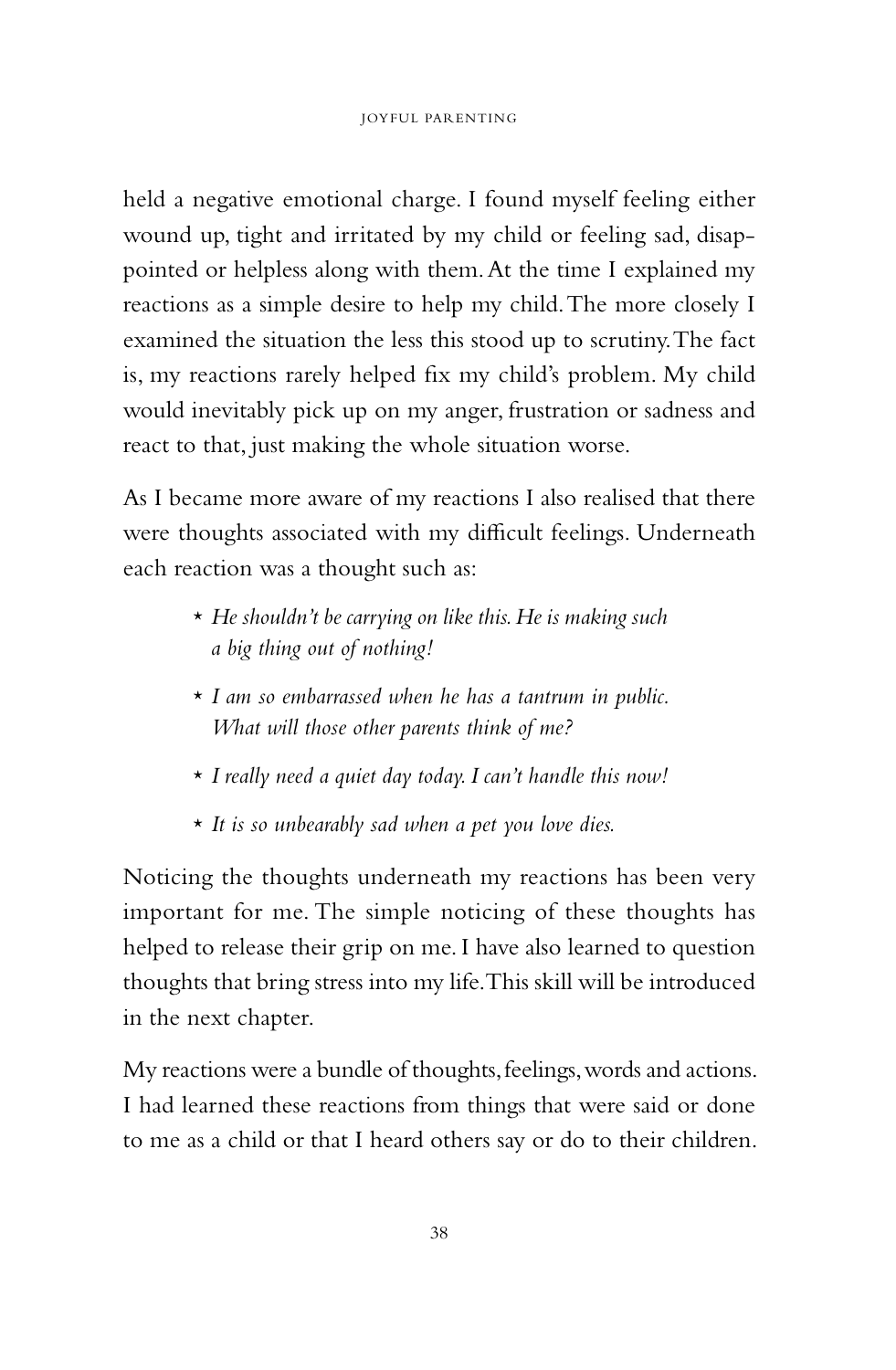At some point I chose to accept these reactions and the thoughts that came with them into my consciousness even though I was largely unaware of this. These learned or conditioned thoughts turned into beliefs. I built my understanding of the world around these beliefs and I shaped my own communication around them. Like most people, I developed deeply ingrained habits of communicating that flowed directly from my conditioned thoughts. It seemed so normal to speak to children in this way because we share much of our conditioned thinking with our family, friends and community. Our reactions are often so familiar to us that we hardly notice them. They have passed like a virus down the generations and through our social networks.

One of gifts that my children brought into my life was that they challenged me. Their way of being, combined with constant sleep deprivation, sent me into such frequent and extreme reactions that my unconscious habits were brought to my attention. I became aware of the stress, conflict and strain on my relationships that these reactions brought with them. As my awareness grew I began to feel very uncomfortable about my reactions. I was also uncomfortable with the fact that I couldn't seem to stop them. However, judging myself did not help. Being at war with my reactions fed a belief in my own unworthiness and seemed to dig my reactivity in deeper. I had to remind myself repeatedly that the aim of raising my awareness was to bring more peace into my life, not to give myself a hard time. I realised that there are no right and wrong ways of responding to my children, just ways of communicating that increase stress and conflict and ways that bring more peace and harmony.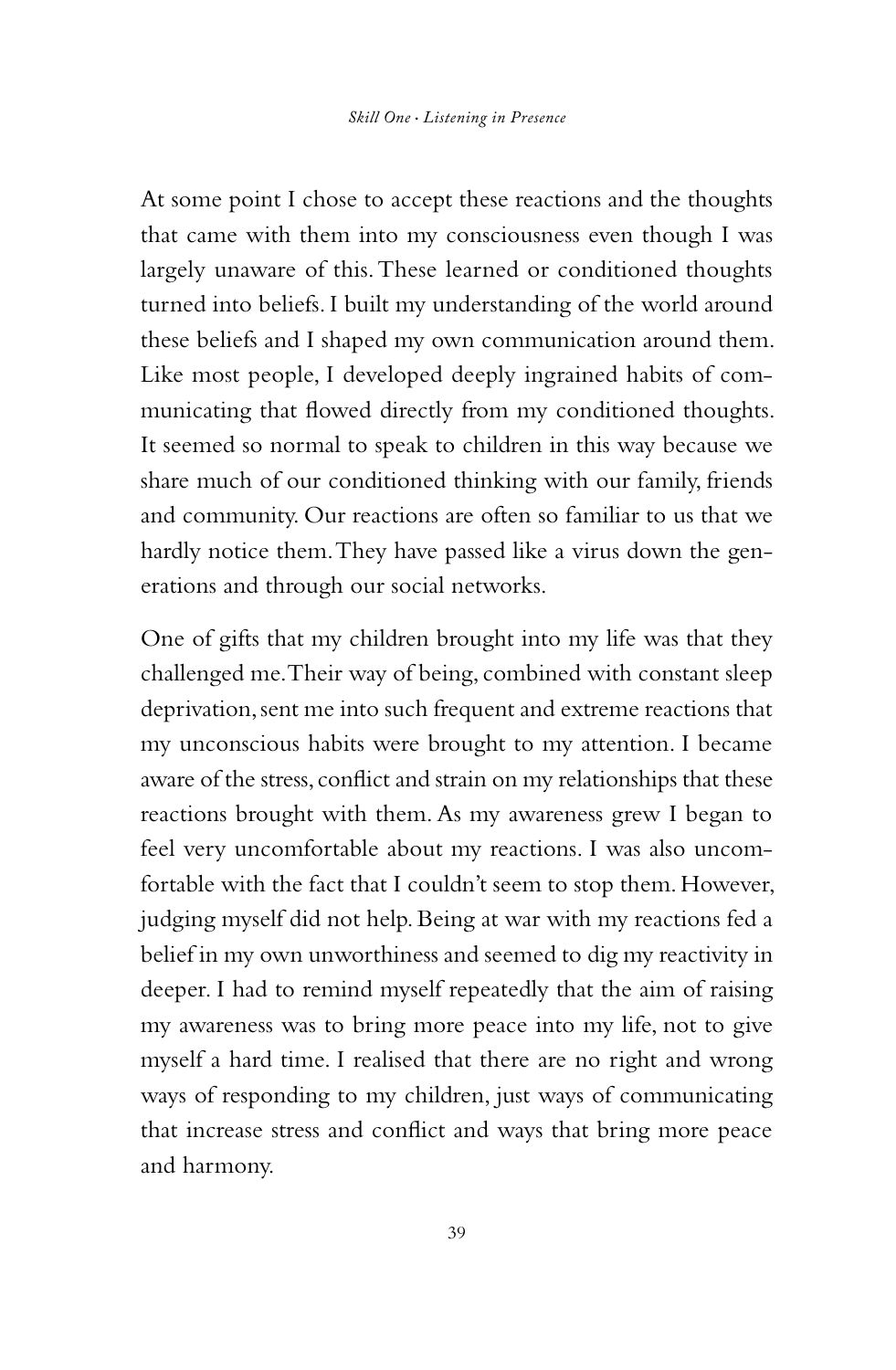The process of bringing my attention to my reactions was a powerful way to bring the peace of presence into my life. I deepened my experience of myself as the calm observer of my thoughts and feelings. With practice I found that I was able to hold my own negative thoughts and emotions in awareness without acting on them. As I focused my attention on presence and on listening to my child these thoughts and feelings melted away.

#### *2. Respond by listening*

Once I noticed the ways that I reacted when my child had a problem I was more able to consciously choose my response. I chose to form a new habit to replace my old reactivity. I practised responding to my child by listening to them.

To be able to listen in a way that is truly helpful is a skill that most people have to learn. It doesn't often just happen, although some people may be gifted with this ability. This listening arises out of calm state of being that is not cluttered with thoughts and emotions. The most effective way that I know of finding this state of being is to connect with presence. When my child is upset I take a moment to collect myself before I say or do anything. This only takes a few seconds and yet it changes the energy and intent of my listening in a profound way. It is the most useful and life-changing habit I have ever formed. It is not just helpful in situations when my child is distressed. I can use this simple practice whenever my child wants my attention. I also use it when listening to other adults. It not only benefits these relationships, it is a wonderful gift to myself.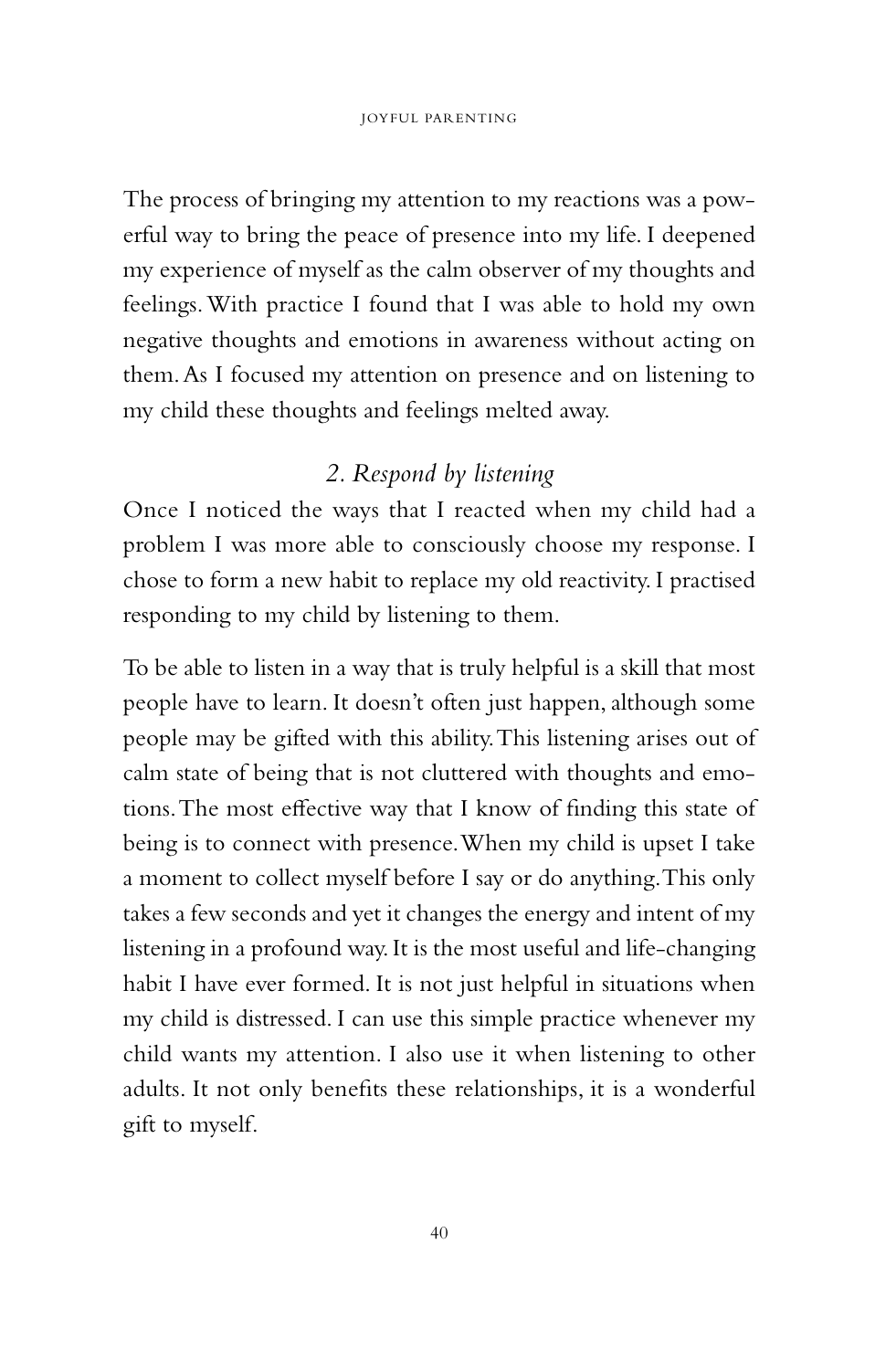I collect myself by pausing and taking a breath. I relax my attention away from my thoughts. I bring my awareness to my inner body and focus on the calm energy I find there. I focus my attention on the present moment, on what is happening right now, rather than on thoughts of the past or future.

I invite you to adapt this practice to suit yourself. You may want to re-read the first part of this chapter and find the way that you most easily connect with presence. It can be something as simple as taking a few seconds to ignore your thoughts and recognise the still, silent presence that is behind them. Explore and practise what feels best for you.

Once I have taken a few seconds to recognise presence I gently turn my attention to listening to my child. I accept that my child is upset and has a problem. If I recognise an impulse to dismiss or fix my child's problem I choose not to act on it. I choose to listen with a fresh and open attitude. I want to provide a loving, respectful space for their distress to be heard. I want to gently embrace my child with my calm, attentive listening. If I notice that stressful thoughts are popping into my head I choose to turn my attention away from them. I know that I can deal with these at another time. If I need to, I take another few seconds to reconnect with presence and find my inner calm.

Presence is a creative state of being. If I immerse myself in the experience of listening in presence I intuitively know what to do. I find a natural and spontaneous way of listening that is responsive to my child and the situation. I know when to stay silent. If it seems appropriate to speak I know what to say. I am able to support my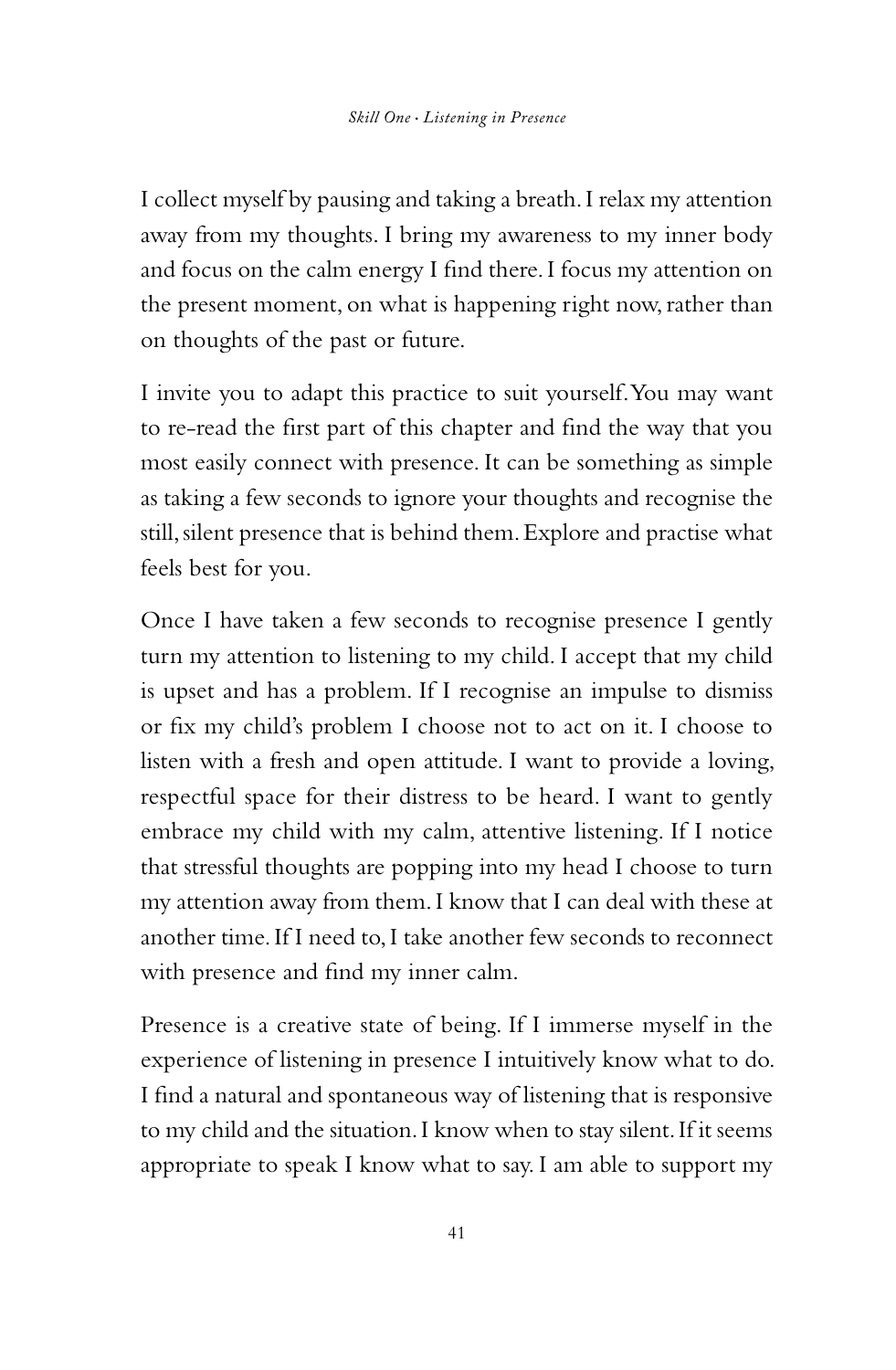child rather than react to them. I can support them by quietly listening to them cry or tell me what their problem is, waiting for them to calm down and find their own solution. Sometimes I hold them in a gentle embrace. I do not try to get them to stop crying or distract them from their problem. I create a space in which they can calm down and soothe themselves. If it seems helpful I draw my child into a deeper exploration of their problem using simple questions. Sometimes I offer suggestions about possible solutions making sure that I don't tell them what to do. I might share my own experience with a similar problem (without switching the attention back onto me). A practical solution to my child's problem may appear that resolves the upset: they agree to a suggestion of mine, their sibling gives them back the toy they took or someone else steps in with an idea or a hug. Each child and each situation is unique and the solutions will reflect this.

When my children are very upset they like me to listen in presence and say little or nothing at all. They value the space to cry, complain, blame, express their feelings and generally let it all out. They can say hateful, judgemental things about others or about me, knowing that I will not react with judgement. They can express their feelings openly as I sit with them giving them my full attention. If they ask for help and there is something practical I can do for them I will do it. Often they don't ask. They finish expressing themselves, get up and get on with their lives. They find a way of calming themselves and solving their own problems internally. I can tell that their energy has shifted and that they no longer believe what they had been saying a few moments before. It is wonderful to witness them resolving their own problems in this way. It feels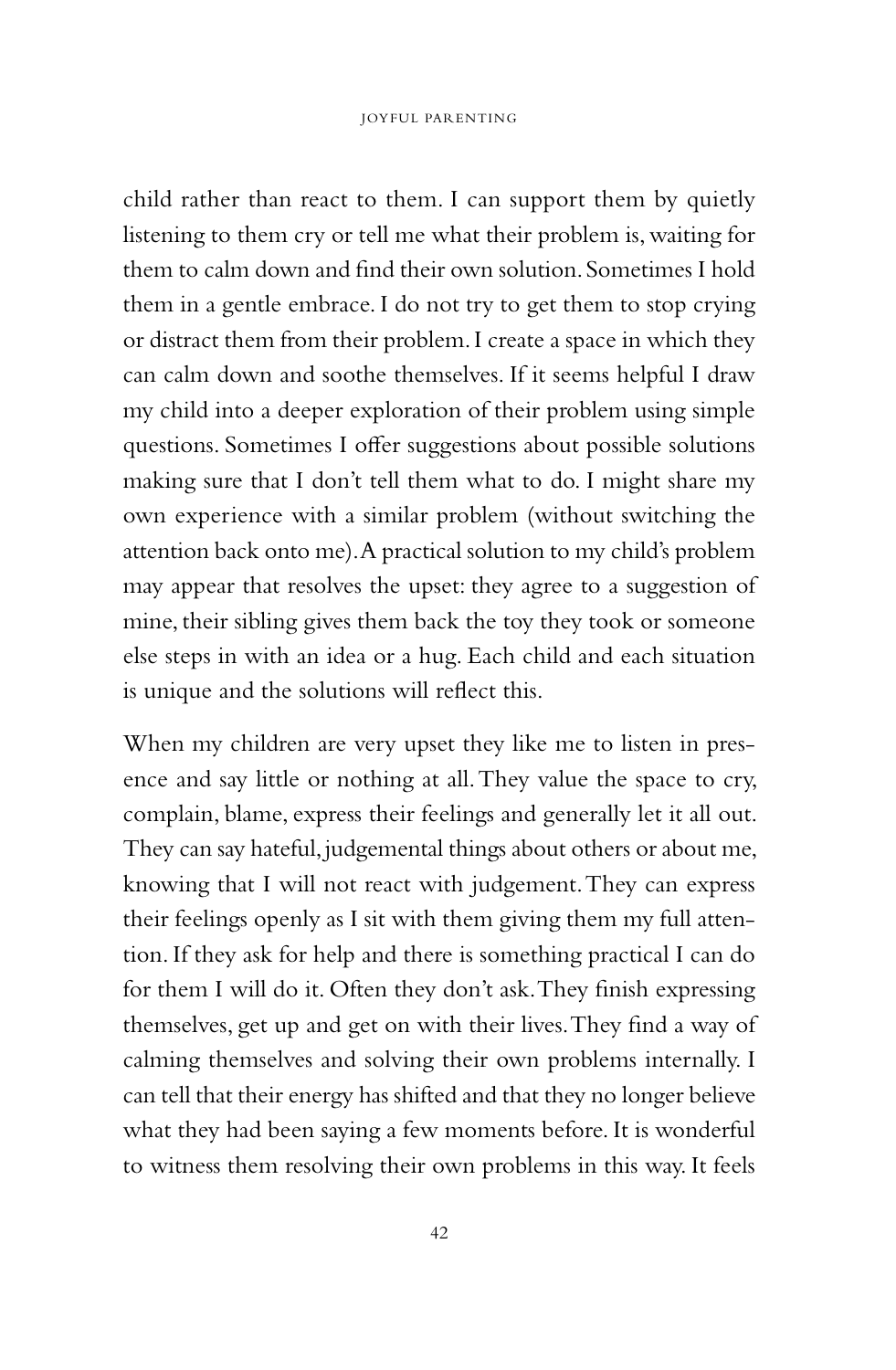so clean and respectful. They often get back to playing happily with the very person that they hated just a few minutes before.

The same intention to listen in presence applies if my child is not telling me about their problem, but is "acting out" by hitting, throwing things, screaming or hurting themselves. Listening in presence is a wonderful way to approach a child's distressed actions and behaviour. For example, some children get so upset that they start screaming and throwing themselves on the floor. They are often unable to tell their parent what the problem is. The intensity of the situation may be heightened for the parent if this is happening in a public place such as a supermarket or playground. Listening in presence is a very effective skill to use in these situations. I first take a moment to collect myself and be clear about my intention. I then focus my attention exclusively on my child rather than on the people or environment around us. I might crouch down to be closer to them, sit on the floor or take them onto my lap. I make eye contact with them if they were willing and perhaps say gently *I see that you are very upset. I am here and I am listening to you.* My presence and the safe space that this creates allows my child to move through their distress, let it go and return to happiness. When they calm down we might talk about their problem but this is not always helpful.

When a child is expressing their distress through acting out, listening in presence can be supplemented with action, particularly if the child could hurt someone. For example, I have deflected blows while I am listening. I have also moved in and gently restrained a child from hitting or hurting someone else. I have taken a potential weapon out of my child's hand. These are quick, intuitive actions.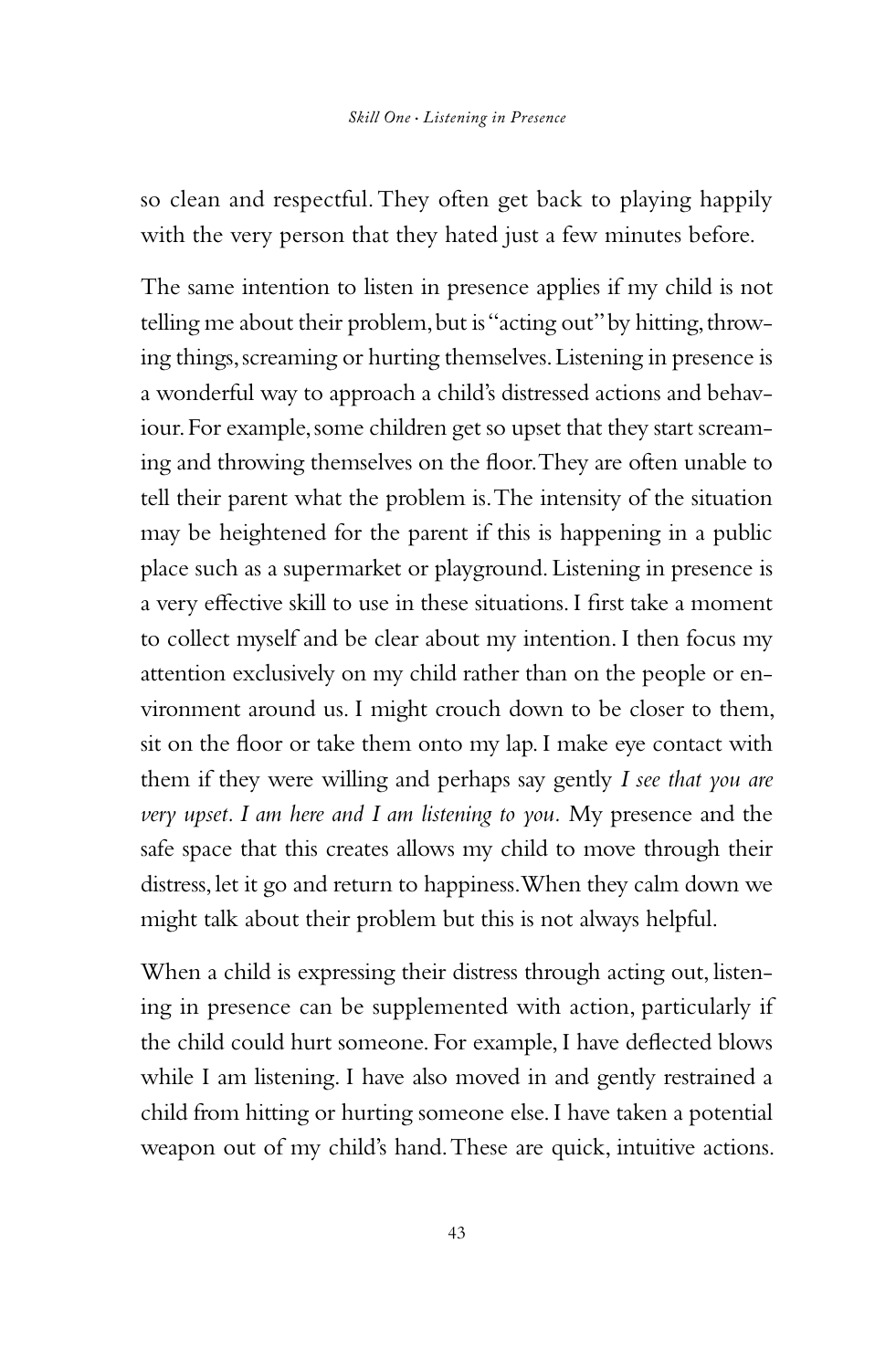They differ in quality from the automatic reactions of the past. They have no negative emotional charge and are not accompanied by judgement or anger.

Sometimes I have even managed to turn my child's distressed actions into the start of a game. For example, if they are lashing out at me in anger or frustration I might feign my own injury or terror. Playfully acting as if I have been hurt, offended or scared by their actions can sometimes shift the energy of the moment in a helpful way that allows the problem to dissolve or the child to move from expressing anger to feeling the hurt that lies underneath it. The lashing out may dissolve into tears and a desire for a hug. This playful response is not always helpful, especially if a child feels they are being made fun of, but I am guided by my intuition as to how and when it might help. I have also picked up some tips from Lawrence Cohen in his wonderful book *Playful Parenting*. He describes how parents can use play in this way to help reestablish a connection with their child. 4 Skill 5 introduces more detail about using play as a way of helping children with their problems .

I was given some very loud and dramatic invitations to listen in presence before I got the hang of it. Listening to intense emotional expression and physical acting-out was a big challenge for me. Eventually I realised that what was required from me in these situations was a state of intense presence that matched the intensity of my child's distress. I focused intense attention on my own inner body, drawing attention away from my mind. In doing this, I turned up the volume of my awareness and presence. It was a way of putting myself on high alert (but not the fear-induced kind). I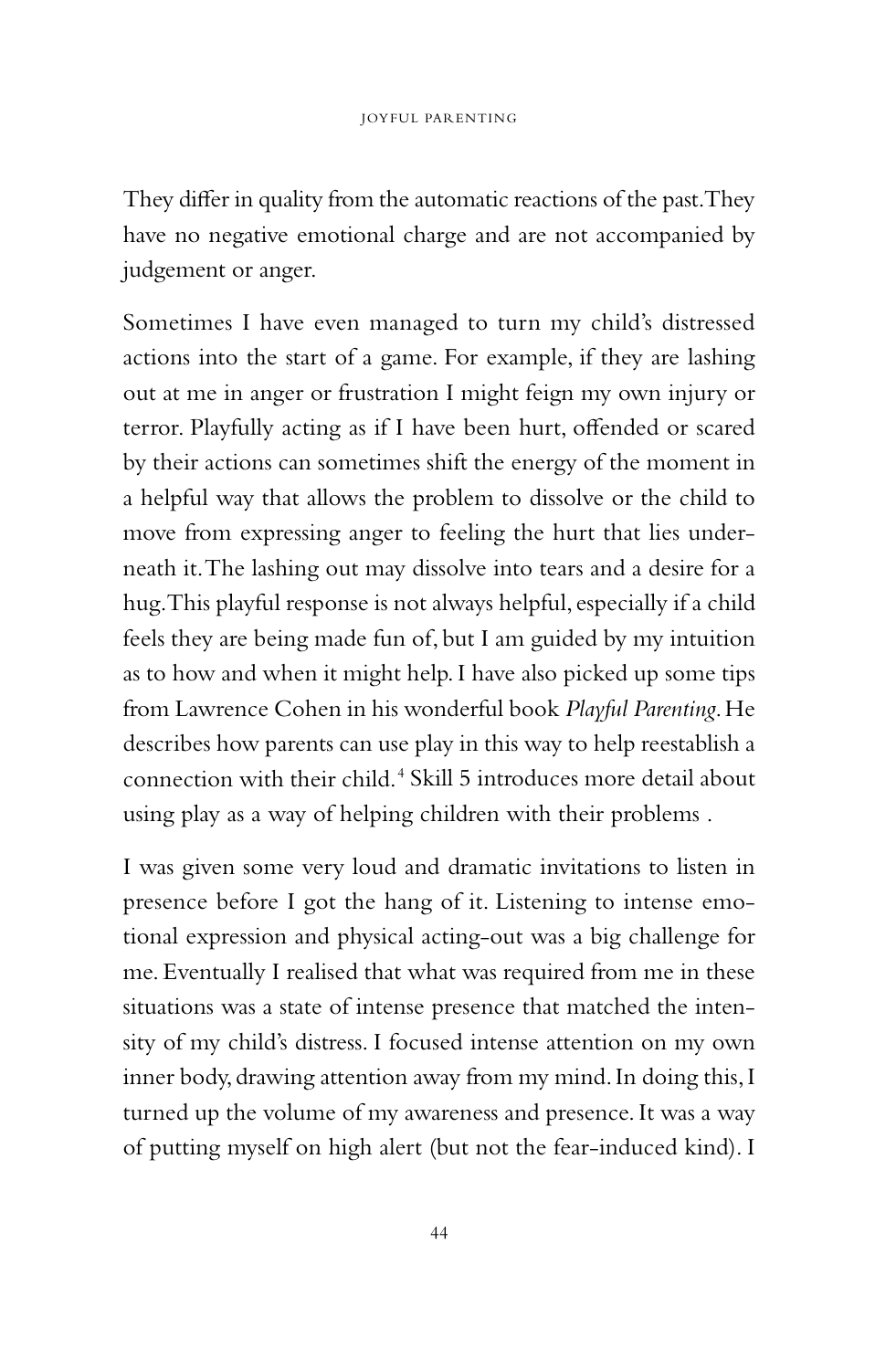was drawing on inner resources that felt infinitely more powerful, loving and wise than my old, conditioned thoughts and reactions. I found that I could hold my attention on my inner body and on my child at the same time. I could listen until the rage or fear or frustration subsided and my child was ready to have a cuddle and fully calm down. I could also do what was necessary to look after both of us so that no one got hurt.

Through listening to my children more deeply I discovered new ways to help them get what they wanted and create an environment where upsets were less likely to occur. This included giving them greater autonomy in their daily lives and treating them with more respect. I became more aware of the type of situations that triggered intense reactions in my children and acted to avoid these when possible. Ultimately, I realised that these expressions of intense emotion were an amazing gift for me. They were an experience of fierce grace that woke me up to presence and a new way of being.

Knowing how to listen in presence doesn't mean that I never react or communicate out of habit when my children have problems. I still sometimes get angry or frustrated or leap in and try to fix things. What has changed is that now I notice quickly when I react in this way and can gently pull myself up before I get totally carried away. I know that my reaction and my feelings of irritation, fear or pity are an alarm that tells me that I have lost presence and that I am trapped in my own stressful thoughts. The moment I notice this the awareness of presence comes back. This creates a space in which I can make a choice about how I communicate.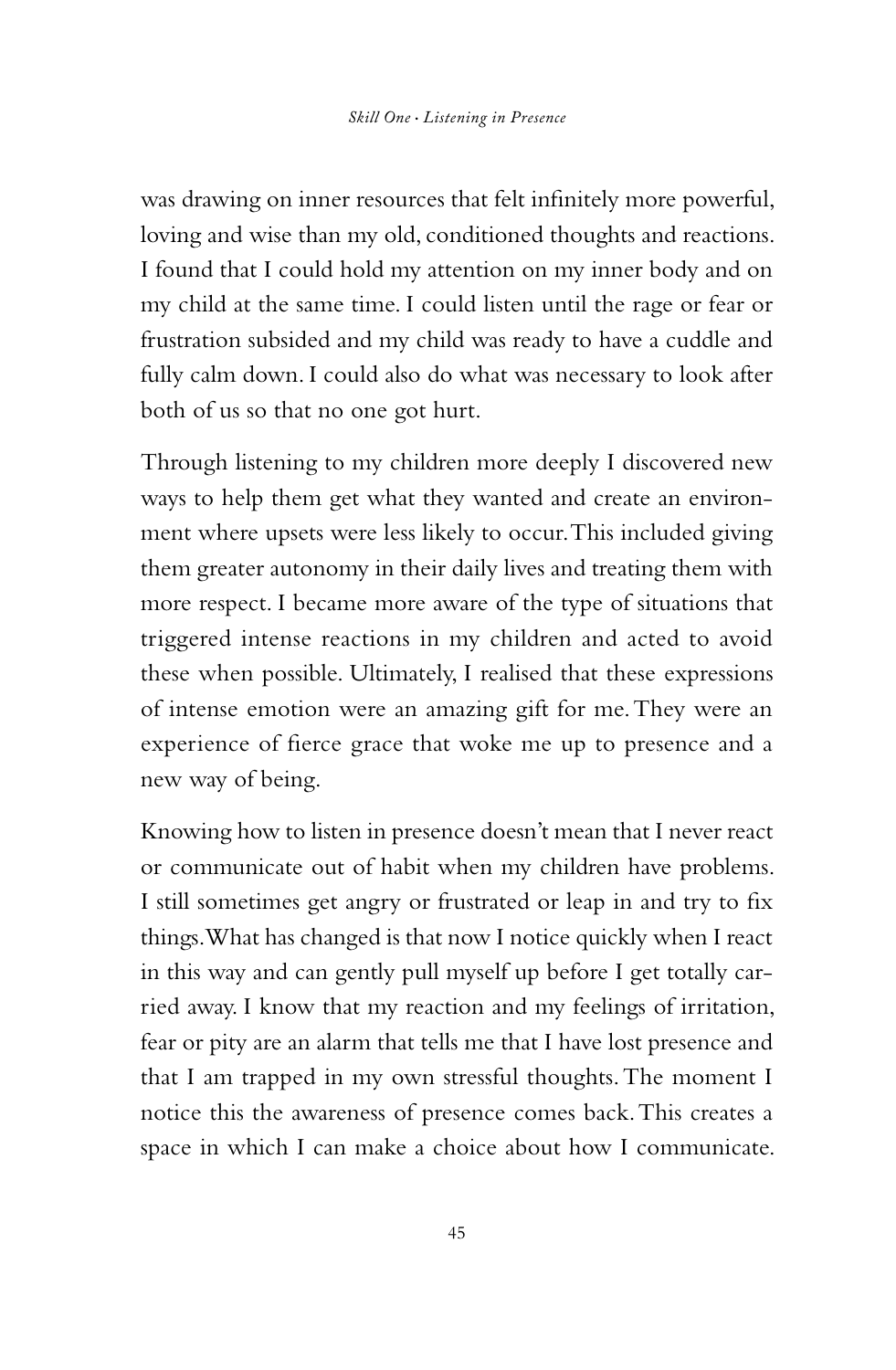I usually apologise to my child if my reaction was unkind or unhelpful and start again. This has been a liberating experience for me. I have apologised many, many times. I have found my children to be very forgiving and it has always brought us closer together.

There is no formula for listening in presence. To create one would rob it of its natural spontaneity. However, as I was learning this skill I found it useful to have some ideas of what to say instead of my normal reactive statements. These ideas helped to fill a gap while I was unlearning my conditioned reactions and deepening my experience of presence. It was great to have something to get me started with a new way of communicating with my children. I found the skills presented by Thomas Gordon in *Parent Effectiveness Training* 5 and Marshall Rosenburg's *Nonviolent Communication* 6 to be particularly helpful. I have taken what was most useful to me from these writers and I give some examples below.

#### *3. Simple door-openers*

If you want to practise listening to your children in a new way try using a simple "door-opener." These are responses that invite your child to talk or to just continue to cry if that is what they need. They can be very useful if your child is reluctant to talk or is used to being shut down by your reactions. The simplest of these can be:

- \* *I see.*
- \* *Oh.*
- \* *That's interesting.*
- \* *I understand.*
- \* *I am sorry that you are so upset.*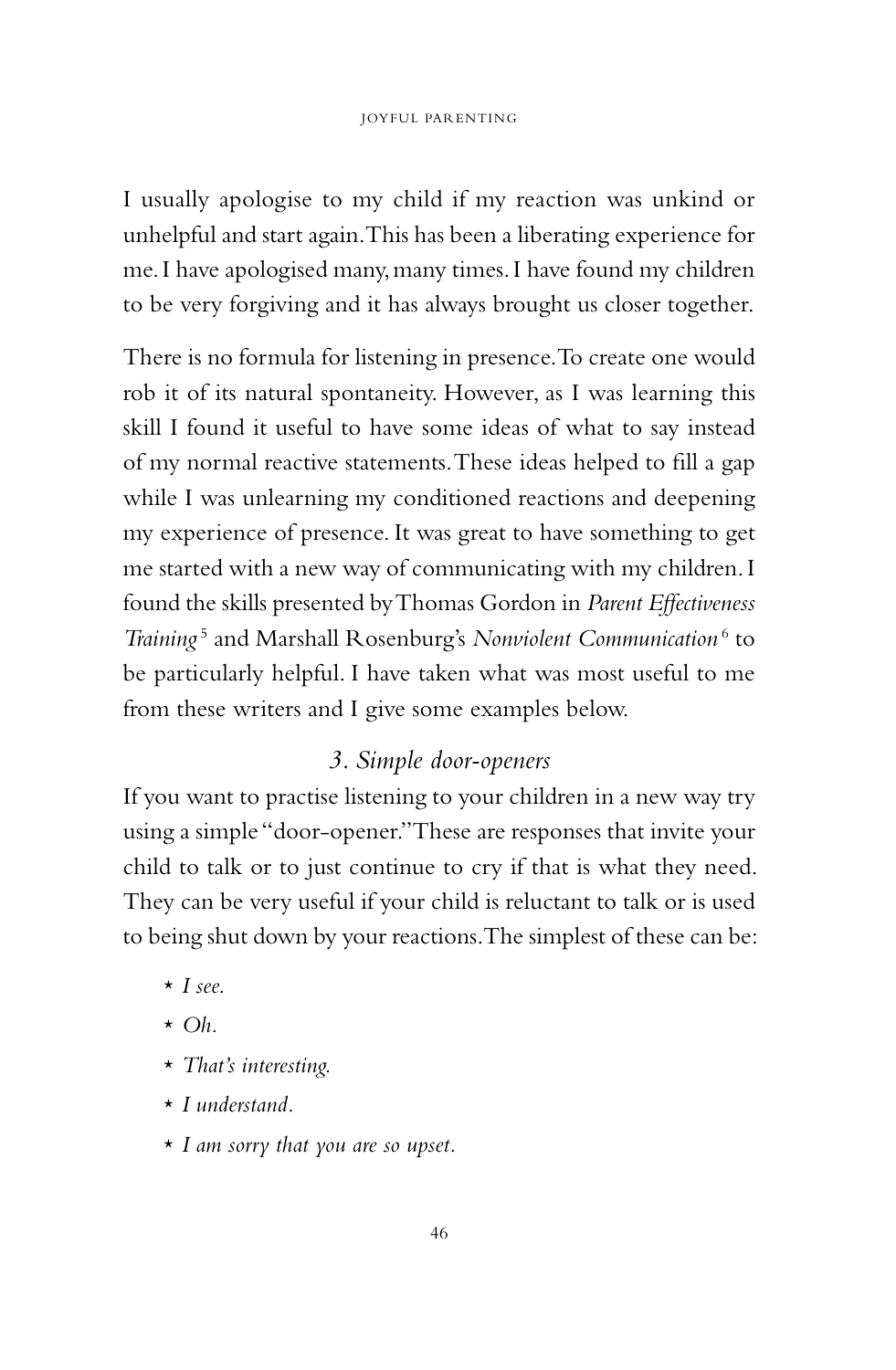Or they can be something more like an invitation:

- \* *Tell me about it.*
- \* *Would you like to talk about that?*
- \* *This seems to be important to you.*<sup>7</sup>

For young children this type of invitation seems to work better than a direct question such as *What is wrong?* or *Why are you crying?* Perhaps this is because young children may not have enough selfawareness to answer these questions. They might not know what is wrong or they might not be able to put it into words. There is also the possibility that a more direct question may put a child on the defensive or be interpreted as an accusation that something must be wrong with them for them to be so upset.

#### *4. Active listening*

A technique that really helped me to dissolve my old habits of communicating is active listening. Active listening is particularly helpful when children really want to talk about their problems. The key to active listening is to listen to the feelings and wants underneath what is being said by my child rather than the words that they actually used. This understanding can then be reflected back to them. It gave me a way of demonstrating to my child that I was listening as I reflected back to them what they were feeling and/or wanting. They felt heard by me and this created a space in which they could express their feelings more fully.

Here are some examples of active listening:

Child: *I really have a terrible teacher this year. I don't like her. She is a real old grouch.*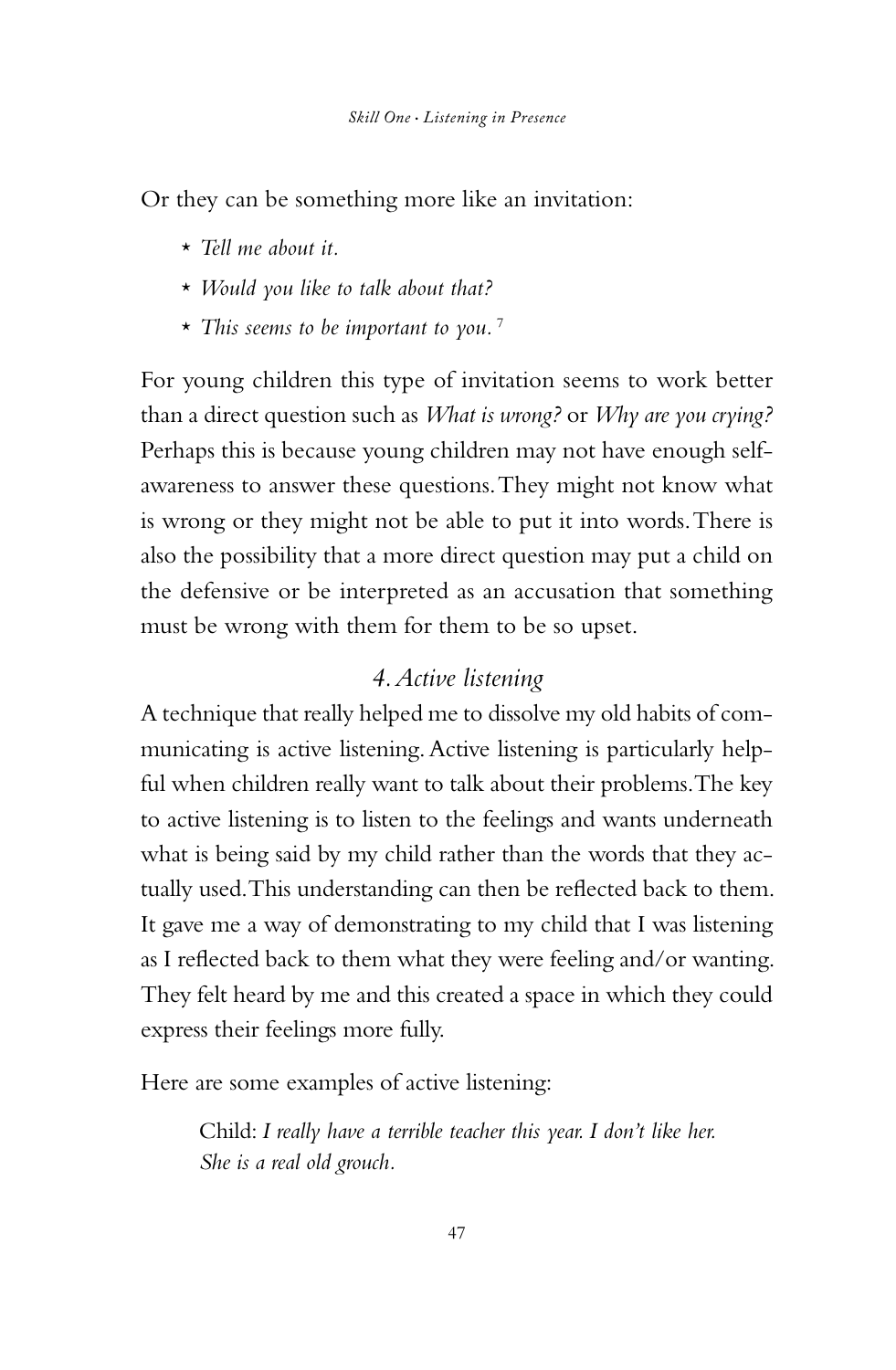Parent: *Sounds like you are really disappointed with your teacher.* Child: *I sure am. I hate the way she yells at us.* Parent: *You would like her to talk more gently?* Child: *YES!! She is so loud and grumpy that it hurts my ears!*

Or

Child: (crying) *Jimmy took my truck away from me. I hate him!* Parent: *You are really upset and angry about that. You want your truck back.* Child: (crying even more) *I want my truck back!!!*

It often helps if I reflect back to my child as a question. This is because we often make assumptions about what we hear. If I reflect back in my own words what I think my child is feeling and wanting then they have an opportunity to correct me if I have misunderstood:

Child: *You don't care about me!*

Parent: *Are you feeling hurt because you want me to notice how upset you are?*

Or

Child: *Daddy's coming! I don't want him to see me! He is nasty and evil!*

Parent: *Are you feeling scared because you think that Daddy is angry with you?*

If I tune in to the feelings and wants that my child is expressing rather than what they are saying, I am less likely to blame myself by taking the message personally, or to blame and judge them.<sup>8</sup> Practising this technique has been so liberating for me. My child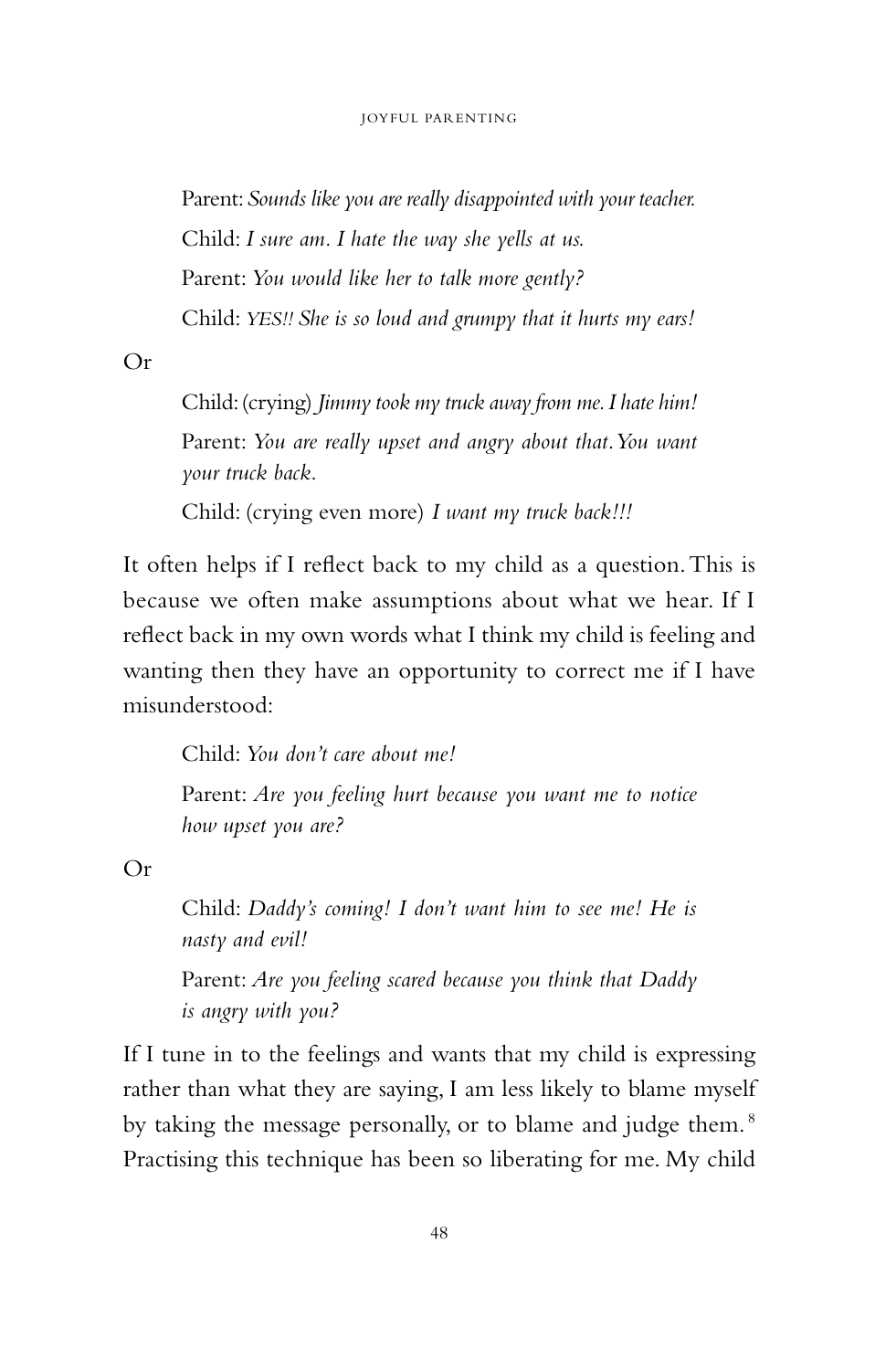may be saying all sorts of hateful things about me or someone else and I can simply listen for what they are feeling. I can say, *You are angry with me* or *I understand that you are frustrated*, instead of reacting. I don't judge the words spoken by my child because I can see that the words are simply an expression of emotional suffering.

Active listening encourages children to express themselves more fully so, initially, I might find my child getting more upset, rather than less, as they give full vent to their feelings. It can bring on crying and other physical expressions of emotion. They might start hitting out or throwing things, for example. If I listen in presence and take steps to keep everybody safe this becomes a healing opportunity for my child. Once they have expressed their stuck emotion they calm down and move on with no residue of difficult feelings.

If my child responds well to active listening I keep using it at intervals while they speak to me about their problem. This can help them get to the heart of what is really bothering them. I have found that the real issue is often something quite different from the one that my child started talking about. Many times there was a deeper hurt underneath the initial problem. There may also be underlying fears that my child has difficulty dealing with. Creating a space of acceptance and non-judgemental listening can help bring these deep fears into the light.

Here is an example of how active listening can help a child find a solution to their problem. In one of the scenarios given above a ten-year-old was saying: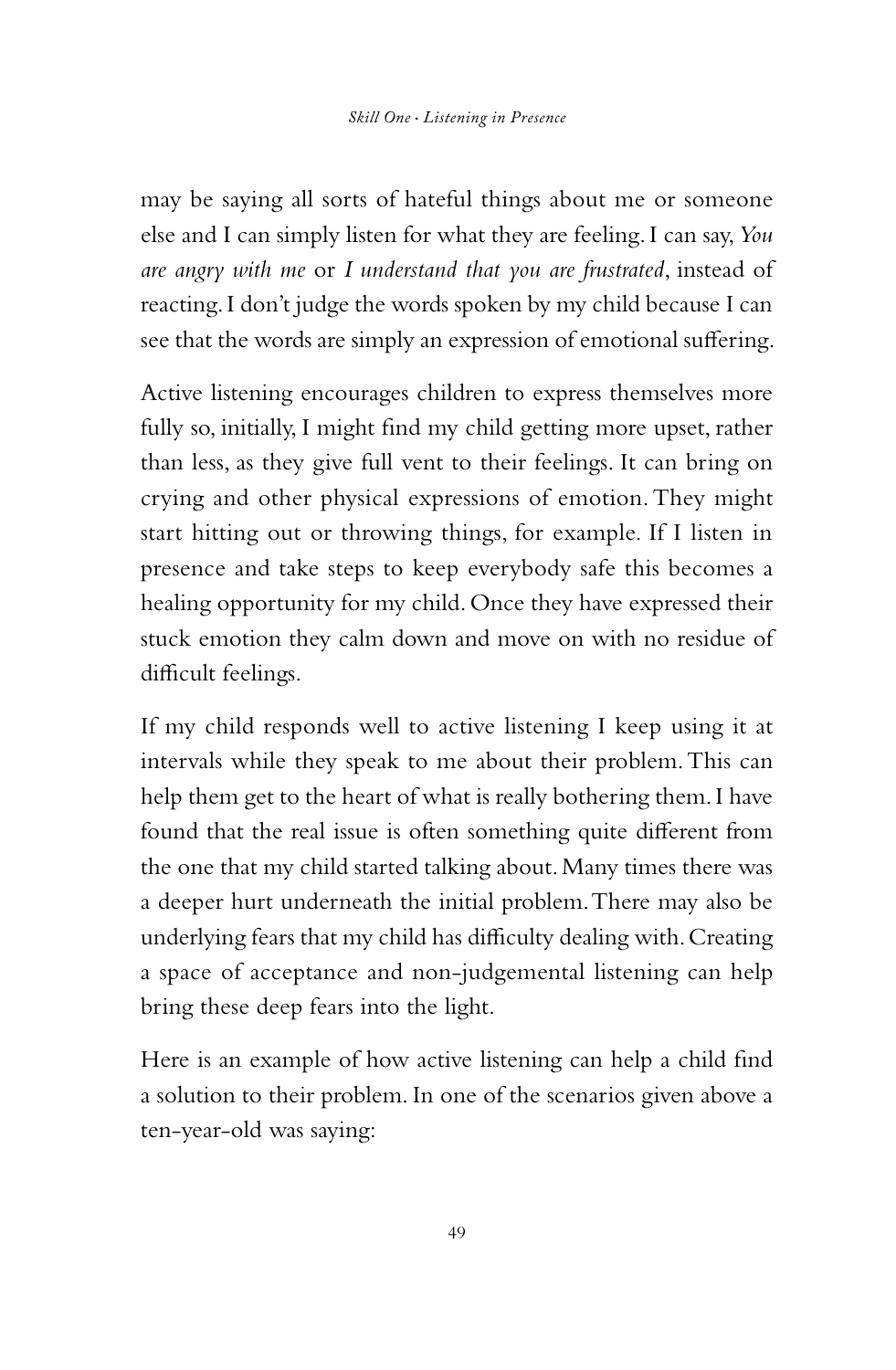*I don't know what's wrong with me. Sally used to like me, but now she doesn't. She never comes down here to play anymore. If I go up there she's always talking with Isabelle. I just stand there all by myself. I hate them both.*

This is how the interaction could go if the parent was using active listening:

Parent: *I see! You're feeling sad and disappointed that Sally doesn't want to play with you.*

Child: *Yes! Sally was my friend and now she just likes Isabelle!*  (Crying....) *I want Sally to play with me again!!*

Parent: *Are you feeling sad because things have changed? Would you like things to be the way they were with Sally and you?*

Child: *I would!!* (still crying...) *But she's changed too. I don't know if I even like her any more!*

Parent: *She has changed a bit?*

Child: *Yes! She is only interested in talking about clothes now. And I think that is* SO *boring! I don't want to talk about boring clothes all day!*

Parent: *Sounds like you are frustrated because you want somebody to play the way you like to and Sally doesn't want to do that now.*

Child: *Yes.* (long pause...) *Maybe I could ask Penny over to play. She is much more fun.*

Of course, things don't always resolve that easily. Sometimes a child will be left with a problem that they can't resolve easily on their own.